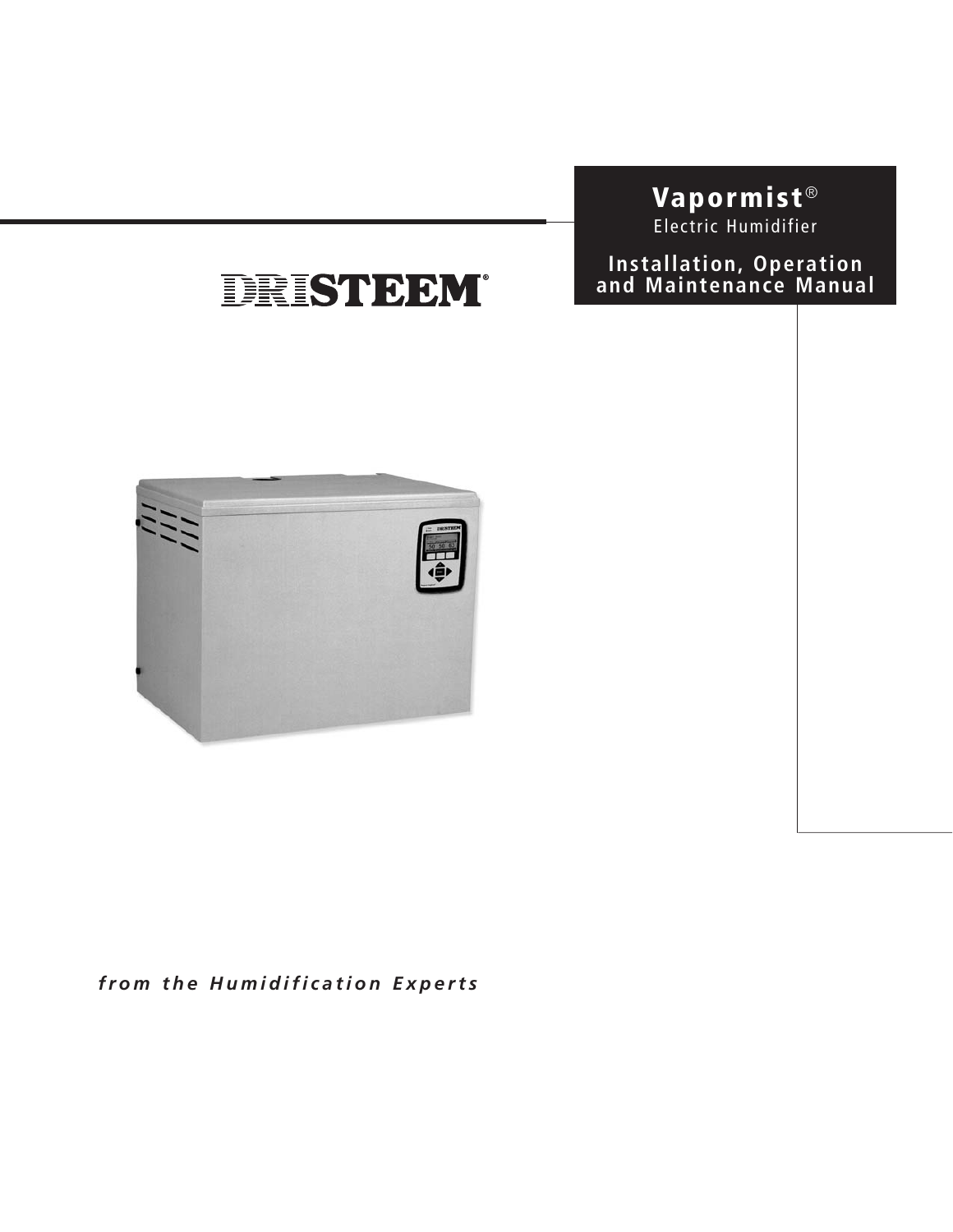#### **ATTENTION INSTALLER**

Read this manual before installing. Leave manual with product owner.

#### **DRI-STEEM**® **technical support**

800-328-4447

#### **W A R N I N G !**

Disconnect electrical power before installing supply wiring. Contact with energized circuits can cause severe personal injury or death as a result of electrical shock.

This product must be installed by qualified HVAC and electrical contractors and in compliance with local, state, federal, and governing codes. Improper installation can cause property damage, severe personal injury, or death as a result of electric shock, burns, and/or fire.

The humidifier tank, dispersion assembly, and all connected hose or piping can contain or discharge hot steam and/or hot water at 212 °F (100 °C). Discharged steam is not visible. Contact with hot surfaces, discharged hot water, or air into which steam has been discharged can cause severe personal injury.

Failure to follow the instructions in this manual can cause moisture to accumulate, which can cause bacteria and mold growth or dripping water into building spaces. Dripping water can cause property damage; bacteria and mold growth can cause illness.

Supply water pressure greater than 80 psi (550 kPa) can cause the humidifier to overflow.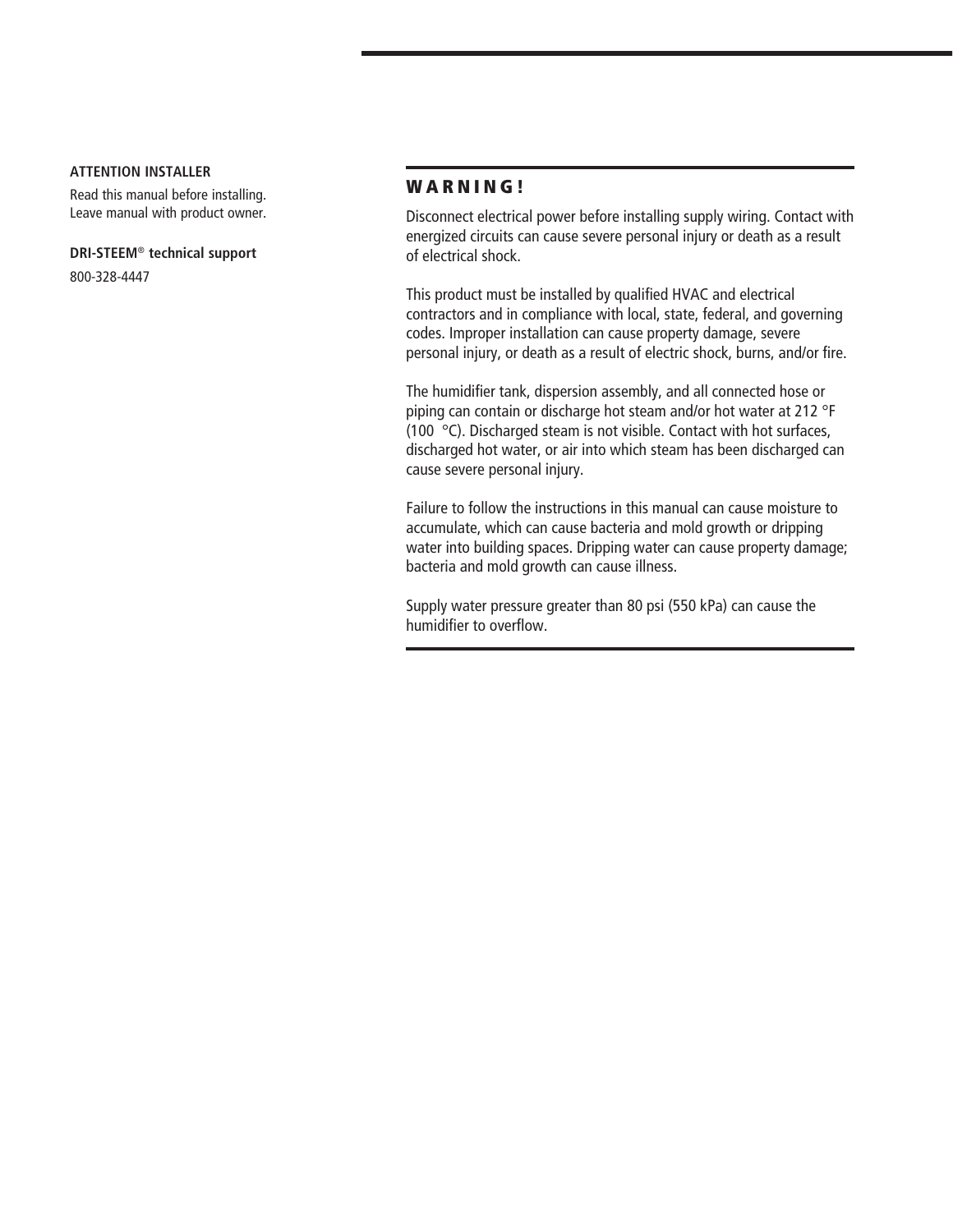### **Table of contents**

#### **Product overview**

| Electrical specifications, capacities and weights  4 |  |
|------------------------------------------------------|--|
|                                                      |  |

#### **Installation**

| Humidistat and transmitter placement 13       |
|-----------------------------------------------|
|                                               |
| Selecting the dispersion assembly location 14 |
| Interconnecting piping requirements 15        |
|                                               |
|                                               |
|                                               |
|                                               |

#### **Operation**

|--|--|--|

#### **Maintenance**

| Two-year limited warranty Back cover |
|--------------------------------------|

#### **Keypad and troubleshooting information**

The Vapor-logic<sup>®</sup> Installation and Operation Manual, which was shipped with your humidifier, is a comprehensive operation manual. Refer to it for information about using the keypad and for troubleshooting information.

#### **Download DRI-STEEM literature**

Most DRI-STEEM® product manuals can be downloaded, printed, and ordered from our web site: www.dristeem.com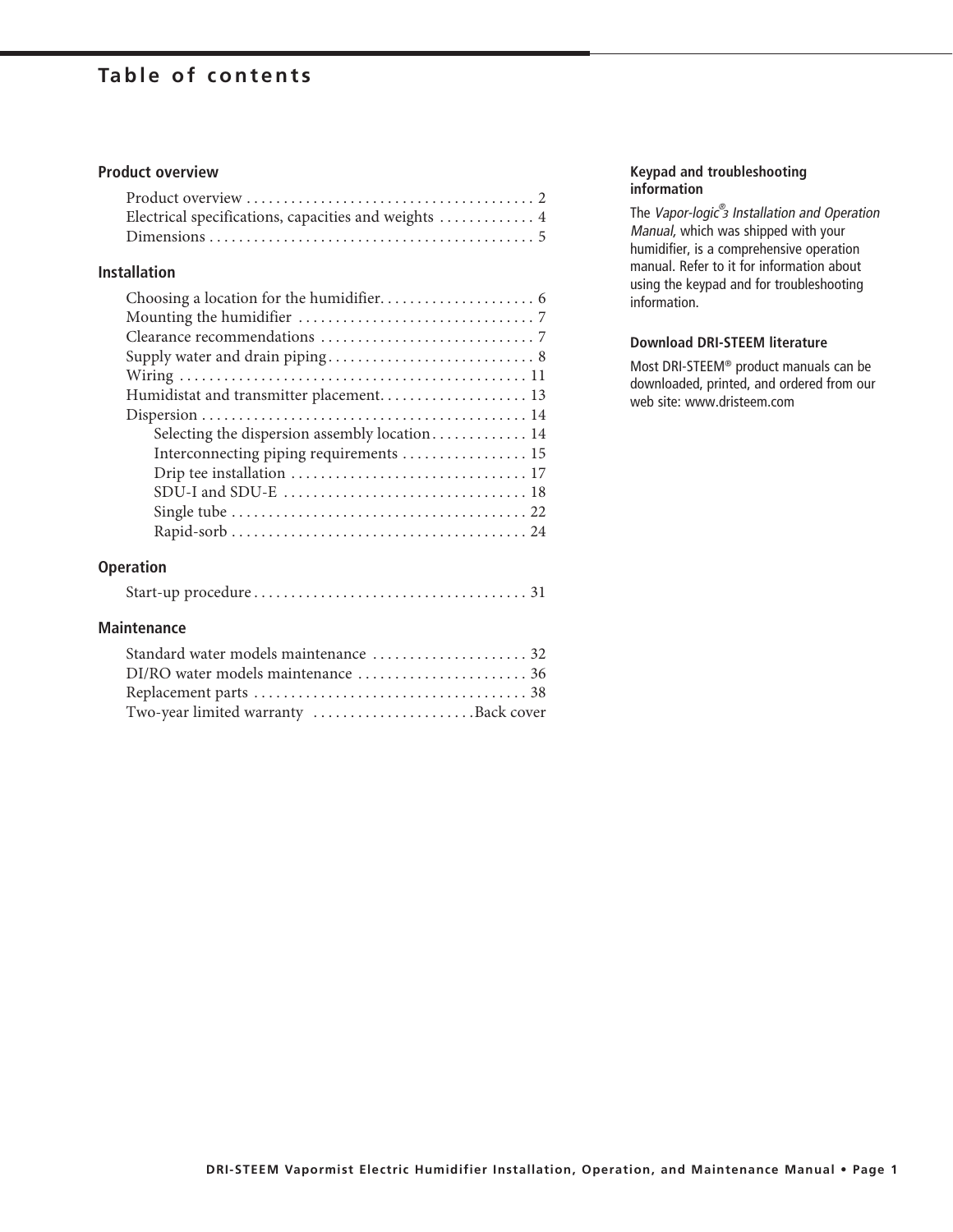### **Product overview**

#### **Note:**

See Pages 8 and 9 for detailed installation drawings.



Systems using tap or softened water control water levels electronically using a three-rod probe. The controller responds with the above actions when the water level reaches each rod.

VLC-OM-030





that has been treated through reverse osmosis (RO) control water levels using a float valve and low water cutoff switch.

OM-7396



#### **Vapormist® standard water models control water levels with an electronic probe**

Vapormist® standard water models (shown above) require supply water conductivity to be least 100 μS/cm to operate. These models use an electronic probe to monitor water levels (see Figure 2-1). Standard water models will not operate with water treated by reverse osmosis (RO) or deionization (DI) processes.

#### **Vapormist-DI models control water levels with a float valve**

Vapormist-DI models are designed specifically for use with DI/ RO water. These models use a float valve to control water levels (see Figure 2-2). Vapormist-DI models will not operate with standard (potable) water.

#### **Convert to a different water type in the field**

Vapormist standard water models can be converted in the field for use with DI/RO water. Vapormist-DI models can be converted in the field for use with potable or softened water. Contact your DRI-STEEM® representative or distributor for parts and instructions.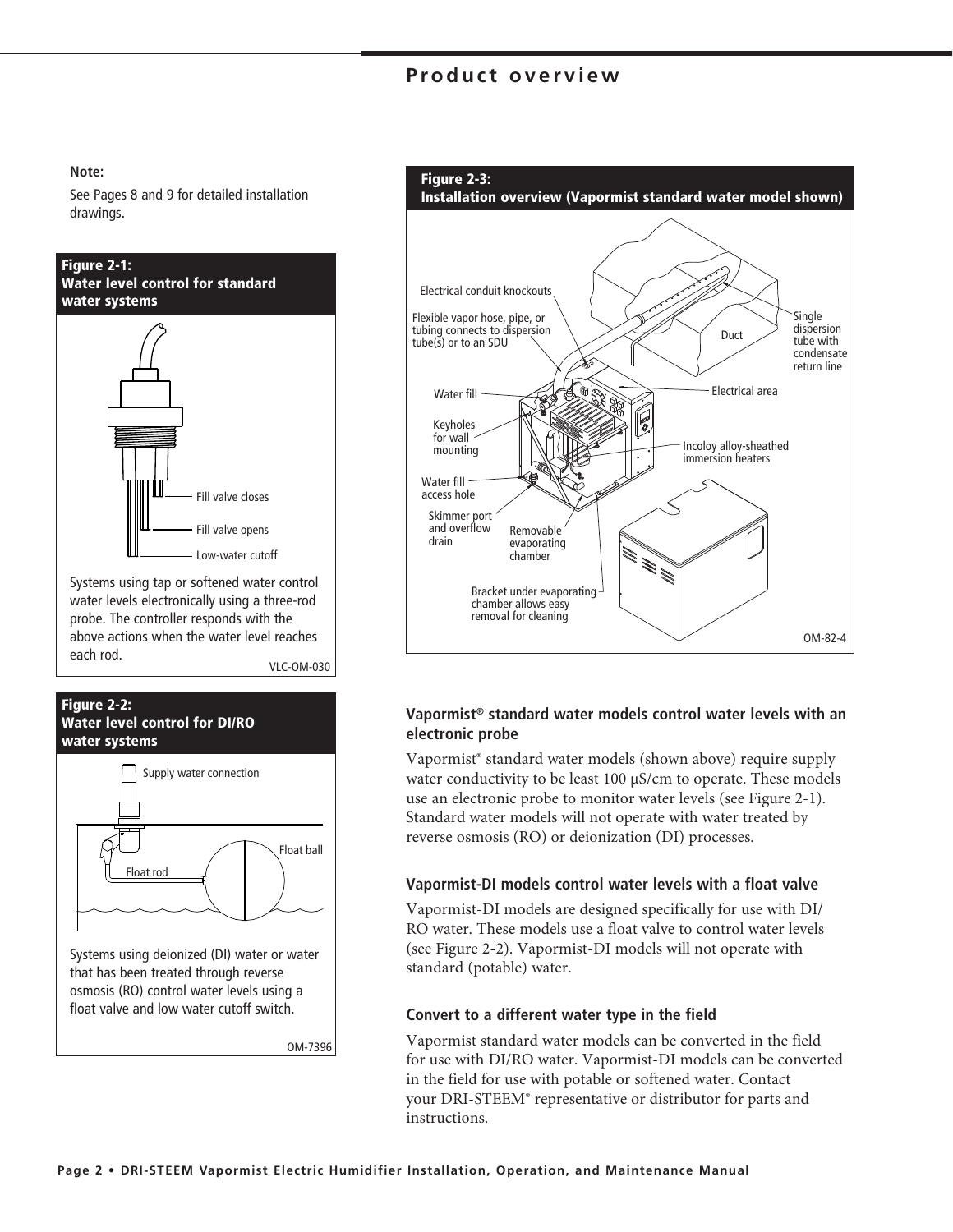### **Product overview, continued**

#### **Dispersion assembly options**

In addition to single tube dispersion, shown in Figure 2-3, the dispersion options shown on this page are available for Vapormist humidifiers. See pages 14-30 for installation instructions.





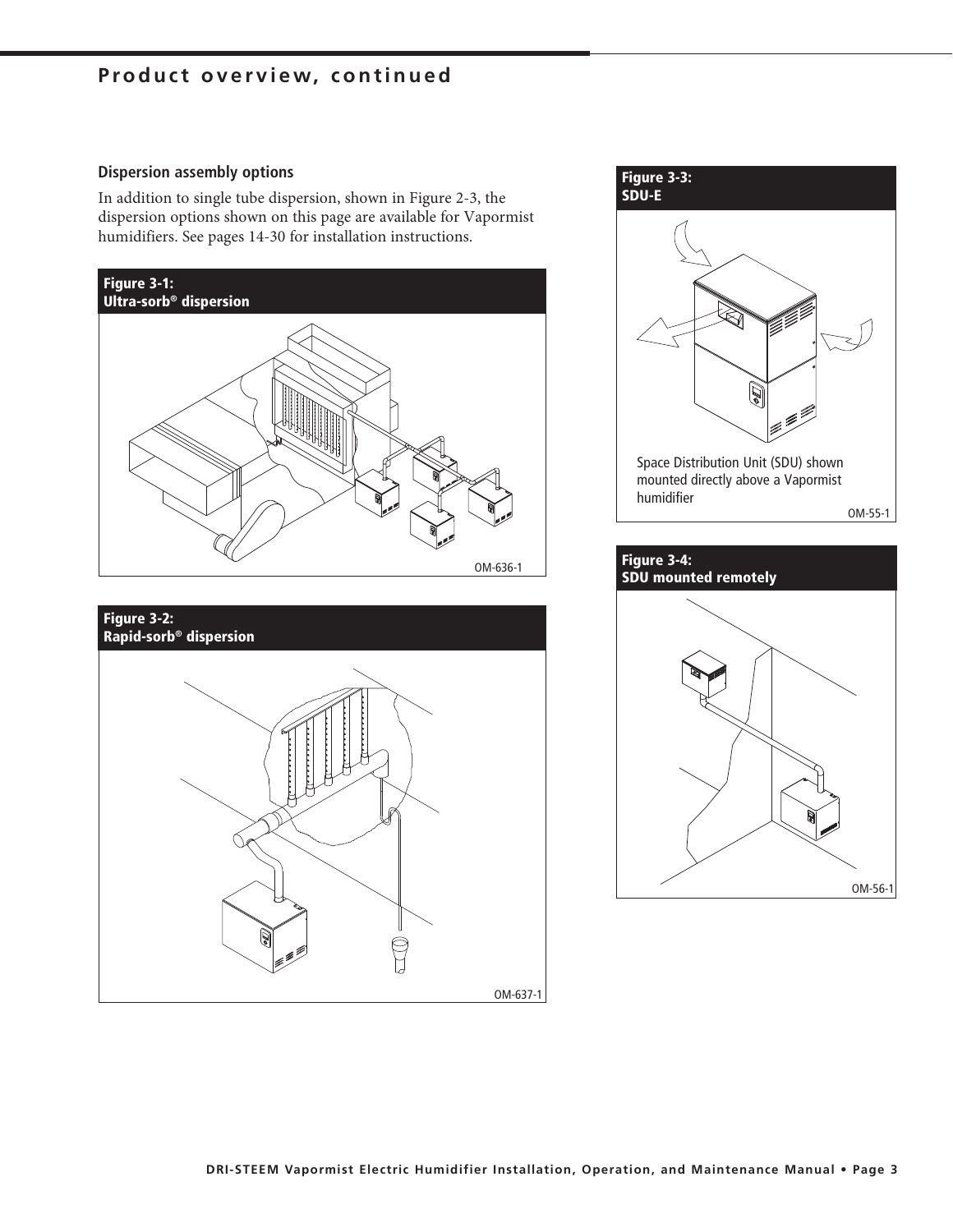### Specifications, capacities, and **weights**

| <b>Table 4-1:</b><br>Vapormist specifications, capacities, and weights |                   |      |                                |       |                          |                 |       |                                 |                          |                   |                   |     |          |           |           |
|------------------------------------------------------------------------|-------------------|------|--------------------------------|-------|--------------------------|-----------------|-------|---------------------------------|--------------------------|-------------------|-------------------|-----|----------|-----------|-----------|
| <b>Model</b>                                                           | <b>Maximum</b>    |      | Current draw (amps)            |       |                          |                 |       |                                 |                          |                   |                   |     |          | Weights # |           |
|                                                                        | steam<br>capacity |      |                                |       | Single-phase             |                 |       |                                 |                          | Three-phase       |                   |     | Shipping |           | Operating |
| kW                                                                     | lbs/hr            | kg/h | <b>120V</b>                    | 208V* | 240V*                    | 480+            | 600Vt | 208V*                           | 240Vt                    | 480V <sup>+</sup> | 600V <sup>+</sup> | Ibs | kg       | Ibs       | kg        |
| $\overline{2}$                                                         | 6                 | 2.7  | 16.7                           | 9.6   | 8.3                      | 4.2             | 3.3   |                                 |                          |                   |                   | 80  | 36       | 95        | 43        |
| 4                                                                      | 12                | 5.4  | 33.3                           | 19.2  | 16.7                     | 8.3             | 6.7   | $16.7**$                        | $14.4**$                 | $7.2**$           | $5.8**$           | 80  | 36       | 95        | 43        |
| 6                                                                      | 18                | 8.2  |                                | 28.8  | 25.0                     | 12.5            | 10.0  | $25.0**$                        | $21.7**$                 | $10.8**$          | $8.7**$           | 88  | 40       | 122       | 55        |
| 8                                                                      | 24                | 10.9 |                                | 38.5  | 33.3                     | 16.7            | 13.3  | $33.3**$                        | 28.9**                   | $14.4**$          | $11.5***$         | 88  | 40       | 122       | 55        |
| 10                                                                     | 30                | 13.6 | —                              |       | 41.7                     | 20.8            | 16.7  | $29.1**$                        | $25.3**$                 | $12.6***$         | $10.1**$          | 93  | 42       | 139       | 63        |
| 12                                                                     | 36                | 16.3 | $\overline{\phantom{0}}$       |       | $\overline{\phantom{0}}$ | 25.0            | 20.0  | 33.3                            | 28.9                     | 14.4              | 11.5              | 93  | 42       | 139       | 63        |
| 14                                                                     | 42                | 19.1 | $\overline{\phantom{0}}$       |       | $\overline{\phantom{0}}$ | 29.2            | 23.3  | 38.9                            | 33.7                     | 16.8              | 13.5              | 93  | 42       | 139       | 63        |
| 16                                                                     | 48                | 21.8 |                                |       | —                        | 33.3            | 26.7  | 44.4                            | 38.5                     | 19.2              | 15.4              | 93  | 42       | 139       | 63        |
| 21                                                                     | 63                | 28.6 | —                              |       | —                        | 43.8            | 35.0  | —                               | —                        | 25.3              | 20.2              | 95  | 43       | 152       | 69        |
| 25                                                                     | 75                | 34.0 | $\qquad \qquad \longleftarrow$ |       | —                        | $\qquad \qquad$ | 41.7  | $\hspace{0.1mm}-\hspace{0.1mm}$ |                          | 30.1              | 24.1              | 95  | 43       | 152       | 69        |
| 30                                                                     | 90                | 40.9 | —                              |       |                          |                 |       |                                 | $\overline{\phantom{0}}$ | 36.1              | 28.9              | 101 | 46       | 156       | 71        |
| 34                                                                     | 102               | 46.3 |                                |       |                          |                 |       |                                 |                          | 40.9              | 32.7              | 101 | 46       | 156       | 71        |

#### **Notes:**

\* On 208V/240V/single-phase/three-wire and on 208V/three-phase/four-wire supplies, the neutral line provides a separate 120V circuit for the SDU fan unit.

\*\* For wire sizing, the highest leg draw is shown due to current imbalance.

 † Add the following to Vapormist weights if using an SDU option (these weights are for additional control components housed within the Vapormist cabinet): – SDU-I: 12 lbs (5.5 kg)

– SDU-E: 9 lbs (4 kg)

See the SDU weights Table 4-2 below for SDU weights (shipped separately).

‡ Add the following if using the SSR option:

– For single-phase or three-phase models drawing less than 21.7 amps, add 2 lbs (1 kg)

– For three-phase models drawing more than 21.7 amps, add 4 lbs (2 kg)

All Vapormists operate at 50/60 Hz.

#### **Notes about SDUs (Space Distribution Units):**

- The SDU-I is available for models VM-2 through VM-8, and all VM-10 models except those using 240V, three-phase power with SSR control.
- The SDU-E is available for all Vapormist models except those models using 240V/480V/600V/three-phase power with the SSR control option and drawing more than 21.7 amps.
- SDUs ship separately from the Vapormist.

| <b>Table 4-2:</b><br><b>SDU weights</b> |     |                 |                         |    |  |  |  |
|-----------------------------------------|-----|-----------------|-------------------------|----|--|--|--|
| <b>SDU</b>                              |     | Shipping weight | <b>Operating weight</b> |    |  |  |  |
| model                                   | Ibs | kg              | lbs                     | kg |  |  |  |
| SDU-I                                   | 68  | 31              | 58                      | 26 |  |  |  |
| SDU-E                                   | 61  | 28              | 51                      | 23 |  |  |  |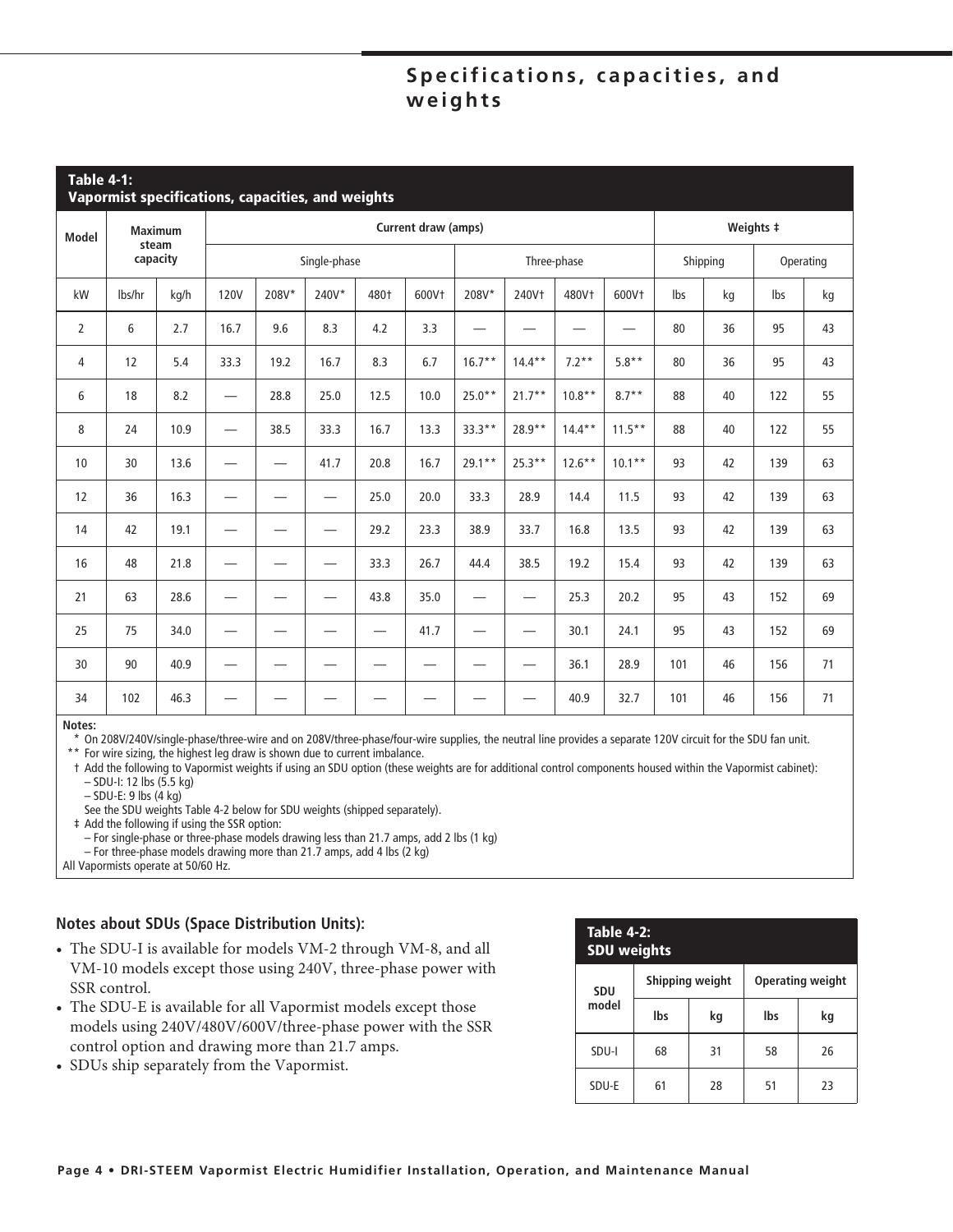### **Dimensions**

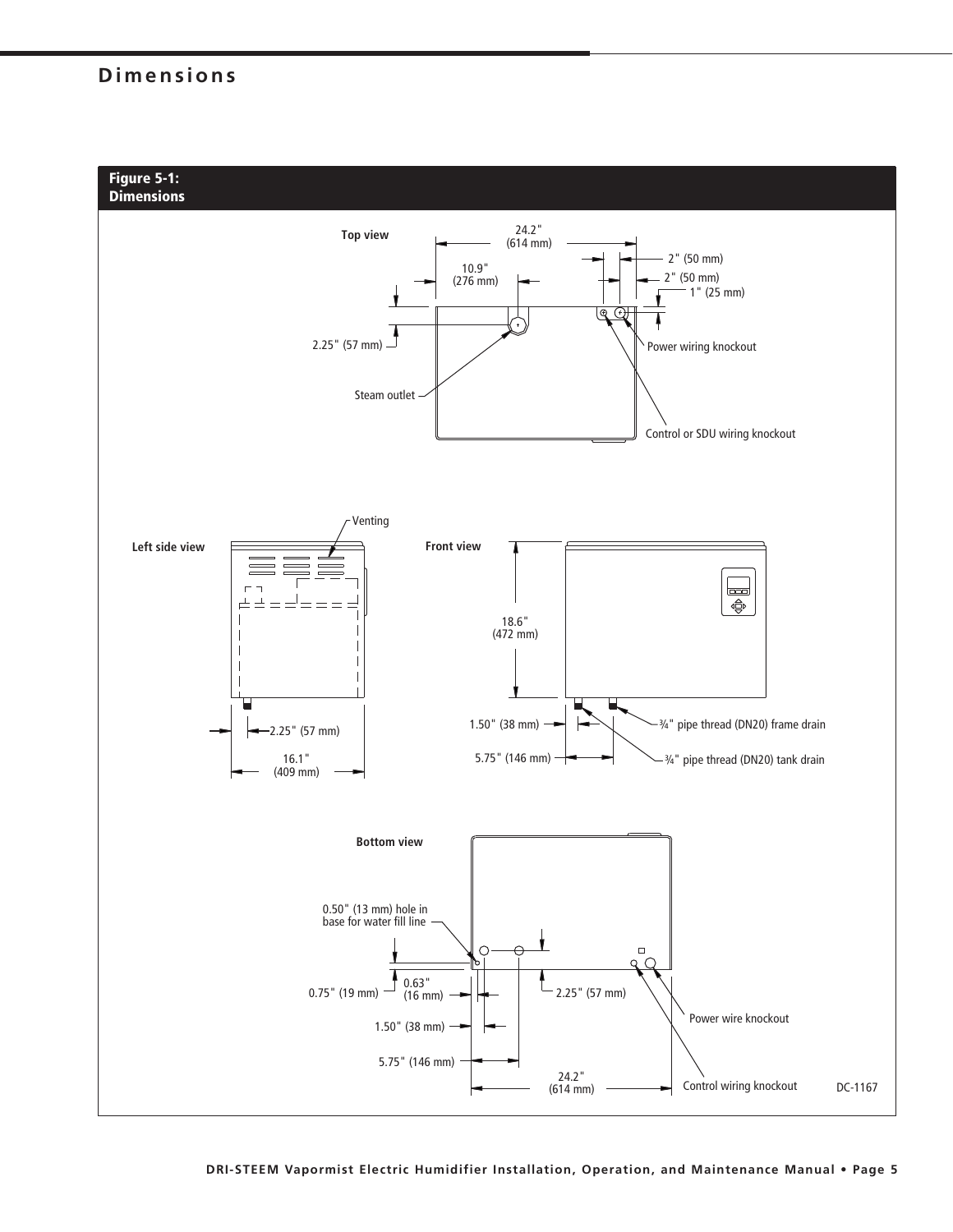### **Choosing a location**

#### **Choosing a location for the humidifier**

When selecting a location for the humidifier, consider the following:

• **Proximity to duct**

 Install the humidifier near the air duct system where the dispersion assembly will be located. The maximum recommended length for vapor hose connecting a single humidifier to a dispersion assembly is 10' (3 m). The maximum recommended developed length for tubing or pipe connecting a single humidifier to a dispersion assembly is 20' (6 m). See the dispersion section of this manual for more information about installing dispersion assemblies.

#### **• Elevation of the installed dispersion assembly**

 The recommended installation location for the dispersion assembly is at an elevation higher than the humidifier. However, if the dispersion assembly must be installed at an elevation lower than the humidifier, install a drip tee and drain as shown in Figure 17-1. Before installing a dispersion assembly or interconnecting piping, review all pitch requirements in the dispersion section of this manual.

- **Required clearances** (see Figure 7-1)
- **Electrical connections**

 Electrical power supply connections are made at the lower or upper right rear corner of the unit. See the field wiring instructions starting on Page 11.

- **Supply water and drain piping connections** Water supply piping and drain connections are made at the lower left rear corner of the unit. See the field piping illustrations and instructions starting on Page 8.
- **Exterior wall insulation**

 Do not install the humidifier on an exterior wall unless that wall is properly insulated.

#### **Choosing a location for the dispersion control devices**

See Figure 13-1 for recommended installation locations for the dispersion assembly and associated control devices.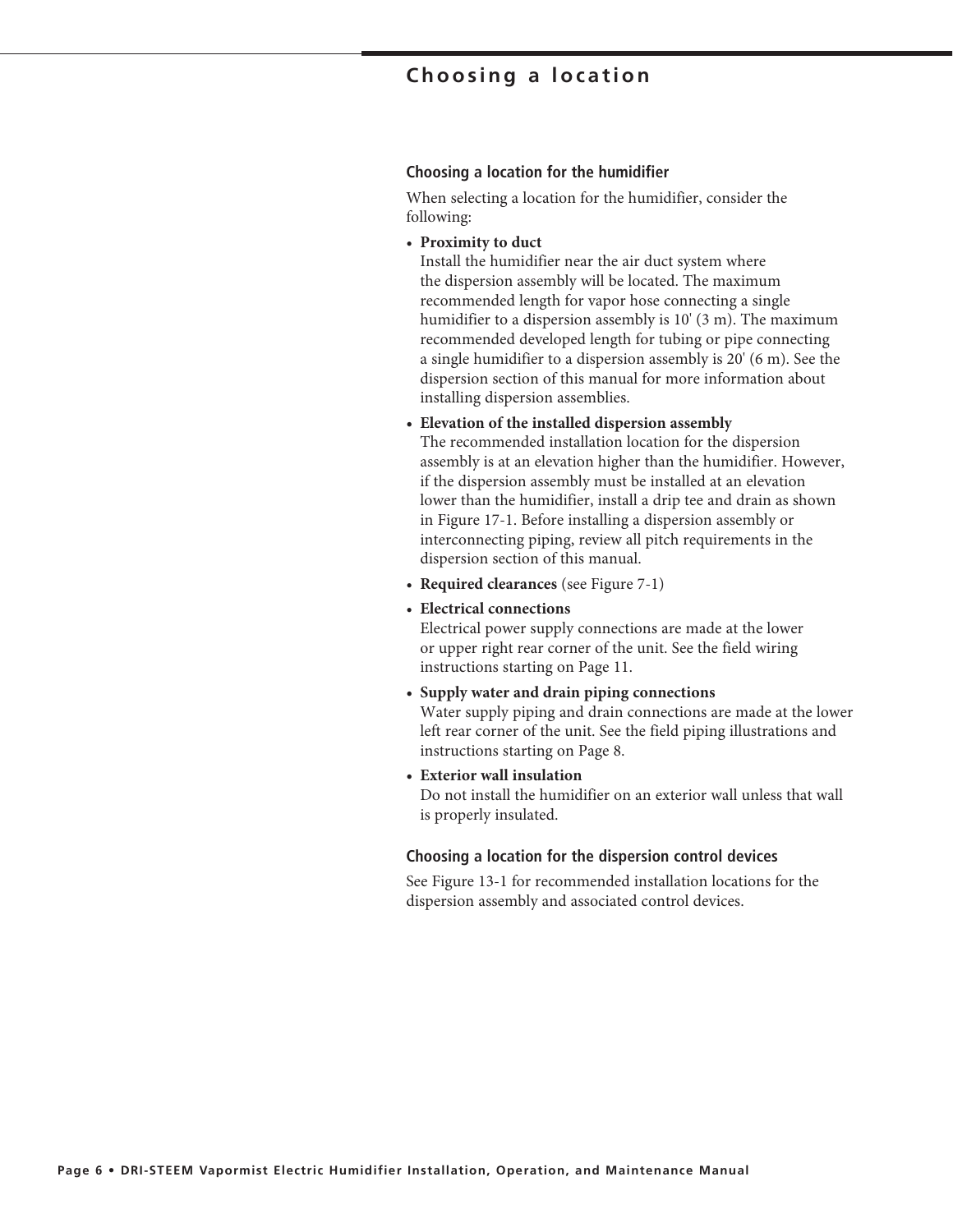### **Mounting the humidifier**

#### **Mounting the humidifier on the wall**

When mounting on a wood stud wall (studs 16" [406 mm] on center), locate studs and position lag bolts in place so that each of the bolts centers on a stud. Mark hole locations and predrill ¼" (6 mm) diameter pilot holes. Secure cabinet to wall with lag bolts provided.

When mounting on a metal stud wall, locate the studs (16" [406 mm] on center) and drill a 3/8" (10 mm) hole through the studs and wall. Push a 3/8" (10 mm) bolt through the wall, studs, and a backing plate on the backside of the wall and secure with a nut and washer.

If 16" (406 mm) on-center studs are not available, mount spanner boards on the wall, spanning two studs. If two horizontal boards are used, locate one at the top of the cabinet for the lag bolts and the other board located 3" (76 mm) on center from the bottom of the cabinet.

For hollow block or poured concrete wall mounting, position template in place and mark the holes. Drill appropriate pilot holes for two 3/8" (10 mm) toggle bolts or two 3/8" (10 mm) machine bolt lead anchors. Secure cabinet in place.



#### **WARNING!**

Mount humidifier per the instructions in this manual and to a structurally stable surface. Improper mounting of humidifier can cause the humidifier to fall off the wall resulting in severe personal injury or death.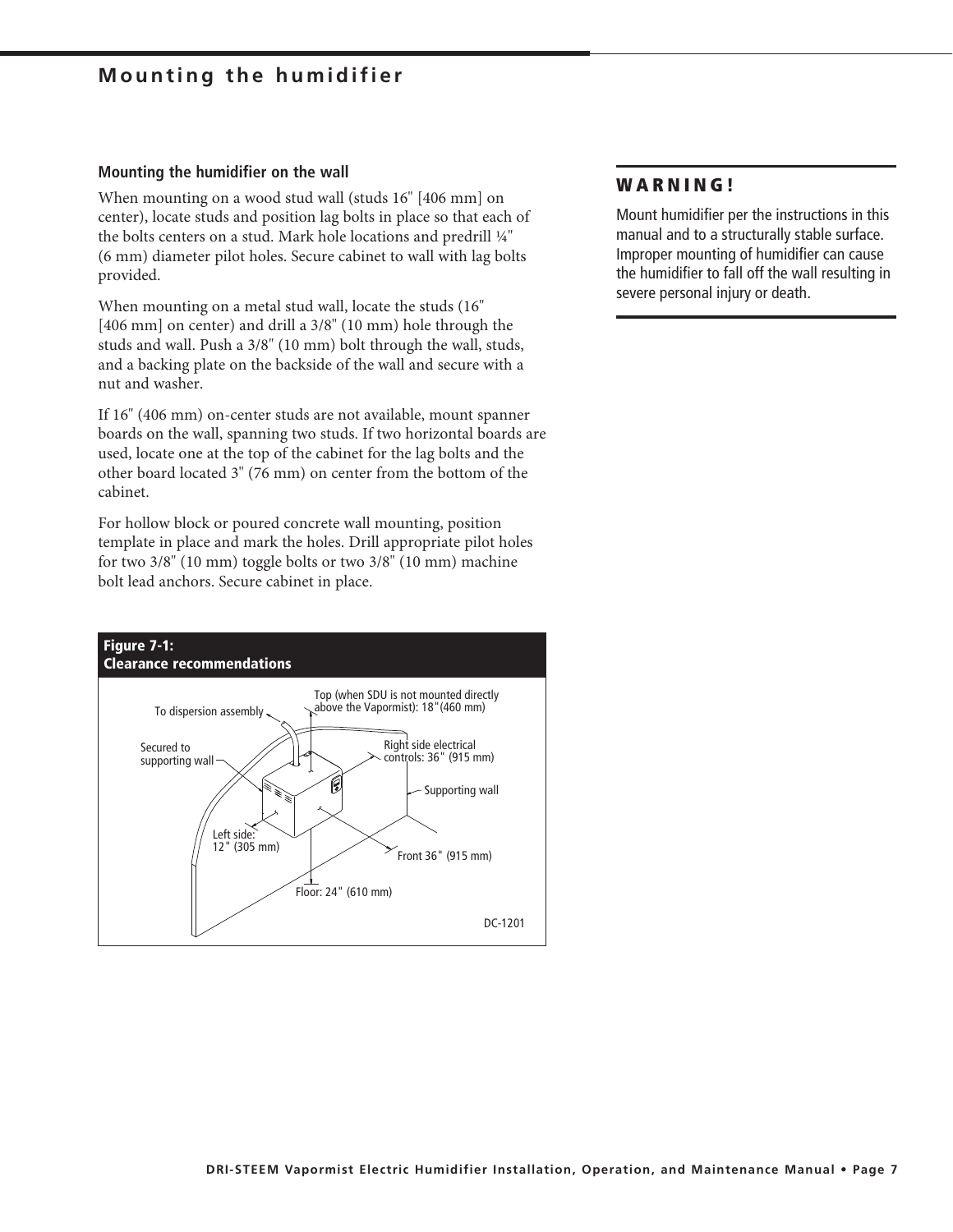### Vapormist piping, standard water **models**



#### **Notes:**

- Locate air gap only in spaces with adequate temperature and air movement to absorb flash steam; otherwise, condensation may form on nearby surfaces. Refer to governing codes for drain pipe size and maximum discharge water temperature.
- Offset humidifier from spill funnel or floor drain to prevent flash steam from rising into the cabinet.
- Dashed lines indicate provided by installer.
- The water supply inlet is more than 1" (25 mm) above the skim/overflow port, eliminating the possibility of backflow or siphoning from the tank. No additional backflow prevention is required; however, governing codes prevail.
- Install a union in the water supply and drain lines as shown to allow tank removal.
- Damage caused by chloride corrosion is not covered by your DRI-STEEM warranty.
- See the next page for recommended piping for Vapormist-DI models (models that use DI/RO water).
- See the dispersion section of this manual for more information about piping that connects the humidifier to the dispersion assembly.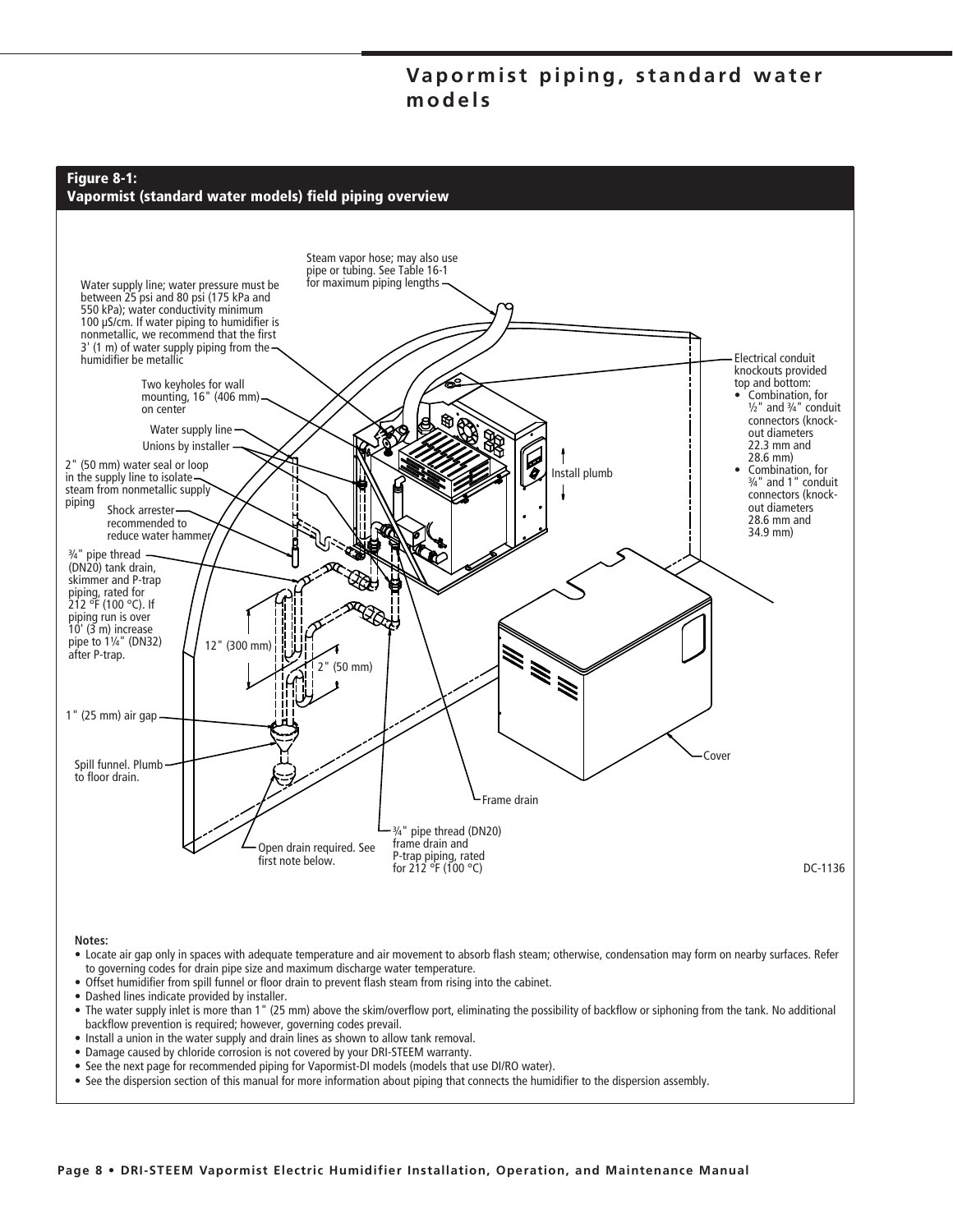### **Vapormist piping, DI/RO water models**





**Notes:**

- Locate air gap only in spaces with adequate temperature and air movement to absorb flash steam; otherwise, condensation may form on nearby surfaces. Refer to governing codes for drain pipe size and maximum discharge water temperature.
- Offset humidifier from spill funnel or floor drain to prevent flash steam from rising into the cabinet.
- Dashed lines indicate provided by installer.
- The water supply inlet is more than 1" (25 mm) above the overflow port, eliminating the possibility of backflow or siphoning from the tank. No additional backflow prevention is required; however, governing codes prevail.
- Install a union in the water supply and drain lines as shown to allow tank removal.
- Damage caused by chloride corrosion is not covered by our DRI-STEEM warranty.
- See the previous page for recommended piping for Vapormist standard water models.
- See the dispersion section of this manual for more information about piping that connects the humidifier to the dispersion assembly.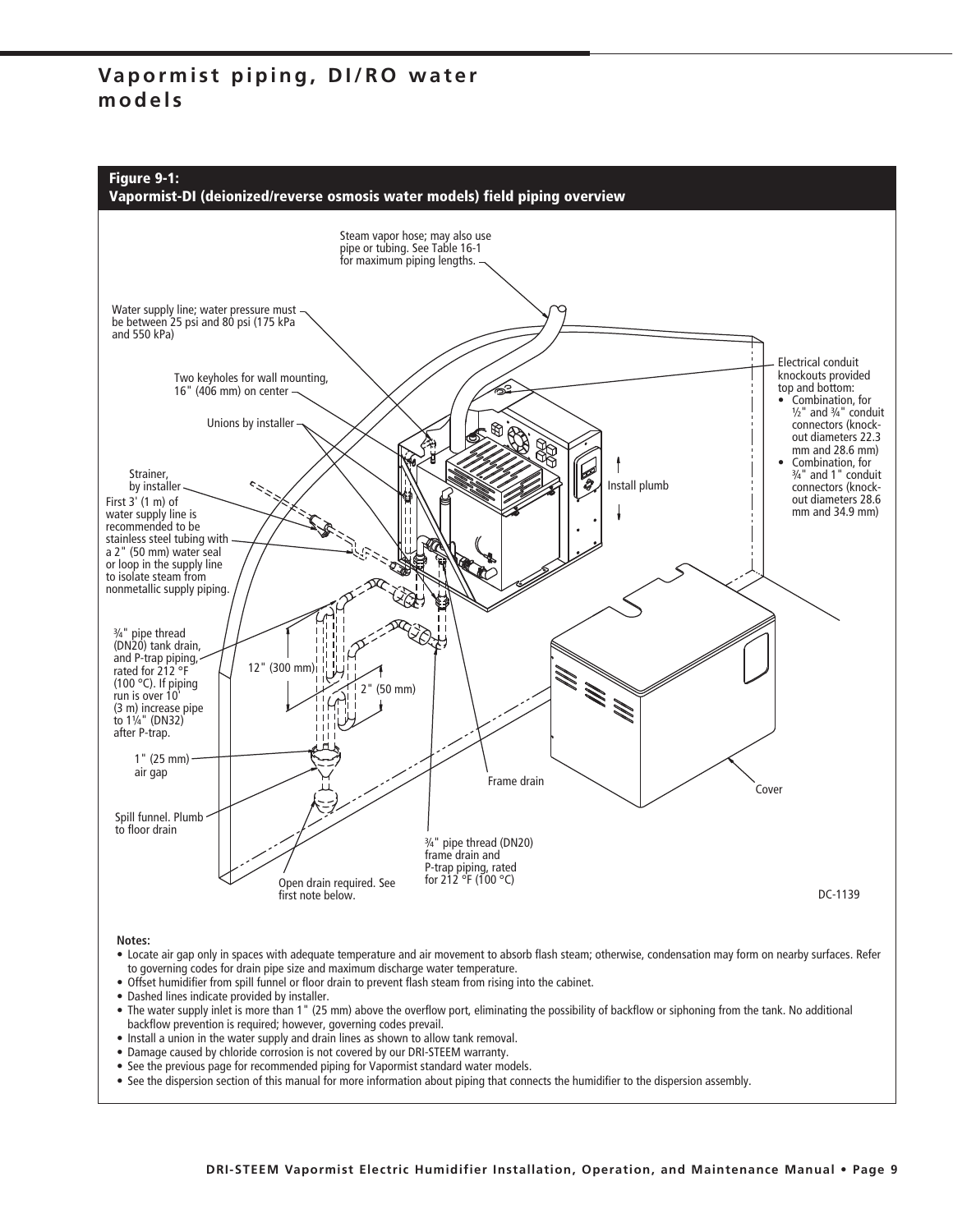### **Supply water and drain piping**

#### **W A R N I N G !**

Opening the drain valve when the tank is hot can discharge water with a temperature up to 212 °F (60 °C) into the plumbing system. This can cause damage to the plumbing system if the humidifier is not properly connected to a water tempering device such as a DRI-STEEM Drane-kooler™.

Do not touch the tank or drain piping until the unit has had sufficient time to cool, or serious injury can occur.



discharged water. For other Drane-kooler mounting options or for more information, contact your DRI-STEEM representative/ distributor, or view the Drane-kooler product data sheet in the literature section at www.dristeem.com

#### **Supply water and drain piping**

Supply water piping may be of any code-approved material (copper, steel, or plastic). The fill valve connection size is a  $\frac{1}{4}$ " pipe thread (DN8) fitting except in Europe where it is a DN10 pipe thread fitting. In cases where water hammer may be a possibility, consider installing a shock arrestor. Water pressure must be between 25 psi and 80 psi (175 kPa and 550 kPa).

If water piping to humidifier is nonmetallic, we recommend that the first 3' (1 m) of water supply piping from the humidifier be metallic with a 2" (50 mm) water seal or loop in the supply line to isolate steam from nonmetallic supply piping.

Drain piping may be of any code-approved material (copper, steel, or plastic rated for 212 °F [100 °C] minimum). If drainage by gravity is not possible, use a reservoir pump rated for 212 °F (100 °C) water (DRI-STEEM Part No. 400280 for 120V pump and Part No. 400281 for 230V pump).

The final connection size is ¾" (DN20) copper for the tank and frame drains. Do not reduce this connection size. Pipe the tank and frame drains separately, as shown in Figures 8-1 and 9-1, to prevent backflow of drain water into the humidifier cabinet.

If the equivalent length of pipe from the humidifier drain to the plumbing system drain is more than 10' (3 m), increase the pipe size to 1¼" (DN32).

See Figures 8-1 and 9-1 for more piping instructions.

**Important:** Install unions in the water supply and drain lines as shown in Figures 8-1 and 9-1 to allow tank removal.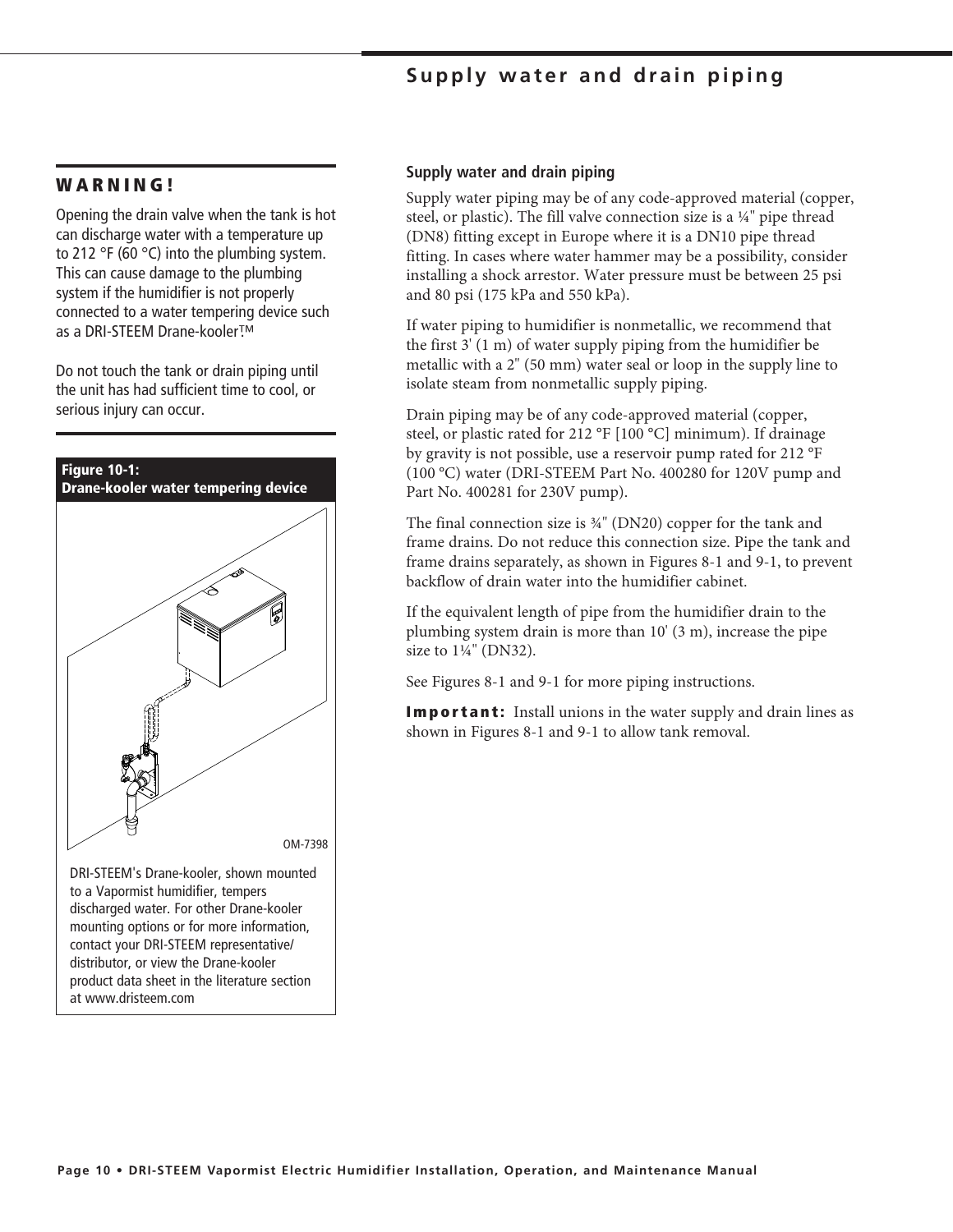### **Vapormist wiring**

#### **Humidifier field wiring**

All wiring must be in accordance with all governing codes, and with the humidifier wiring diagrams. The diagrams are located inside the removable subpanel cover on the right side of the humidifier cabinet. Power supply wiring must be rated for 105 °C.

When selecting a location for installing the Vapormist, avoid areas close to sources of electromagnetic emissions such as power distribution transformers.

The use of semiconductor fusing sized per the National Electric Code is recommended with the SSR option.

#### **Grounding requirements**

The approved earth ground must be made with solid metalto-metal connections and must be a good conductor of radio frequency interference (RFI) to earth (multistranded conductors).

Ground wire should be the same AWG (mm<sup>2</sup>) size as the power wiring or sized per NEC requirements (in Europe, IEC 60364 requirements).

#### **Proper wiring prevents electrical noise.**

Electrical noise can produce undesirable effects on electronic control circuits, which affects controllability. Electrical noise is generated by electrical equipment such as inductive loads, electric motors, solenoid coils, welding machinery, or fluorescent light circuits. The electrical noise or interference generated from these sources (and the effect on controllers) is difficult to define, but the most common symptoms are erratic control or intermittent operational problems.

#### **Important:**

- For maximum EMC (electromagnetic compatibility) effectiveness, wire all humidity, high limit, and airflow controls using multicolored shielded/screened plenum-rated cable with a drain wire for the shield/screen. Connect the drain wire to the shield/screen ground terminal with wire less than 2" (50 mm) in length.
- Do not ground shield at the device end.

#### **W A R N I N G !**

Only qualified electrical personnel should perform field wiring installation procedures. Improper wiring or contact with energized circuits can cause property damage, severe personal injury, or death as a result of electric shock and/or fire.

#### **W A R N I N G !**

Do not remove the humidifier electrical panel cover or the heater terminal cover until electrical power is disconnected. Contact with energized circuits can cause property damage, severe personal injury, or death as a result of electrical shock.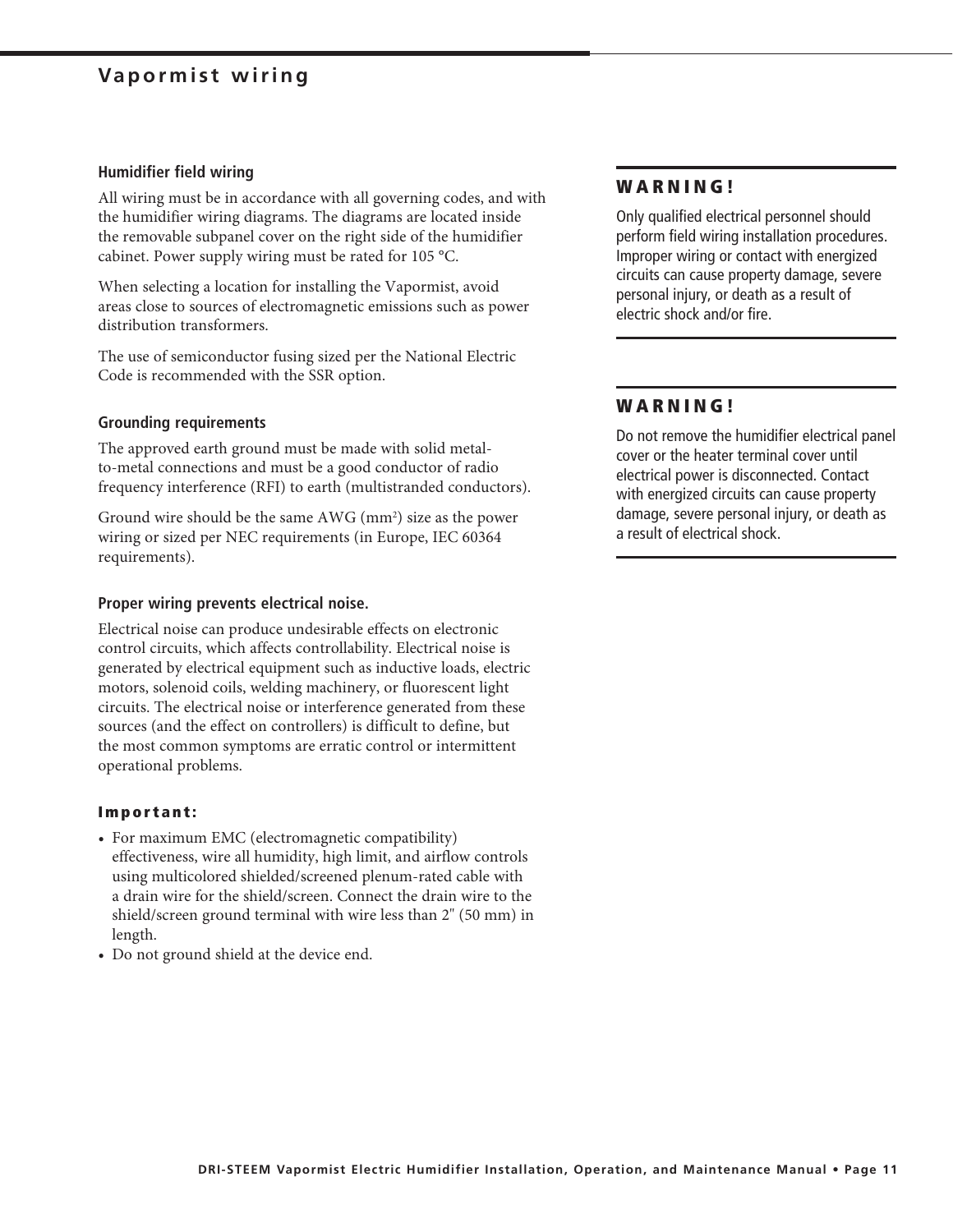### **Vapormist wiring, continued**

#### **W A R N I N G !**

DRI-STEEM strongly recommends installing a duct airflow proving switch and a duct high limit humidistat. These devices prevent a humidifier from making steam when there is low airflow in the duct or when the RH level in the duct is too high. Failure to install these devices can result in excessive moisture in the duct, which can cause bacteria and mold growth or dripping through the duct.



• Do not use chassis or safety grounds as currentcarrying commons. Never use a safety ground as a conductor or neutral to return circuit current.

### **Figure 12-1:**



For maximum EMC effectiveness, all humidity, temperature, and airflow controls should be wired using multicolored shielded/screened plenum-rated cable with a drain wire for the shield/screen. The drain wire should be connected to the shield/screen ground terminal with its length kept to less than 2" (50 mm).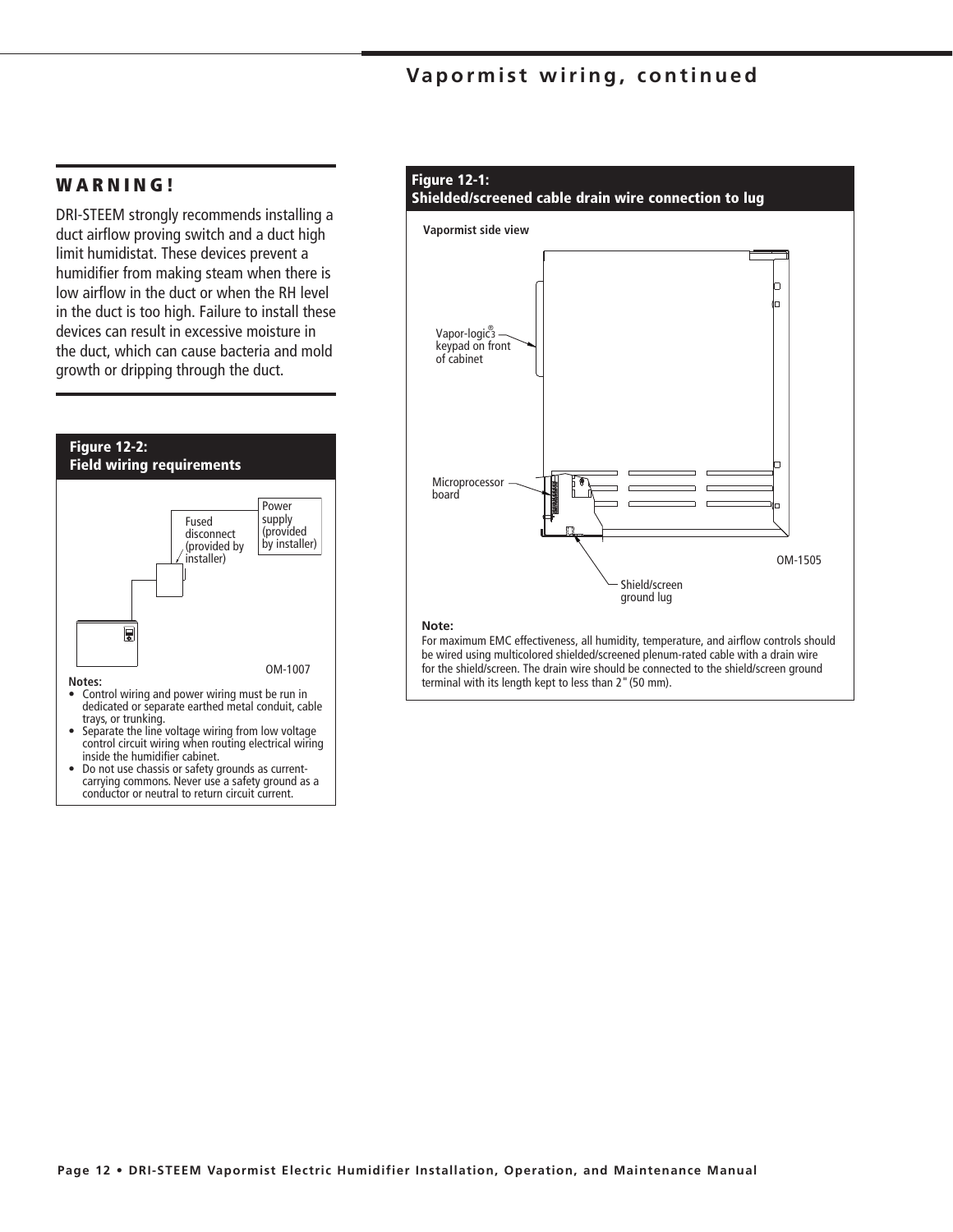### **Humidistat and transmitter placement**

#### **Humidistat and transmitter locations are critical**

Humidistat or transmitter location has a significant impact on humidifier performance. In most cases, it is recommended that you do not interchange duct and room humidity devices. Room humidity devices are calibrated with zero or little airflow; whereas duct humidity devices require air passing across them. Recommended humidistat and transmitter locations (see Figure 13-1):

- A This is the ideal sensing location because this placement ensures the best uniform mix of dry and moist air with stable temperature control.
- B This location is acceptable, but the room environment can affect controllability such as when the humidistat or transmitter is too close to air grilles, registers, or heat radiation from room lighting.
- C This location is acceptable because it provides a good uniform mixture of dry and moist air, but if an extended time lag exists between moisture generation and sensing, make sure the control contractor extends the sampling time.
- D This location behind a wall or partition is acceptable for sampling the entire room if the sensor is near an air exhaust return outlet. This location is also typical of humidistat or transmitter placement for sampling a critical area.
- E These locations are not acceptable because they may not represent actual overall conditions in the space.
- F These locations are not acceptable. Do not place humidistats or transmitters near windows, door passageways, or areas of stagnant airflow.
- G This is the best location for a duct high limit humidistat or humidity transmitter.

#### **Figure 13-1:**

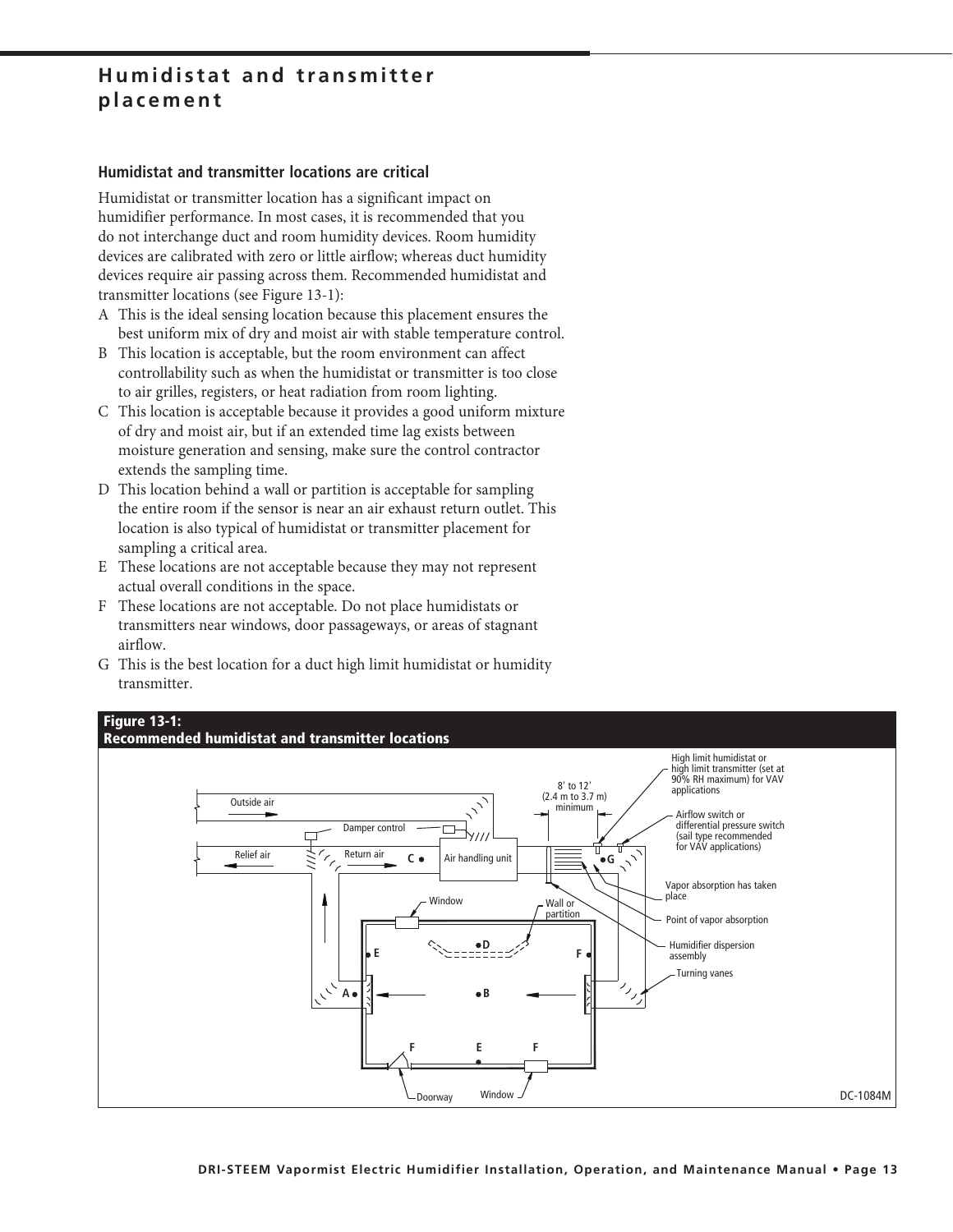# **Four places to find more information**

**1. In this document:**

**about dispersion**

- Interconnecting piping and drip tee installation, pages 15-17
- SDU-I and SDU-E (space distribution units) information, pages 18-21
- Single tube installation instructions, pages 22-23
- Rapid-sorb<sup>®</sup> installation instructions, pages 24-30

#### **2. On our web site:**

 The following documents can be viewed, printed, or ordered from our web site, **www.dristeem.com**

- Catalogs (include dispersion nonwetting distance graphs):
	- Vapormist
	- Ultra-sorb®
- Installation, Operation, and Maintenance manuals:
	- Ultra-sorb
	- Vapor-logic3 (includes information about sensors, and troubleshooting information)
- DRI-STEEM Design Guide (includes steam loss tables and general humidification information)

#### **3. On Dri-calc:**

 Dri-calc® is our humidification system sizing and selection software, and can be ordered at our web site, www.dristeem. com. Included in Dri-calc:

- A comprehensive library of installation guide documents, including:
	- Rapid-sorb installation instructions for vertical airflows
	- Recommended dispersion placement within a duct or air handler
	- Recommended sensor placement

#### **4. Or call us at 800-328-4447**

 While obtaining documents from our web site or from Dri-calc is the quickest way to review our literature, we'd also be happy to mail to you any literature you need.

### **Selecting the dispersion assembly location**

**General instructions**

**D i s p e r s i o n :** 

- Vapormist humidifiers operate with several types of dispersion assemblies: Space Distribution Units (SDUs), installed in open rooms; and single tube, multiple tube, Rapid-sorb, and Ultra-sorb assemblies, installed in ducts or air handling units
- For each dispersion assembly, DRI-STEEM documents distances required for absorption to occur. If you have questions about absorption distances, see the non-wetting tables in the Vapormist catalog, available for viewing, printing or ordering at www.dristeem.com
- It is important that the dispersion assembly be positioned where the water vapor being discharged is carried off with the airstream and is absorbed before it can cause condensation or dripping in the duct.
- In general, the dispersion assembly is best placed where the air can most readily absorb the moisture being added without causing condensation at or after the unit. This normally will be after the heating coil or where the air temperature is highest.
- Place the dispersion assembly such that absorption will occur before the intake of a high efficiency filter. The filter can remove the visible moisture and become waterlogged.
- Place the dispersion assembly such that absorption will occur before coming in contact with any metal surface.
- Place the dispersion assembly such that absorption will occur before fire or smoke detection devices.
- Place the dispersion assembly such that absorption will occur before a split in the duct. Otherwise, the dispersion assembly can direct more moisture into one duct than the other.
- When draining dispersion condensate to an open drain, provide a 1" (25 mm) gap between the condensate drain piping and the drain. Locate air gap only in spaces with adequate temperature and air movement to absorb flash steam; otherwise, condensation may form on nearby surfaces.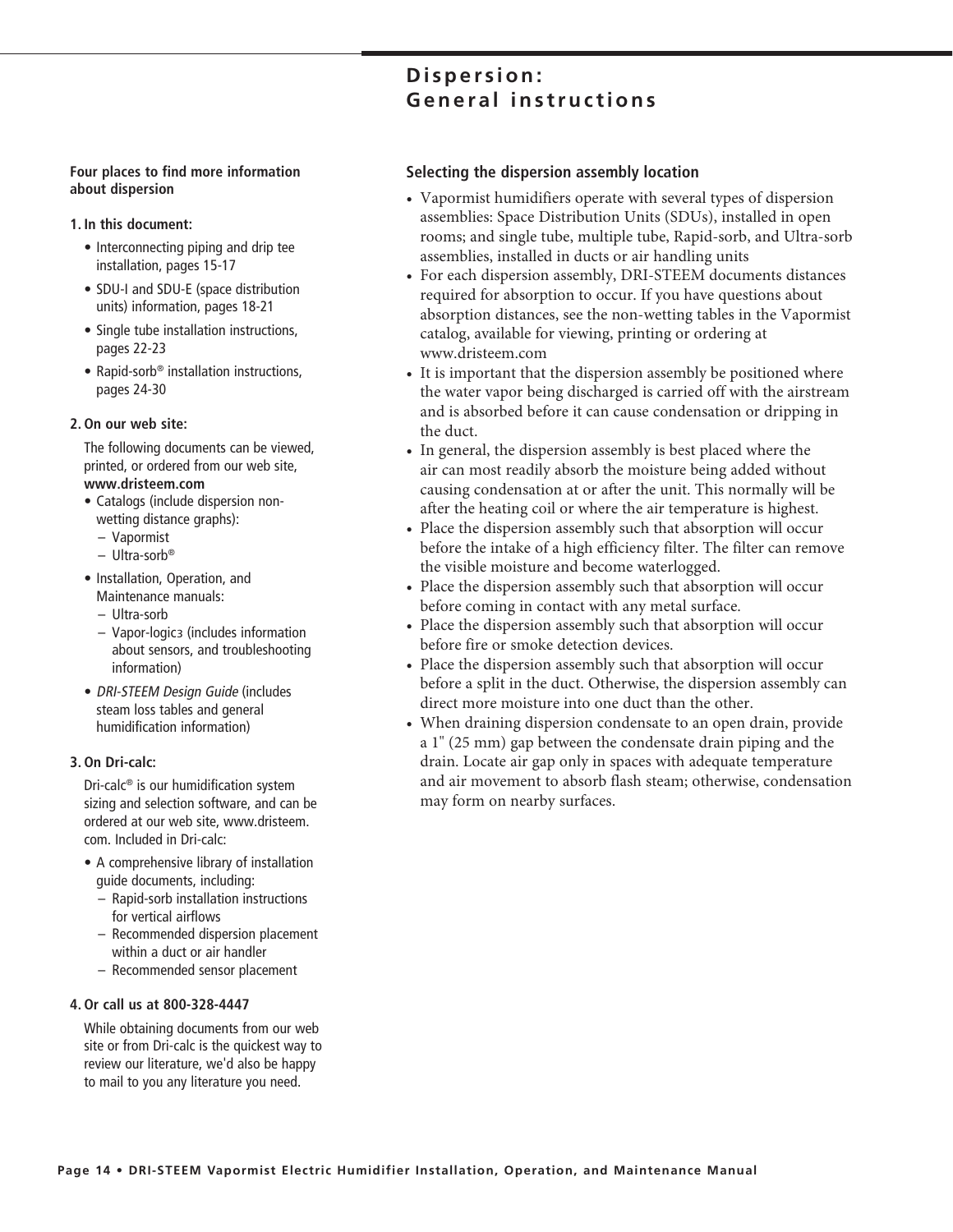### **Dispersion: Interconnecting piping requirements**

#### **Connecting humidifier to dispersion assembly with vapor hose**

- Always support vapor hose to prevent sags or low spots and to maintain a minimum pitch of 2"/ft (15%) back to the humidifier.
- See the maximum steam carrying capacity table on the next page.
- Use DRI-STEEM vapor hose. Other manufacturers of vapor hose may use unacceptable release agents or material mixes that can affect humidifier system performance adversely. Using hose from alternative manufacturers increases the possibility of tank foaming and accelerated aging. Foaming causes condensate discharge at the dispersion assembly.
- Do not use vapor hose in outdoor applications.
- Do not insulate vapor hose. Insulation causes accelerated heat aging, causing the vapor hose to become hard and susceptible to failure due to cracks.
- The steam outlet on the humidifier is sized to the output of the humidifier. DO NOT use hose with an inside diameter (ID) smaller than the humidifier steam outlet.
- If the humidifier must be located above the dispersion assembly, use the recommend installation as shown on Page 17.
- For single tube applications, see the hose kit sizing chart on Page 22.

#### **Connecting humidifier to dispersion assembly with tubing or pipe**

- See the following pages for interconnecting tubing and pipe pitch requirements for specific applications.
- The steam outlet on the humidifier is sized to the output of the humidifier. DO NOT use interconnecting tubing or pipe with an inside diameter (ID) smaller than the humidifier steam outlet.
- Steam supply adapters are available from DRI-STEEM. These adapters convert a tubing outlet on the humidifier to threaded pipe, allowing a pipe connection.
- 90° elbows are not recommended; use two 45° elbows, 1' (0.3 m) apart.
- Thin wall tubing heats up faster and causes less start-up loss than heavy wall pipe.

**More on the next page ▶**

#### **Important:**

Failure to follow the recommendations in this section can result in excessive back pressures on the humidifier. This will result in unacceptable humidification system performance such as leaking gaskets, blown water seals, erratic water level control, and spitting condensate from the dispersion tube(s).

#### **Important:**

Reducing the inside diameter of the interconnecting piping will result in the internal humidifier system pressure exceeding the parameters for acceptable performance.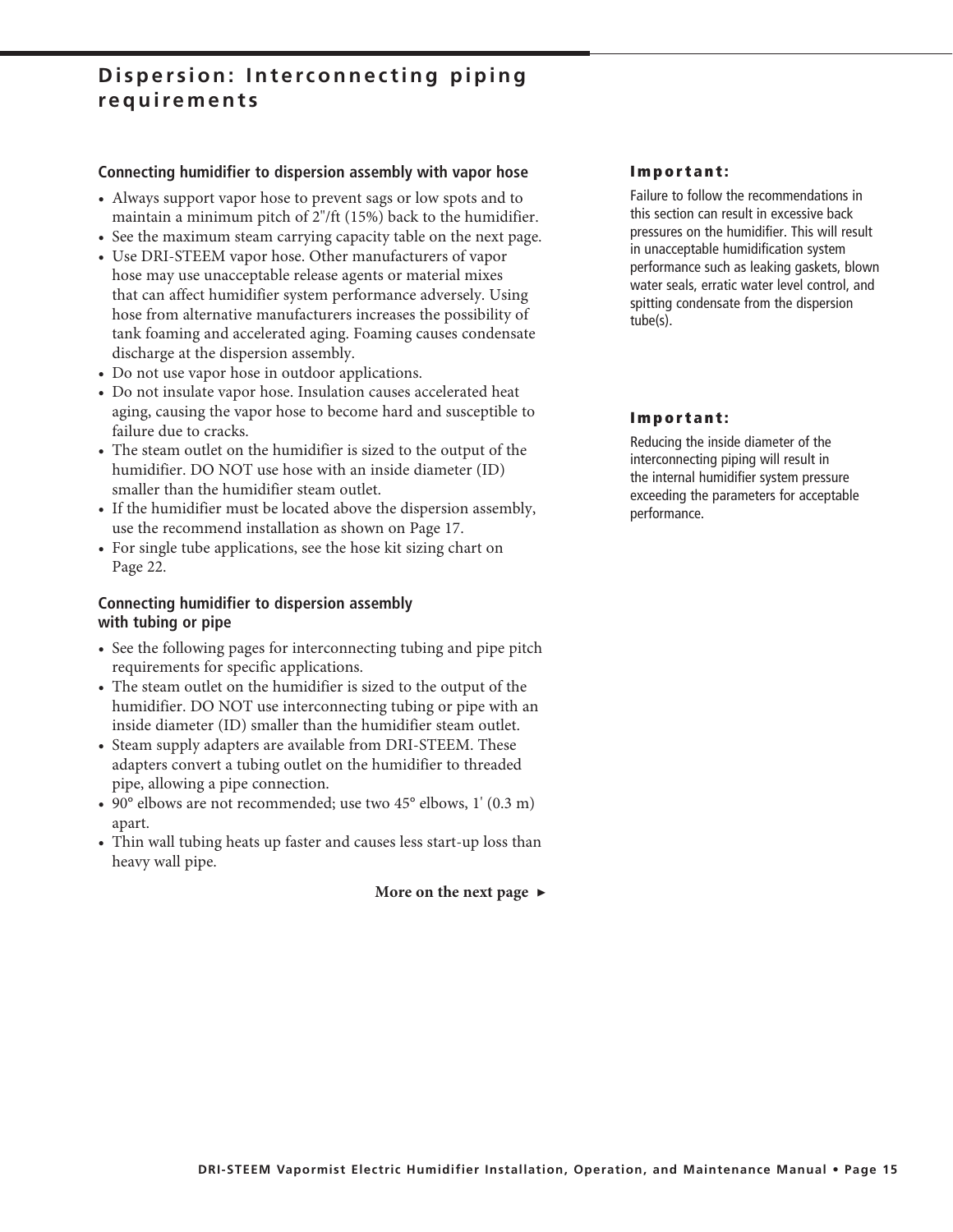### **Dispersion: Interconnecting piping requirements, continued**

#### **Connecting humidifier to dispersion assembly with tubing or pipe (continued)**

- Insulating hard pipe reduces the loss in output caused by condensation.
- When using hard pipe, take care to remove ALL traces of lubricants used to thread the pipe. This will minimize the possibility of tank foaming. Denatured alcohol or mineral spirits work best for removing lubricant.
- If the humidifier must be located above the dispersion assembly, use the recommend installation as shown on Page 17.
- See the maximum steam carrying capacity table below.

#### **Table 16-1: Maximum steam carrying capacity and length of interconnecting vapor hose, tubing and pipe\***

| Vapor hose                           |    |        |                  |    |   |                      | Copper or stainless steel tubing and Schedule 40 steel pipe |        |                                                 |    |     |  |
|--------------------------------------|----|--------|------------------|----|---|----------------------|-------------------------------------------------------------|--------|-------------------------------------------------|----|-----|--|
| Hose I.D.<br><b>Maximum capacity</b> |    |        | Maximum length** |    |   | Tube or pipe size*** | <b>Maximum</b><br>capacity                                  |        | <b>Maximum</b><br>developed length <sup>+</sup> |    |     |  |
| inches                               | DN | lbs/hr | kg/h             | ft | m | inches               | DN                                                          | lbs/hr | kg/h                                            | ft | m   |  |
| $1\frac{1}{2}$                       | 40 | 150    | 68               | 10 | 3 | $1\frac{1}{2}$       | 40                                                          | 150    | 68                                              | 20 | 6.1 |  |
|                                      | 50 | 250    | 113              | 10 | 3 |                      | 50                                                          | 220    | 100                                             | 30 | 9.2 |  |
| <b>Billian Commercial</b>            |    |        |                  |    |   |                      |                                                             |        |                                                 |    |     |  |

#### **Notes:**

\* Based on total maximum pressure drop in hose, tubing or piping of  $5''$  wc (1250 Pa)<br>\*\* Maximum recommended length for vapor beca is 10' (2 m). Langer distances can cay

Maximum recommended length for vapor hose is 10' (3 m). Longer distances can cause kinking or low spots.

\*\*\* To minimize loss of capacity and efficiency, insulate tubing and piping.

Developed length equals measured length plus 50% of measured length, to account for pipe fittings.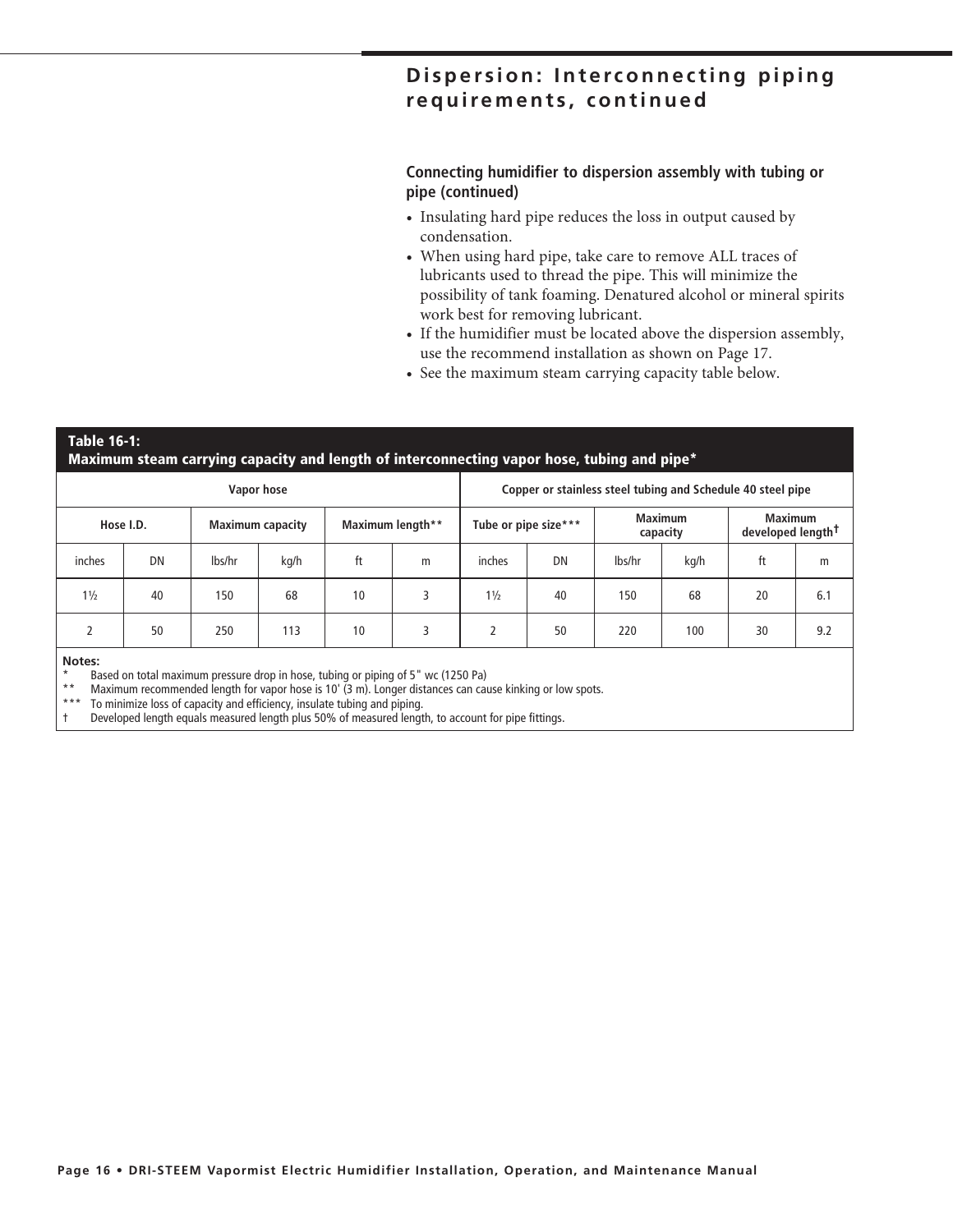### **Dispersion: Drip tee installation**

#### **Drip tee installation**

Install a drip tee as shown below when the humidifier is mounted higher than the dispersion assembly, when interconnecting hose or piping needs to go over an obstruction, or when interconnecting piping runs are long.

**Important:** Vapor hose must be supported to prevent sagging or low spots.

### **WARNING!**

Dispersion tube, vapor hose, tubing, or hard pipe can contain steam, and surfaces can be hot. Discharged steam is not visible. Contact with hot surfaces or air into which steam has been discharged can cause severe personal injury.



- 
- Support vapor hose so there are no sags or low spots.<br>• Dashed lines indicate provided by installer
- Dashed lines indicate provided by installer.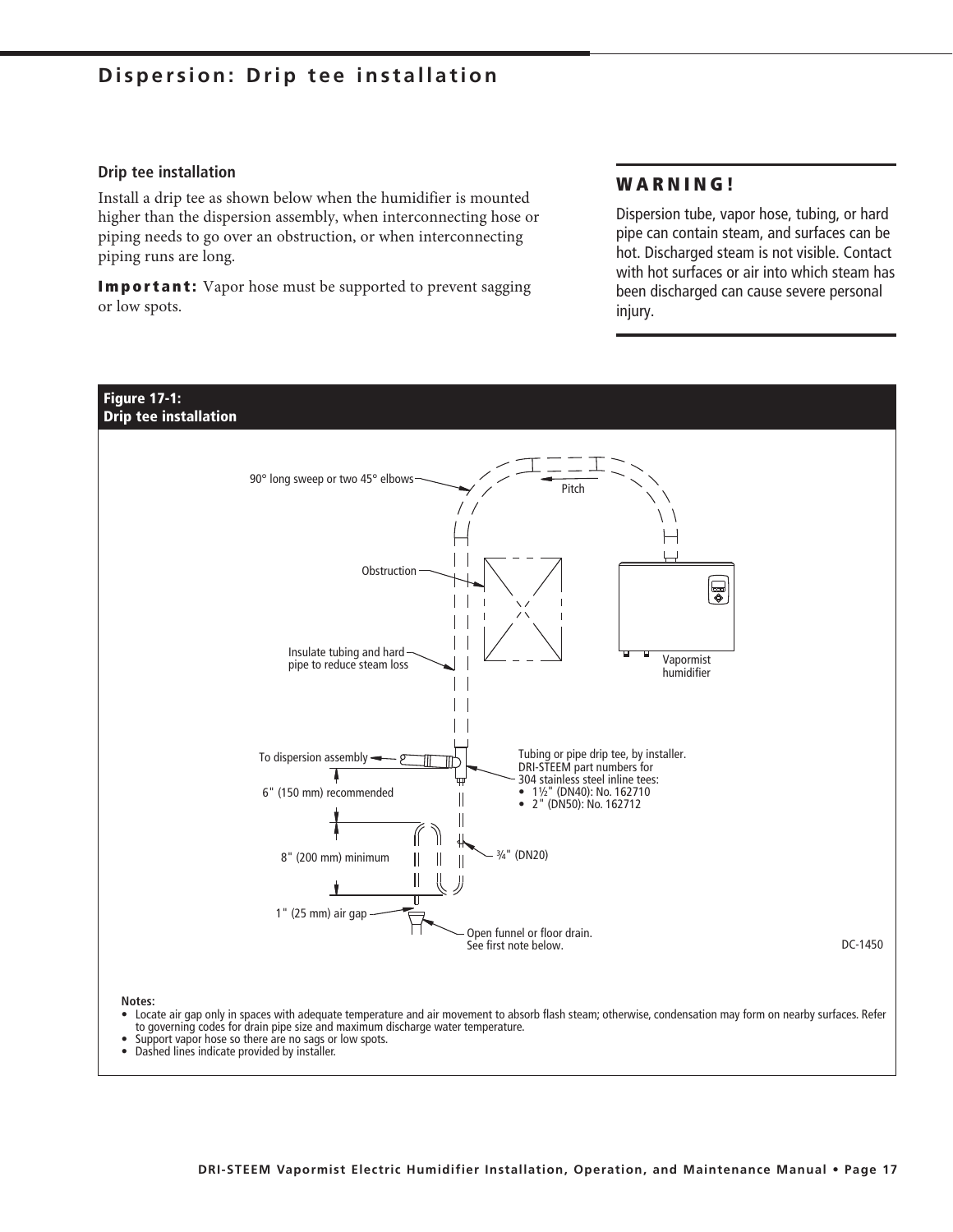### **Dispersion: SDU-I and SDU-E**





#### **SDU-I:**

#### **Provides instant, internal absorption**

The Space Distribution Unit Internal Absorption (SDU-I) disperses humidity with no visible vapor trail or wetness, making the Vapormist with an SDU-I ideal for use in finished spaces. When room RH is 45% or less, the SDU-I fan mixes room air and steam to ensure complete absorption before discharge as humidified air. The SDU-I is available for models VM-2 through VM-8, and all VM-10 models except those using 240 V, three-phase power with SSR control.

#### **SDU-E:**

#### **For higher capacity units**

The Space Distribution Unit External Absorption (SDU-E) is designed for higher capacity dispersion. The SDU-E is available for all Vapormist models except those models using 240V/480V/600V/ three-phase power with the SSR control option and drawing more than 21.7 amps. The SDU-E dispersion box requires an installed condensate drain line and water seal, provided by installer. See the following pages for installation instructions.

#### **Mounting the SDU-I and SDU-E**

Both SDUs can be mounted on a wall directly above the Vapormist cabinet or mounted on a wall remote from the Vapormist. Use the mounting template on the box for correct placement. Two lag bolts are provided with each fan unit.

**Note: See the following pages for more information about SDU-I and SDU-E.**

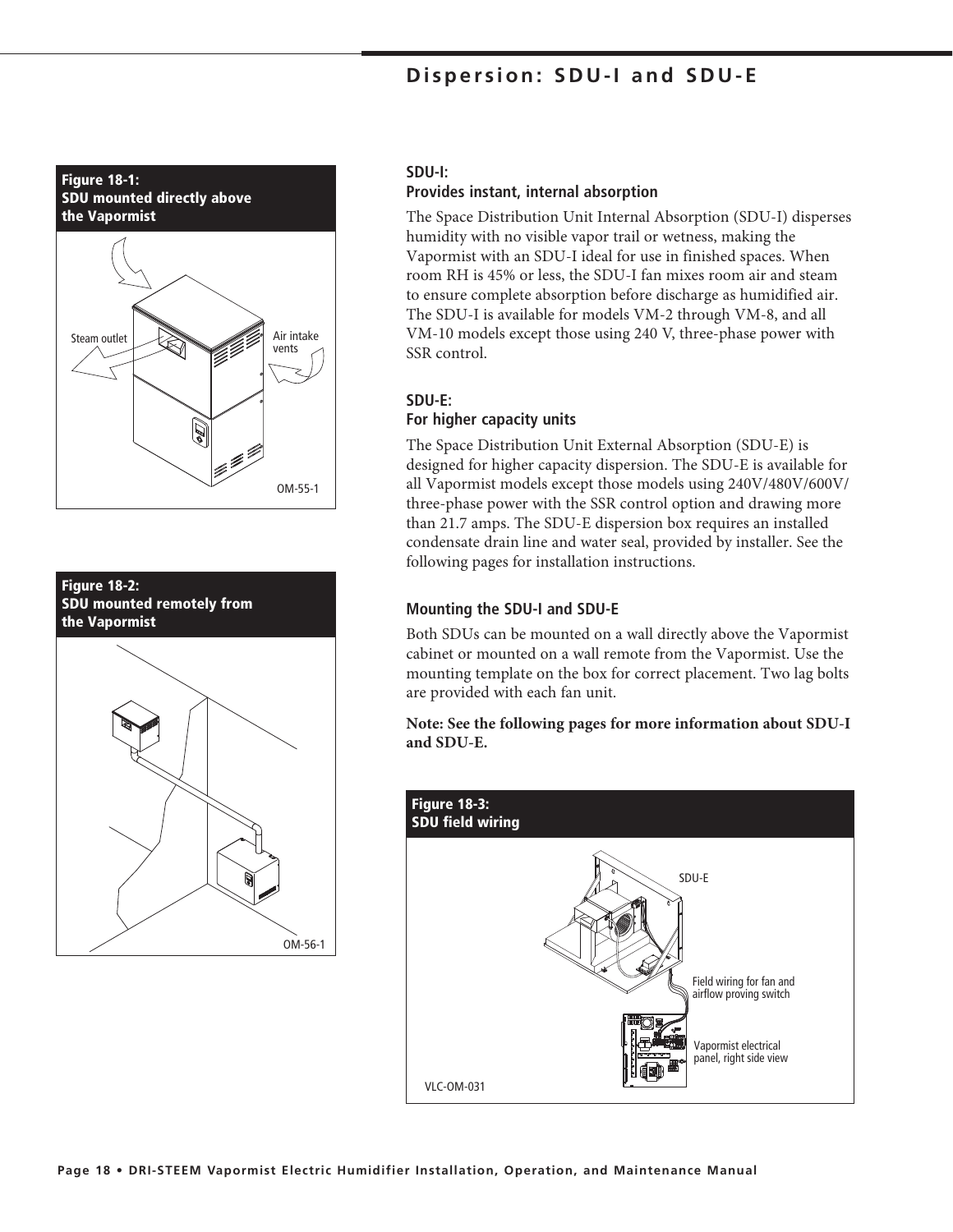### **Dispersion: SDU-I and SDU-E, continued**

#### **Installing Space Distribution Units (SDUs)**

Provide at least 6" (150 mm) clearance on each side of the SDU.

Field wiring is required to connect the SDU fan and airflow proving switch terminals to Vapormist electrical panel terminals. Refer to the external connections diagram in the package shipped with your unit.

#### **When performing Vapormist maintenance**

If the SDU-E or SDU-I is installed immediately above the Vapormist, disconnect both hose clamps on the steam hose, grip the hose and rotate it to break it loose from the tubing, and then slide the hose up onto the SDU steam tube until sufficient clearance is provided to move the tank.

**Important:** Maximum ambient RH must not exceed 45% for the SDU-I to operate properly.



| <b>Table 19-1:</b><br><b>SDU specifications</b>                  |                         |       |       |  |  |  |  |
|------------------------------------------------------------------|-------------------------|-------|-------|--|--|--|--|
|                                                                  |                         | SDU-I | SDU-E |  |  |  |  |
|                                                                  | Amps at 120V (50/60 Hz) | 3.20  | 2.07  |  |  |  |  |
| Horsepower                                                       |                         | 1/5   | 1/8   |  |  |  |  |
|                                                                  | cfm                     | 760   | 545   |  |  |  |  |
| Airflow                                                          | $m^3/s$                 | 0.36  | 0.26  |  |  |  |  |
| $dB*$                                                            |                         | 58    | 64    |  |  |  |  |
| Note:<br>* Measurement taken 6.5' (2 m) in front of SDU cabinet. |                         |       |       |  |  |  |  |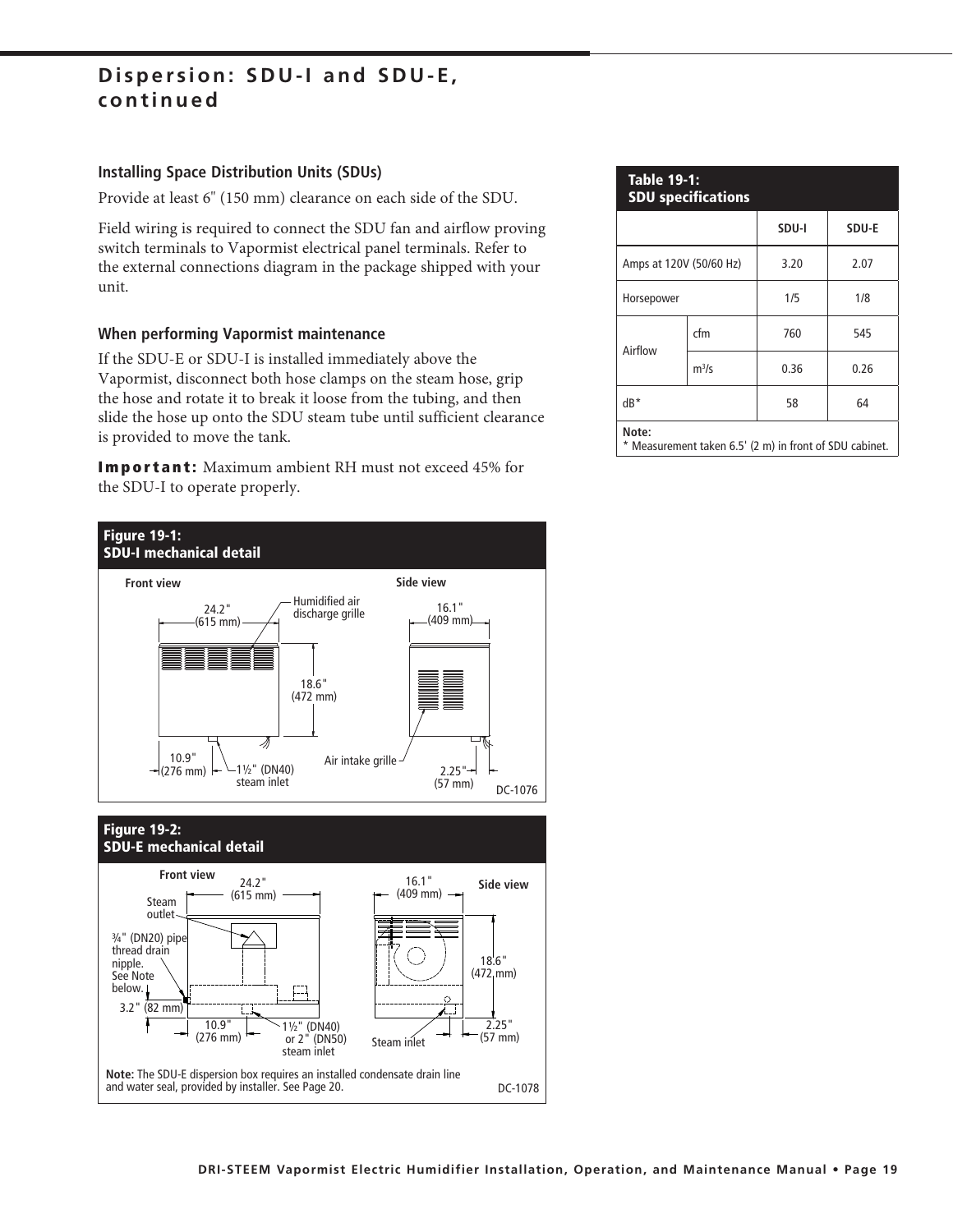### **Dispersion: SDU-I and SDU-E, continued**

#### **WARNING!**

If standing water is allowed to accumulate in the dispersion box:

- It can cause bacteria and mold growth which can cause illness.
- It can affect SDU-E fan unit performance and can cause hot water at 212 °F (100 °C) to discharge from the SDU-E fan unit, which can cause severe personal injury.

#### **Condensate drain connection to SDU-E fan unit**

- 1. Piping must be minimum ¾" I.D. (DN20) and rated for 212 °F (100 °C) minimum continuous operating temperature.
- 2. Drain line must be piped as shown in the drawing below. Provide a 6" (152 mm) drop prior to a 4" (102 mm) water seal to:
	- Ensure drainage of condensate from the dispersion box
	- Keep steam from blowing out of the drain line
- 3. After the water seal, run the drain line to an open drain with a 1" (25 mm) vertical air gap. Cut the drain line at a 45 degree angle on the end above the drain to permit a direct stream of water into the drain pipe while maintaining a 1" (25 mm) air gap.
- 4. All drain lines must be installed and sized according to governing codes.
- 5. The drain line should have a union installed directly on the dispersion box ¾" (DN20) nipple to accommodate future removal of the SDU-E shroud.
- 6. A drain line and water seal must be connected to the SDU-E fan unit dispersion box ¾" (DN20) nipple.

**Important:** If condensate is not drained from the dispersion box, standing water will accumulate.

7. The dispersion box is constructed with a pitch toward the drain; however, the SDU-E frame must be installed plumb and level for the dispersion box to drain properly.

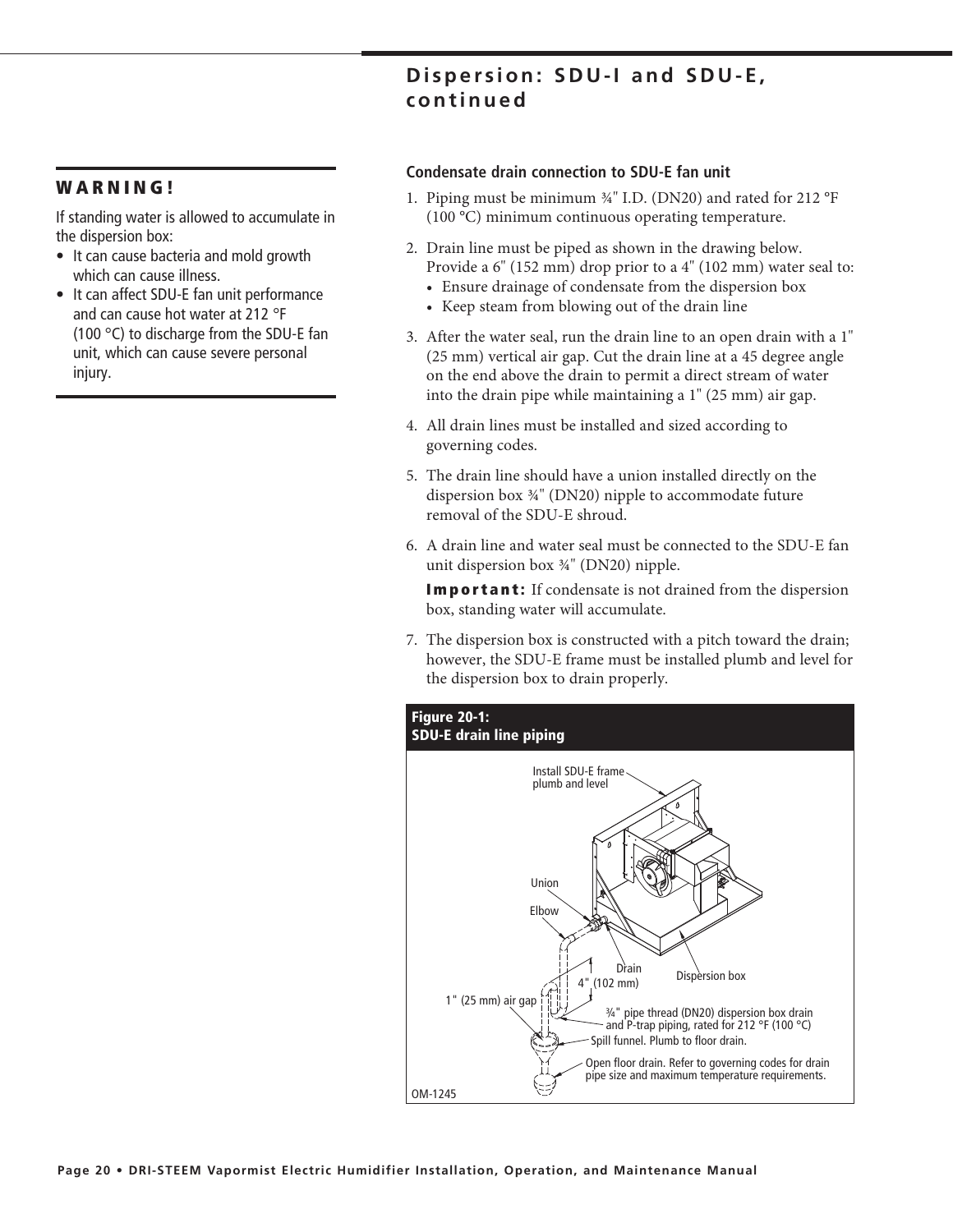### **Dispersion: SDU-E rise, throw, and spread**

As steam is discharged from the SDU-E, it quickly cools and turns to a visible fog that is lighter than air. As this fog is carried away from the SDU-E by the airstream, it tends to rise toward the ceiling. If this fog contacts solid surfaces (columns, beams, ceiling, pipes, etc.) before it disappears, it could collect and drip as water. The greater the space relative humidity, the more the fog will rise, throw and spread.

The table below lists the minimum rise, throw and spread nonwetting distances for SDU-E area-type humidifiers at 40%, 50% and 60% RH in the space. Surfaces cooler than ambient temperature, or objects located within this minimum dimension, can cause condensation and dripping. To avoid steam impingement on surrounding areas, observe the minimum non-wetting distances in the table below.

The SDU-E contains a 545 cfm (0.26 m<sup>3</sup>/s) blower (120 V, singlephase, 60 Hz) and an airflow proving switch field-wired to the Vapormist humidifier electrical panel. A wiring diagram of the SDU-E is included with the unit.

On a call for humidity, the humidifier begins producing steam and the start relay energizes the SDU-E blower. When the call for humidity is satisfied, the Vapor-logic3 microprocessor keeps the blower running to disperse residual moisture using a time delay.



|         | <u>Table 21-1:</u><br><b>SDU-E minimum non-wetting distances</b> |     |                        |              |     |        |     |             |                        |              |     |               |     |             |                        |              |     |        |
|---------|------------------------------------------------------------------|-----|------------------------|--------------|-----|--------|-----|-------------|------------------------|--------------|-----|---------------|-----|-------------|------------------------|--------------|-----|--------|
|         |                                                                  |     | 40% RH @ 70 °F (21 °C) |              |     |        |     |             | 50% RH @ 70 °F (21 °C) |              |     |               |     |             | 60% RH @ 70 °F (21 °C) |              |     |        |
| Model   | <b>Rise</b>                                                      |     |                        | <b>Throw</b> |     | Spread |     | <b>Rise</b> |                        | <b>Throw</b> |     | <b>Spread</b> |     | <b>Rise</b> |                        | <b>Throw</b> |     | Spread |
|         | ft                                                               | m   | ft                     | m            | ft  | m      | ft  | m           | ft                     | m            | ft  | m             | ft  | m           | ft                     | m            | ft  | m      |
| $VM-2$  | 1.0                                                              | 0.3 | 5.0                    | 1.5          | 1.0 | 0.3    | 1.5 | 0.5         | 6.5                    | 2.0          | 1.5 | 0.5           | 2.5 | 0.8         | 7.5                    | 2.3          | 2.5 | 0.8    |
| $VM-4$  | 1.0                                                              | 0.3 | 5.0                    | 1.5          | 1.0 | 0.3    | 1.5 | 0.5         | 6.5                    | 2.0          | 1.5 | 0.5           | 2.5 | 0.8         | 7.5                    | 2.3          | 2.5 | 0.8    |
| $VM-6$  | 1.0                                                              | 0.3 | 5.0                    | 1.5          | 1.0 | 0.3    | 1.5 | 0.5         | 6.5                    | 2.0          | 1.5 | 0.5           | 2.5 | 0.8         | 7.5                    | 2.3          | 2.5 | 0.8    |
| $VM-8$  | 1.0                                                              | 0.3 | 5.5                    | 1.7          | 1.0 | 0.3    | 1.5 | 0.5         | 6.5                    | 2.0          | 1.5 | 0.5           | 2.5 | 0.8         | 7.5                    | 2.3          | 2.5 | 0.8    |
| $VM-10$ | 1.5                                                              | 0.5 | 6.0                    | 1.8          | 1.5 | 0.5    | 2.0 | 0.6         | 7.0                    | 2.1          | 2.0 | 0.6           | 3.0 | 1.0         | 8.0                    | 2.5          | 3.0 | 1.0    |
| $VM-12$ | 1.5                                                              | 0.5 | 6.0                    | 1.8          | 1.5 | 0.5    | 2.0 | 0.6         | 7.0                    | 2.1          | 2.0 | 0.6           | 3.0 | 1.0         | 8.0                    | 2.5          | 3.0 | 1.0    |
| $VM-14$ | 2.0                                                              | 0.6 | 7.0                    | 2.1          | 2.0 | 0.6    | 2.0 | 0.6         | 7.0                    | 2.1          | 2.0 | 0.6           | 3.0 | 1.0         | 9.0                    | 2.7          | 3.0 | 1.0    |
| $VM-16$ | 2.0                                                              | 0.6 | 7.0                    | 2.1          | 2.0 | 0.6    | 2.0 | 0.6         | 7.0                    | 2.1          | 2.0 | 0.6           | 3.0 | 1.0         | 9.0                    | 2.7          | 3.0 | 1.0    |
| $VM-21$ | 2.0                                                              | 0.6 | 7.5                    | 2.3          | 2.0 | 0.6    | 2.5 | 0.8         | 10.0                   | 3.0          | 2.5 | 0.8           | 3.0 | 1.0         | 12.0                   | 3.7          | 3.0 | 1.0    |
| $VM-25$ | 2.0                                                              | 0.6 | 8.0                    | 2.5          | 2.0 | 0.6    | 2.5 | 0.8         | 10.5                   | 3.2          | 2.5 | 0.8           | 3.5 | 1.1         | 12.5                   | 3.8          | 3.5 | 1.1    |
| $VM-30$ | 2.0                                                              | 0.6 | 8.0                    | 2.5          | 2.0 | 0.6    | 2.5 | 0.8         | 10.5                   | 3.2          | 2.5 | 0.8           | 3.5 | 1.1         | 12.5                   | 3.8          | 3.5 | 1.1    |
| $VM-34$ | 2.0                                                              | 0.6 | 8.0                    | 2.5          | 2.0 | 0.6    | 2.5 | 0.8         | 10.5                   | 3.2          | 2.5 | 0.8           | 3.5 | 1.1         | 12.5                   | 3.8          | 3.5 | 1.1    |
|         |                                                                  |     |                        |              |     |        |     |             |                        |              |     |               |     |             |                        |              |     |        |

**Notes:**

Rise: Minimum non-wetting height above the steam outlet of the SDU-E

Throw: Minimum non-wetting horizontal distance from the steam outlet of the SDU-E.

Spread: Minimum non-wetting width from the steam outlet of the SDU-E.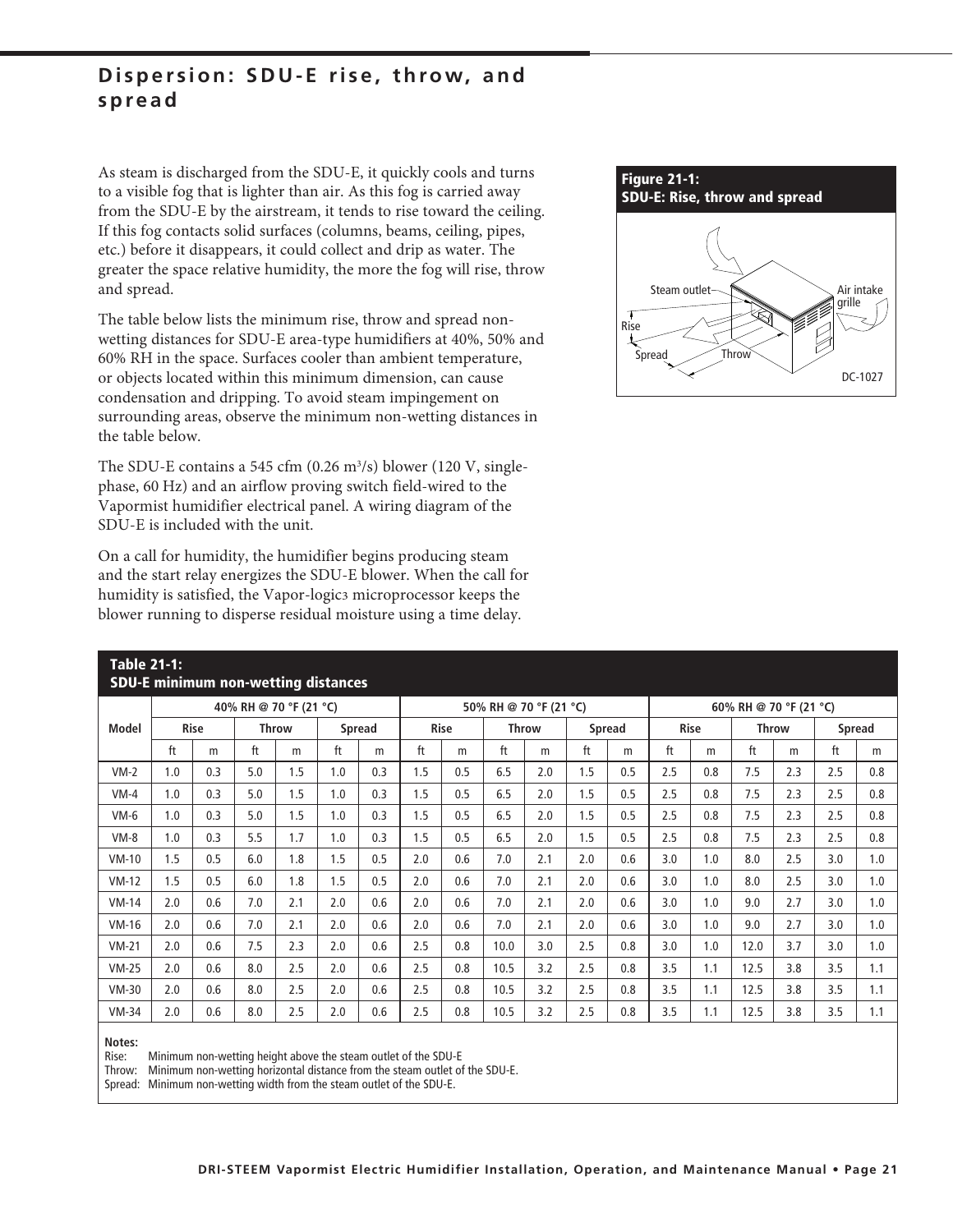### **Dispersion: Single tube**



#### **Table 22-1: Hose kit sizing by model**

| Humidifier | Hose kit<br>(vapor hose,                                                    | <b>Maximum capacity</b><br>of dispersion tube |      |  |  |  |
|------------|-----------------------------------------------------------------------------|-----------------------------------------------|------|--|--|--|
| models     | dispersion tube<br>and hardware)                                            | lbs/hr                                        | kg/h |  |  |  |
| VM 2-8     | 11/2" (DN40) hose<br>kit without drain                                      | 28.4                                          | 13   |  |  |  |
|            | 11/2" (DN40) hose<br>kit with drain                                         | 56.8                                          | 25.8 |  |  |  |
| VM 10-16   | 2" (DN50) hose<br>kit without drain                                         | 56.8                                          | 25.8 |  |  |  |
| VM 21-25   | 2" (DN50) hose<br>kit without drain                                         | 85.2                                          | 38.6 |  |  |  |
| VM 30-34   | These models require multiple tube<br>assemblies and cannot use a hose kit. |                                               |      |  |  |  |

### **WARNING!**

Dispersion tube, vapor hose, tubing, or hard pipe can contain steam, and surfaces can be hot. Discharged steam is not visible. Contact with hot surfaces or air into which steam has been discharged can cause severe personal injury.

#### **Notes:**

- Use DRI-STEEM's hard pipe adapter kit to connect the steam outlet to hard pipe. Use a hose clamp to connect the steam outlet to vapor hose. Use a hose cuff and clamps to connect the steam outlet to tubing.
- Thin-walled tubing heats up faster than heavy-walled pipe causing less steam loss at start-up.
- Hard pipe or tubing diameter must match Vapormist steam outlet size 1½" (DN40) or 2" (DN50).
- See the Maximum Steam Carrying Capacity and Steam Loss tables on Page 16.
- Maximum capacity of dispersion tube (without condensate drain):
	- 1½" (DN40): 28.4 lbs/hr (13 kg/h)
	- 2" (DN50): 56.8 lbs/hr (25.8 kg/h)
- Orient dispersion tube so that tubelets (steam orifices) point up.
- When mounting the humidifier above the level of dispersion tube, see the drawing on Page 17.
- Failure to follow the recommendations on this page can result in excessive back pressures on the humidifier. This can lead to dispersion tube(s) spitting, steam blowing through water seals, or leaking gaskets.
- Table 22-1 shows hose kit sizes by humidifier model. A hose kit includes vapor hose, a dispersion tube and hardware. Note that the capacities of models VM-30 and VM-34 require multiple tube assemblies and therefore cannot use a hose kit. For multiple tube assemblies, see information on Rapid-sorb on pages 24-30.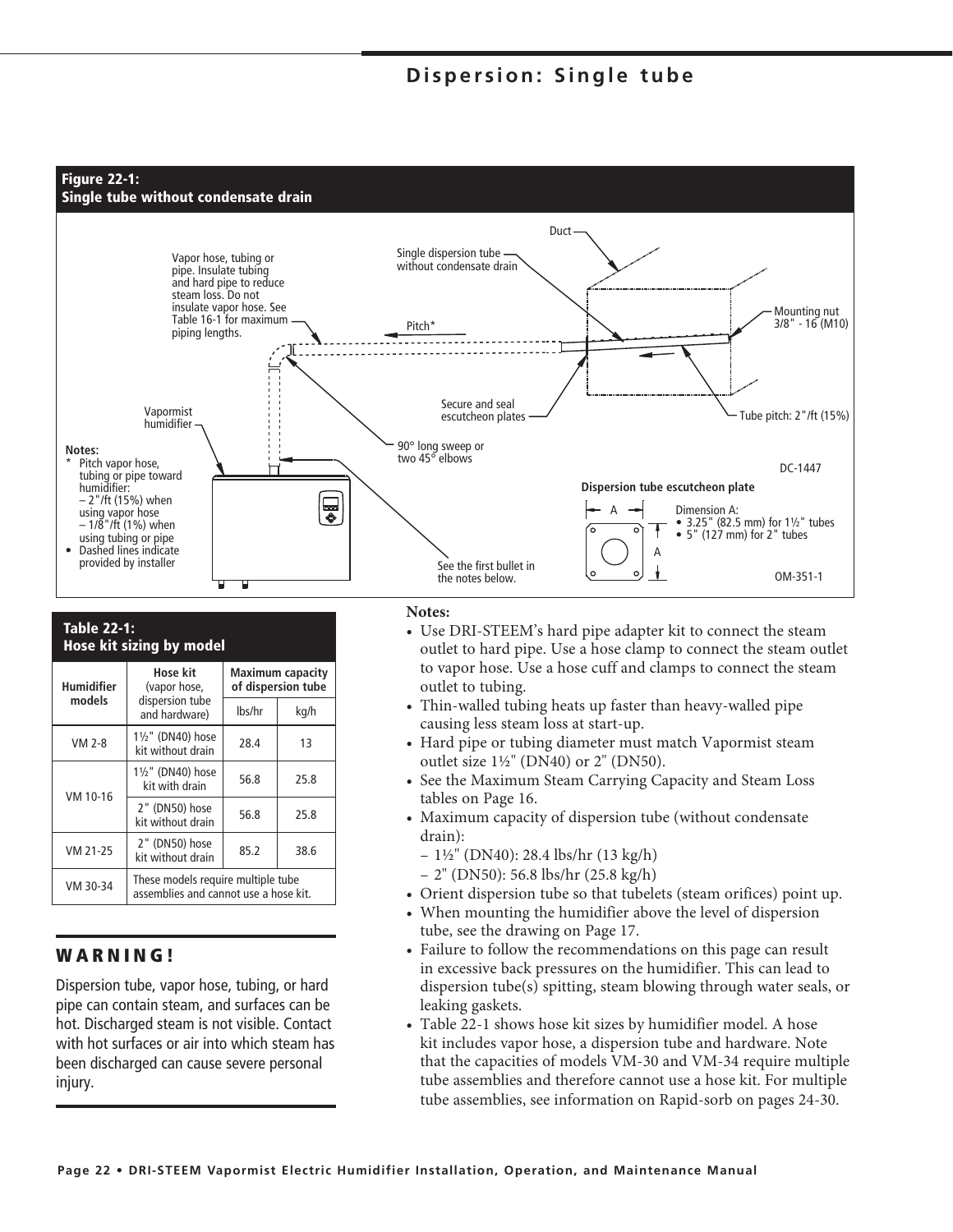### **Dispersion: Single tube, continued**



#### **Notes:**

- Use DRI-STEEM's hard pipe adapter kit to connect the steam outlet to hard pipe. Use a hose clamp to connect the steam outlet to vapor hose. Use a hose cuff and clamps to connect the steam outlet to tubing.
- Thin-walled tubing heats up faster than heavy-walled pipe causing less steam loss at start-up.
- Hard pipe or tubing diameter must match Vapormist steam outlet size  $1\frac{1}{2}$ " (DN40) or 2" (DN50).
- See the Maximum Steam Carrying Capacity and Steam Loss tables on Page 16.
- Maximum capacity of dispersion tube with condensate drain:  $-1\frac{1}{2}$ " (DN40): 56.8 lbs/hr (25.8 kg/h)
	- 2" (DN50): 85.2 lbs/hr (38.6 kg/h)
- Orient dispersion tube so that tubelets (steam orifices) point up.
- When mounting the humidifier above the level of dispersion tube, see the drawing on Page 17.
- Failure to follow the recommendations on this page can result in excessive back pressures on the humidifier. This can lead to dispersion tube(s) spitting, steam blowing through water seals, or leaking gaskets.
- See the Hose Kit Sizing table on the previous page.



#### **WARNING!**

Dispersion tube, vapor hose, tubing, or hard pipe can contain steam, and surfaces can be hot. Discharged steam is not visible. Contact with hot surfaces or air into which steam has been discharged can cause severe personal injury.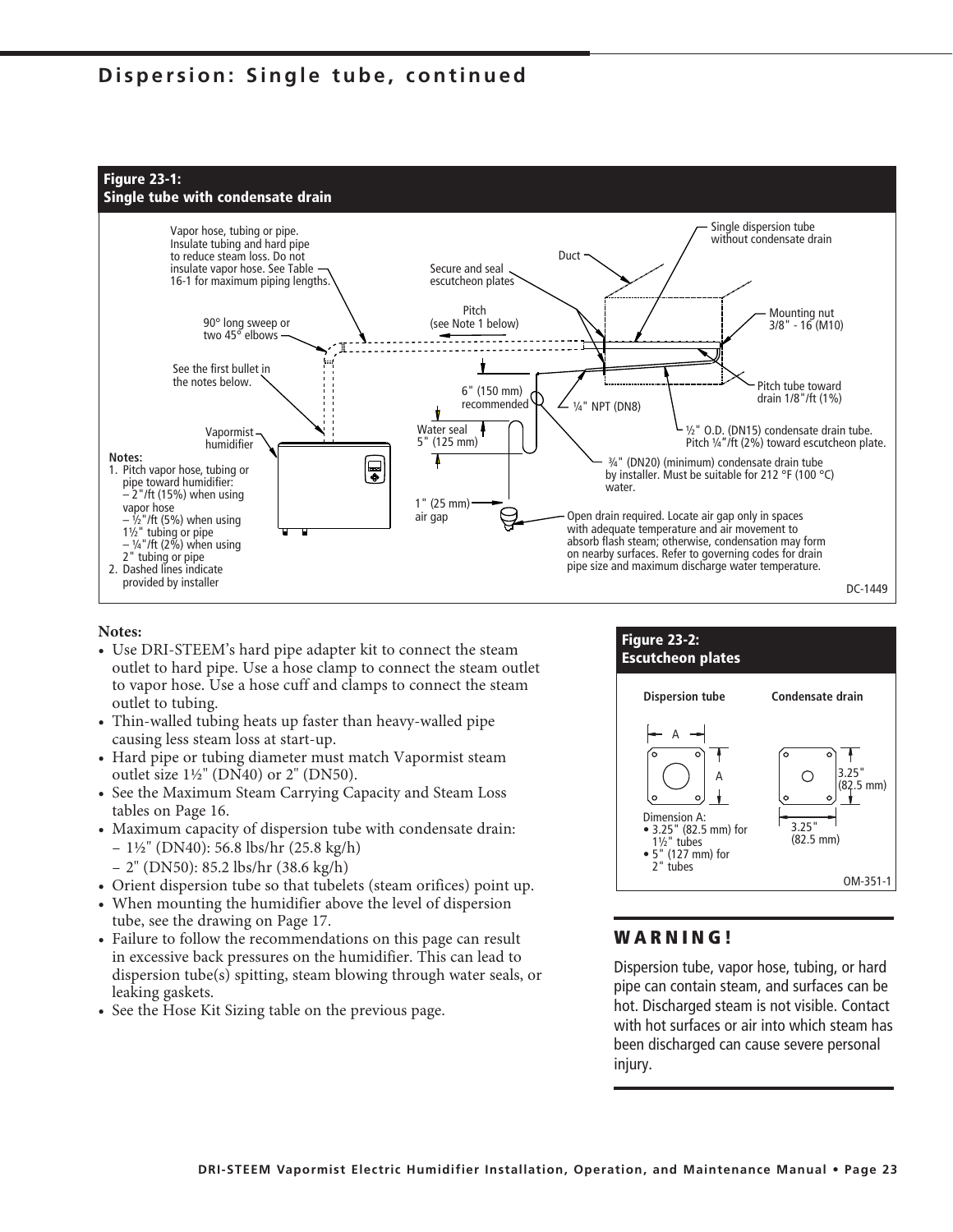### **Dispersion: Rapid-sorb**

#### **Important:**

Failure to follow the recommendations in this section can result in excessive back pressures on the humidifier. This will result in unacceptable humidification system performance such as leaking gaskets, blown water seals, erratic water level control, and spitting condensate from the dispersion tube(s).

| <b>Table 24-1:</b><br><b>Rapid-sorb dispersion tube capacities</b> |           |                |    |  |  |  |  |  |
|--------------------------------------------------------------------|-----------|----------------|----|--|--|--|--|--|
| <b>Tube diameter</b><br><b>Tube capacity</b>                       |           |                |    |  |  |  |  |  |
| lbs/hr                                                             | kg/h      | inches         | DΝ |  |  |  |  |  |
| $\leq$ 35                                                          | $\leq 16$ | $1\frac{1}{2}$ | 40 |  |  |  |  |  |
| 36-70                                                              | 17-32     |                | 50 |  |  |  |  |  |

| <b>Table 24-2:</b><br><b>Rapid-sorb header capacities</b> |            |        |     |  |  |  |  |  |
|-----------------------------------------------------------|------------|--------|-----|--|--|--|--|--|
| Header diameter<br><b>Header capacity</b>                 |            |        |     |  |  |  |  |  |
| lbs/hr                                                    | kg/h       | inches | DN  |  |  |  |  |  |
| < 250                                                     | $\leq 113$ | 2      | 50  |  |  |  |  |  |
| 251-500                                                   | 114-227    | ξ      | 80  |  |  |  |  |  |
| 501-800                                                   | 228-363    |        | 100 |  |  |  |  |  |

#### **General Rapid-sorb installation instructions**

- Before you begin installation, read all dispersion instructions in this manual.
- Before you begin installation, unpack shipment and verify receipt of all Rapid-sorb components with packing list. Report any shortages to DRI-STEEM factory immediately. The components typically include the following:
- Multiple dispersion tubes
- Header
- $\frac{3}{4}$ " × 2" (19 mm × 51 mm) L-bracket
- A single duct escutcheon plate the size of the header
- Slip couplings or hose cuffs and clamps.
- Accessories such as duct plates, slip couplings, or hose cuffs are in a plastic bag.
- The bolts and washers for mounting the dispersion tubes to the bracket will be in the end of the tubes or packaged in a bag with the other accessories.
- The tubes, header, and L-bracket are tagged with the customer requested identification number written on each component.
- When choosing a location for installation, select a location that provides necessary access in and around the ductwork or air handler.
- The Rapid-sorb typically is installed centered side to side in a duct, or is installed across the face of a coil in an air handler.
- The center line of the outer dispersion tubes should never be closer than 4.5" (114 mm) from the side of the ductwork or air handler wall.
- Rapid-sorbs are provided with an L-bracket for installation:
	- L-brackets that are 50" (1270 mm) or less in length have a hole 4" (102 mm) in from each end to mount the L-bracket to the duct or air handler wall.
	- L-brackets that are greater than 50" (1270 mm) in length have an additional hole in the center of the L-bracket.
	- **Important:** Before marking and drilling holes in the duct or air handler, refer to ALL pitch requirements for the Rapid-sorb assembly you received (see the table on the next page). The size, quantity, and location of penetrations are determined by the specific dimensions and configuration of the Rapid-sorb assembly you received.
	- **Note:** The hardware for mounting the L-bracket to the duct or air handler wall and the hardware for the header support bracket is not provided.
- The Rapid-sorb instructions that follow are for the most typical Rapid-sorb installations — installed in a duct horizontal airflow with Rapid-sorb header either inside or outside the duct. See the Dri-calc Installation Guides library or contact your representative/distributor or DRI-STEEM for installation instructions for air handler or vertical airflow applications.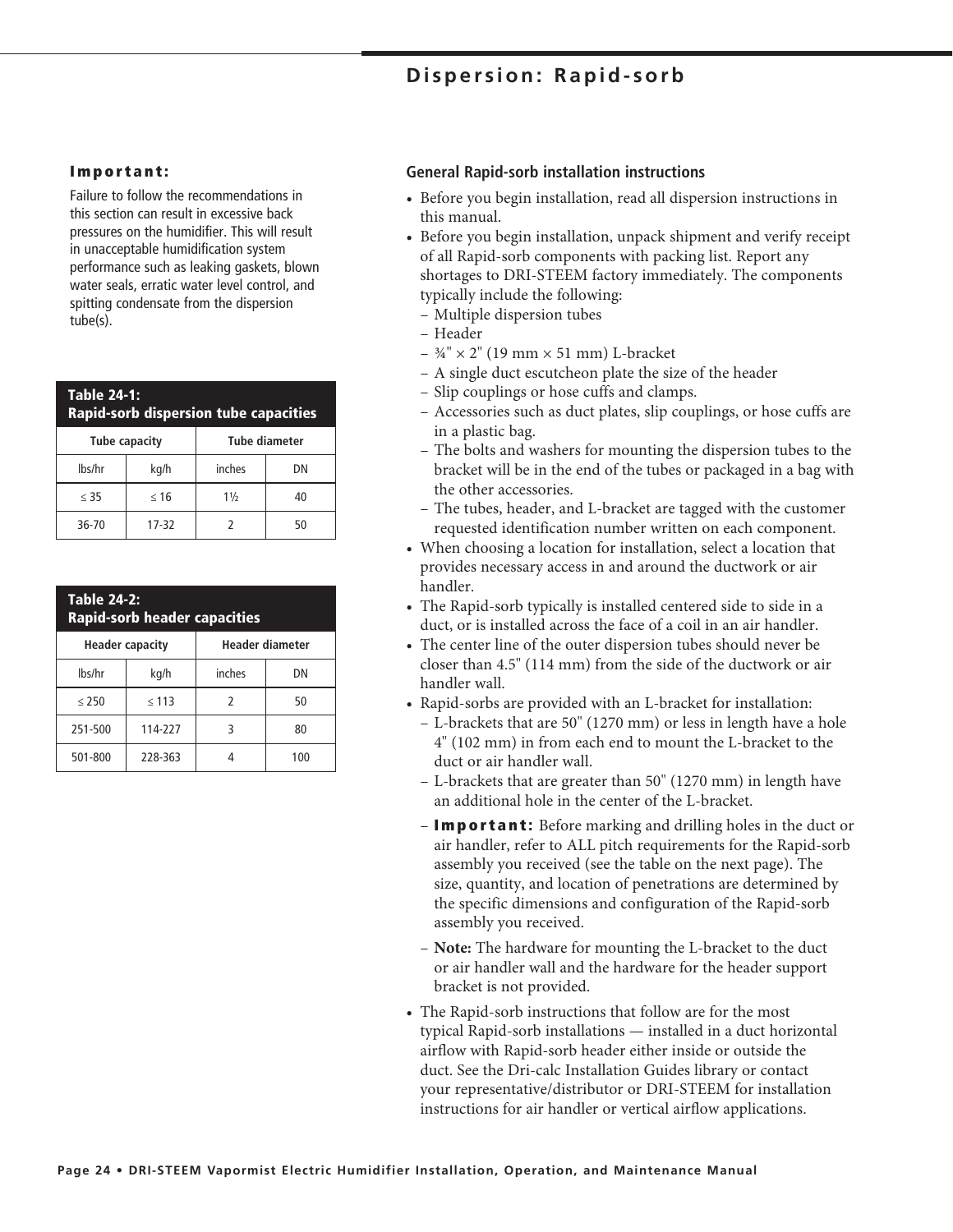#### **Rapid-sorb pitch requirements**

- When installing a Rapid-sorb with the header outside a horizontal airflow duct, consider the following pitch issues:
	- For 1½" (DN40) dispersion tubes use a fastener of sufficient length to accommodate the 1/8"/ft (1%) pitch requirements toward the ¾" pipe thread (DN20) header drain fitting.
	- For 2" (DN50) dispersion tubes, the bracket can be mounted flush to the ductwork. The 1/8"/ft (1%) pitch typically can be accomplished in the length of the hose cuffs used to connect the tubes to the header.
- See the table below and the drawings on the following pages for pitch requirements.

#### **Table 25-1: Pitch of interconnecting piping, dispersion tubes, and headers for Rapid-sorb evaporative dispersion units**

| <b>Airflow</b> | Type of<br>interconnecting piping | Diameter of<br>interconnecting piping | Pitch of<br>interconnecting piping              | Pitch of<br>dispersion tubes | Pitch of<br>header          |  |
|----------------|-----------------------------------|---------------------------------------|-------------------------------------------------|------------------------------|-----------------------------|--|
| Horizontal     | Vapor hose                        | $1\frac{1}{2}$ " (DN40)<br>2" (DN50)  | 2''/ft(15%)<br>toward<br>Rapid-sorb             | Vertically                   | $1/8$ "/ft $(1%)$<br>toward |  |
|                | Tubing or pipe                    | $1\frac{1}{2}$ " (DN40)<br>2" (DN50)  | $1/8$ "/ft $(1%)$<br>toward<br>Rapid-sorb       | plumb                        | condensate<br>drain         |  |
| Vertical       | Vapor hose                        | $1\frac{1}{2}$ " (DN40)<br>2" (DN50)  | 2''/ft(15%)<br>toward<br>$2"$ /ft<br>Rapid-sorb |                              | $1/8$ "/ft $(1%)$<br>toward |  |
|                | Tubing or pipe                    | $1\frac{1}{2}$ " (DN40)<br>2" (DN50)  | $1/8$ "/ft $(1%)$<br>toward<br>Rapid-sorb       | toward<br>header             | condensate<br>drain         |  |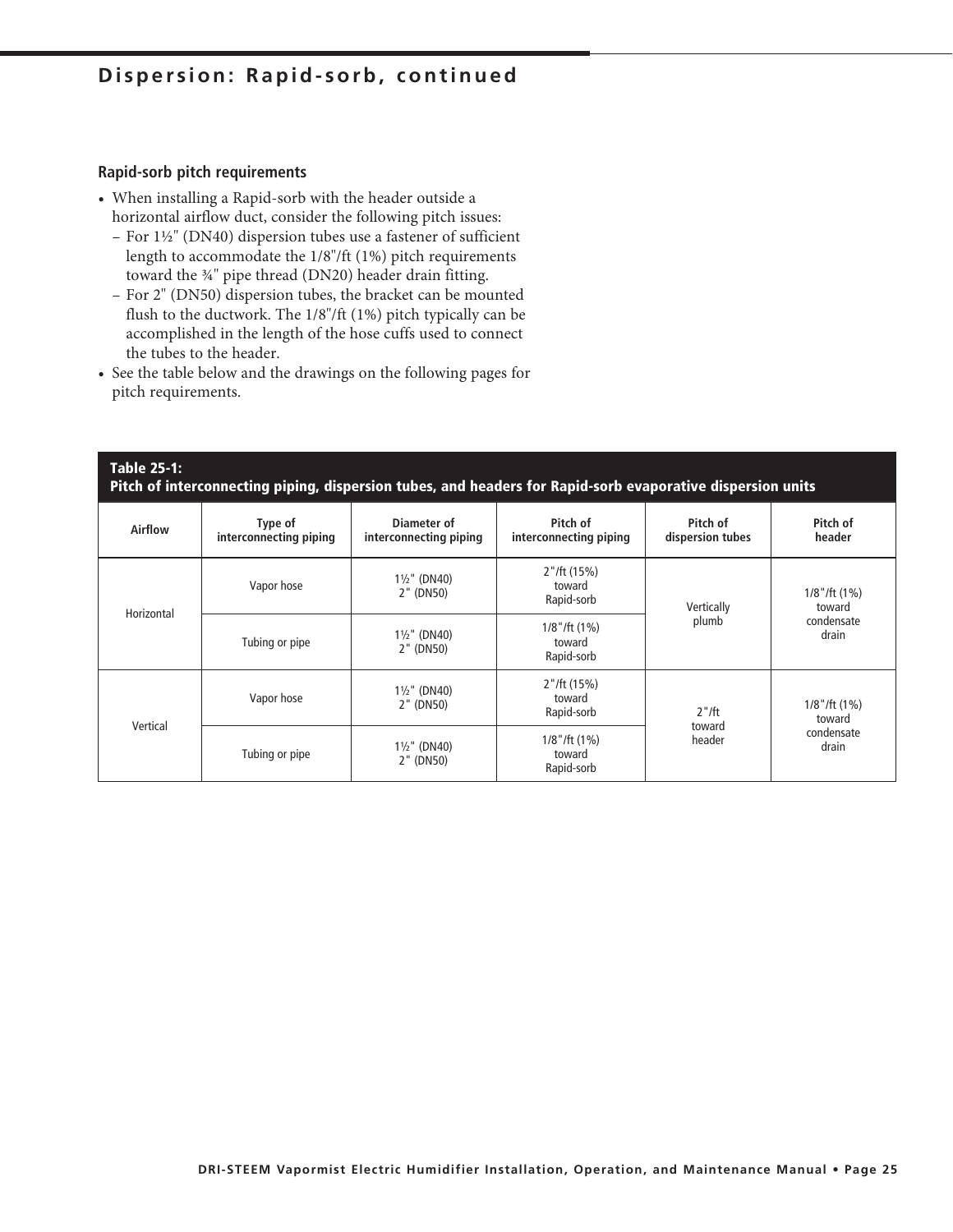



#### **WARNING!**

Dispersion tube, vapor hose, tubing, or hard pipe can contain steam, and surfaces can be hot. Discharged steam is not visible. Contact with hot surfaces or air into which steam has been discharged can cause severe personal injury.

#### **Assembly and installation instructions for a Rapid-sorb installed with header outside the duct (horizontal airflow)**

- 1. Locate and cut the holes in the ductwork for the dispersion tubes. Use the L-bracket as a template to locate the holes on the duct floor.
- 2. Temporarily, loosely suspend or support the header below the final location — the vertical balance point of the dispersion tube length dictates where the header should be suspended or supported temporarily.
- 3. Mount the dispersion tubes to the header with the provided connector, either a slip coupling or a hose cuff.
	- When installing slip couplings for  $1\frac{1}{2}$ " (DN40) dispersion tubes, take care not to shear the O-rings.
	- Set the slip coupling on the header stub or dispersion tube so the O-ring is resting on the face of the tubing.
	- Rotate the slip coupling as you push it on to the tubing.
	- The O-rings are lubricated at the factory. If additional lubrication is necessary, DO NOT use a petroleum-based lubricant.
- 4. Position the flange of the L-bracket so it is upstream of the tubes when the assembly is raised and fastened into position.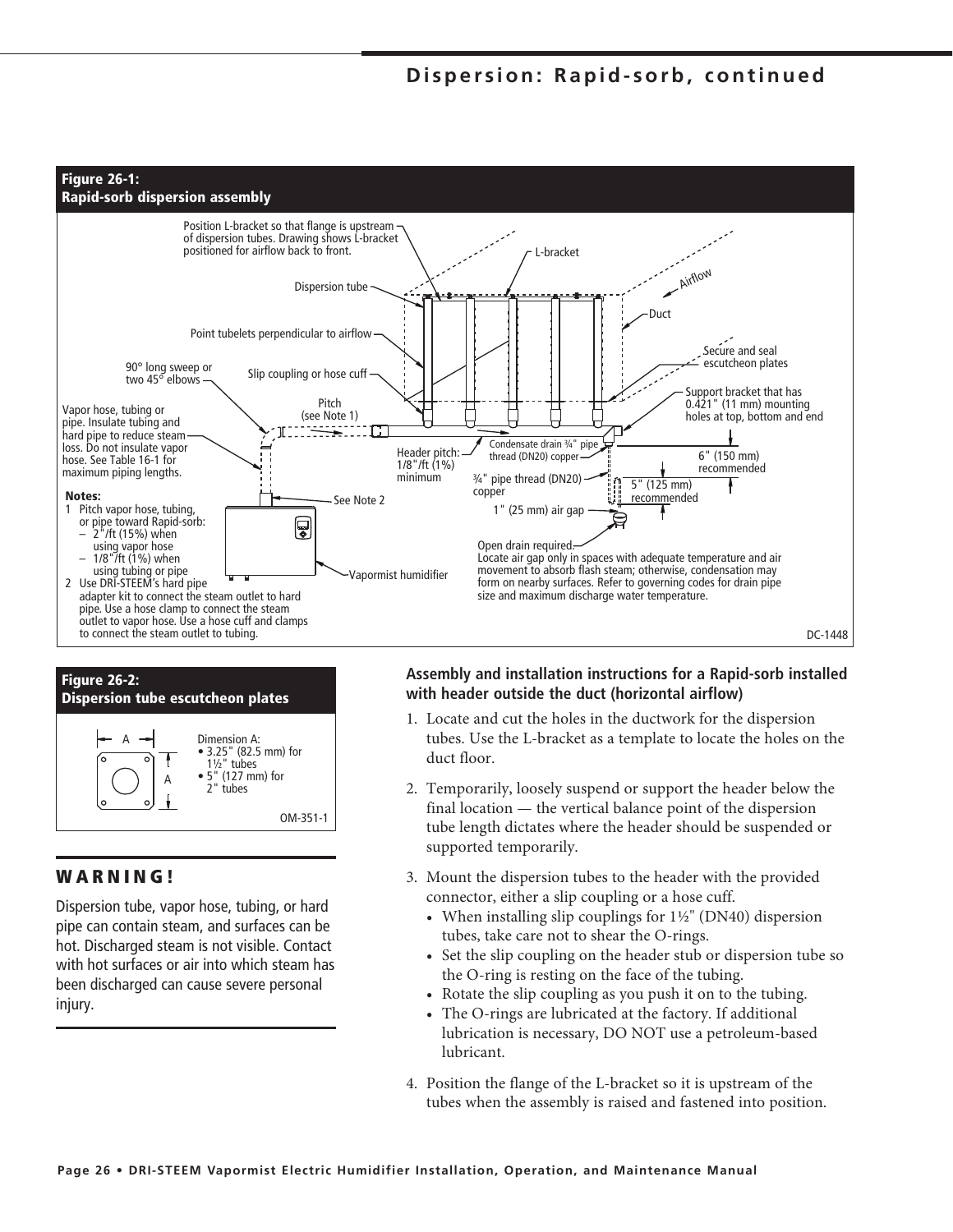Fasten the L-bracket to the end of the dispersion tubes with the provided bolt, lock washer, and flat washer.

- 5. Before tightening the L-bracket bolts to the dispersion tubes follow these instructions:
	- For  $1\frac{1}{2}$ " (DN40) dispersion tubes:
		- The dispersion tube will rotate in the slip coupling. Verify that the dispersion tube orifices are directed perpendicular to the airflow.
		- The dispersion tube and slip coupling must be fully engaged on to the header stub for the O-rings to provide a seal.
	- For 2" (DN50) dispersion tubes:
		- Before securing the hose cuff in place with the hose clamps on the dispersion tube and the header stub, verify that the dispersion tube orifices are directed perpendicular to the airflow.
- 6. Slide the assembly up until the L-bracket aligns with the mounting holes in the duct.
	- For  $1\frac{1}{2}$ " (DN40) dispersion tubes:
		- The header pitch is duplicated in the L-bracket.
		- The dispersion tube and slip coupling must be fully engaged on to the header stub for the O-rings to provide a seal.
		- The high end of the L-bracket can be fastened tight to the duct or air handler.
		- On the low end of the L-bracket, the fastener must be long enough to compensate for the pitch, and a nut should be provided and secured on both sides of the L-bracket and the duct or air handler for stability.
	- For 2" (DN50) dispersion tubes:
		- Fasten the bracket to the top of the duct and use the hose cuffs to compensate for the pitch of the header.
		- Before securing the hose cuff in place with the hose clamps on the dispersion tube and the header stub, verify that the header pitch, 1/8"/ft (1%) toward drain, is maintained.
- 7. Permanently secure both ends of the header and verify that the header pitch, 1/8"/ft (1%) toward drain, is maintained.
- 8. Verify that all fasteners are secure:
	- L-bracket to duct
	- Dispersion tubes to L-bracket
	- Hose clamps on 2" (DN50) tubes
- 9. Secure and seal the dispersion tube escutcheon plate and condensate drain tube escutcheon plate around the respective tubes, if applicable.

#### **Note:**

See Page 30 for steam supply and condensate drain line connection instructions.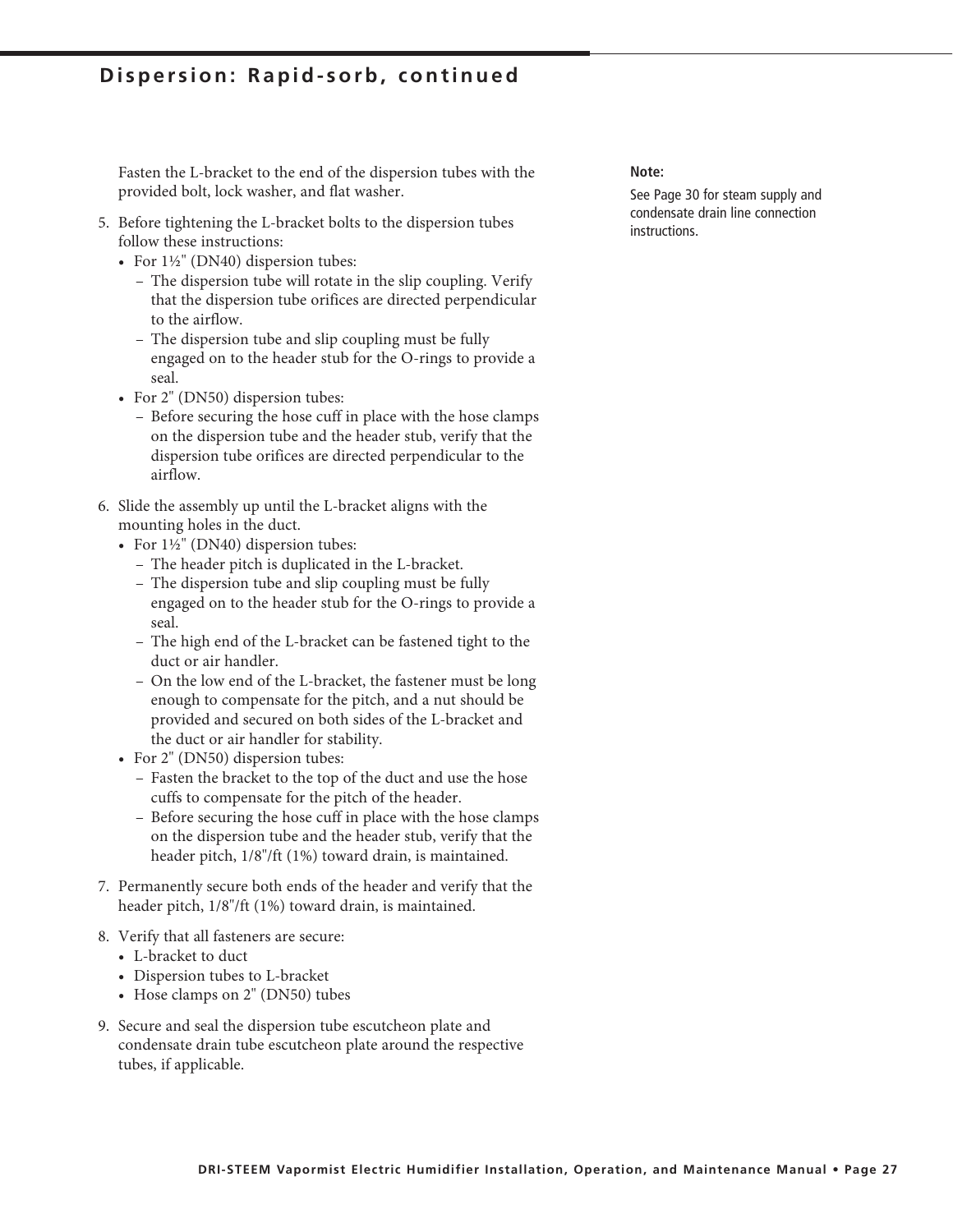

### **WARNING!**

Dispersion tube, vapor hose, tubing, or hard pipe can contain steam, and surfaces can be hot. Discharged steam is not visible. Contact with hot surfaces or air into which steam has been discharged can cause severe personal injury.

#### **Assembly and installation instructions for a Rapid-sorb installed with header inside the duct (horizontal airflow)**

- 1. Locate and cut the holes in ductwork or air handler for steam header penetration, condensate drain piping, and header support bracket fastener. Allow 1/8"/ft (1%) header pitch toward the support bracket when you drill the hole for the header support bracket fastener.
- 2. Loosely fasten the header in place.
- 3. Rotate the header 90° so the header stubs point horizontally in the duct.
	- When installing in an air handler, the rotation of the header is often less than 90°. Typically, due to the condensate drain piping requirements, the header can be set on the floor of the air handler, assembled in the vertical position, and then raised and mounted in place.
- 4. Mount the dispersion tubes on the header with the slip couplings or hose cuffs.
	- When installing slip couplings for  $1\frac{1}{2}$ " (DN40) dispersion tubes, take care not to shear the O-rings.
	- Set the slip coupling on the header stub or dispersion tube so the O-ring is resting on the face of the tubing.

**More on next page** ▶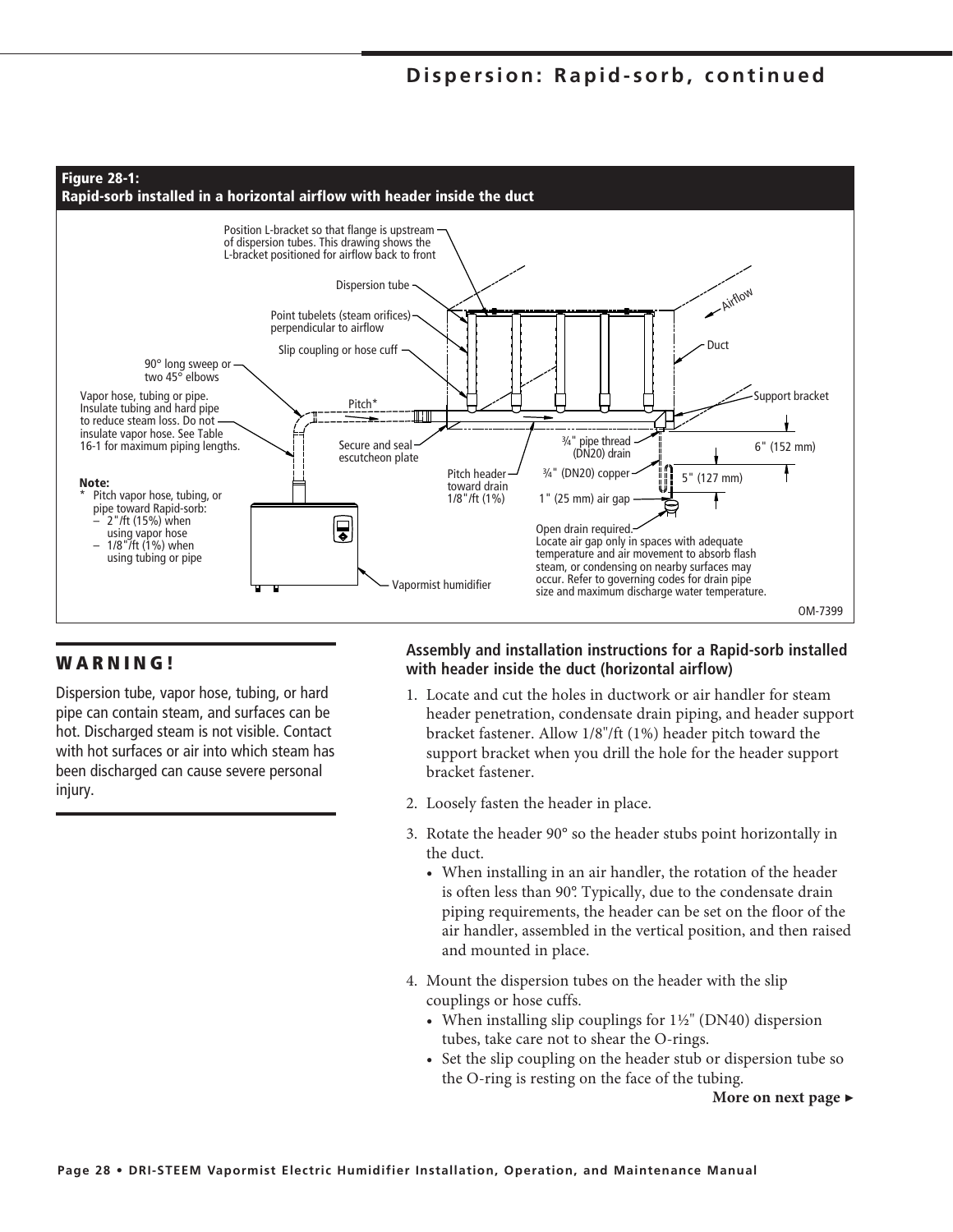- Rotate the slip coupling as you push it on to the tubing.
- The O-rings are lubricated at the factory. If additional lubrication is necessary, DO NOT use a petroleum-based lubricant.
- 5. Allow the dispersion tubes to rest against the bottom of the duct.
- 6. Position the flange of the L-bracket so it is upstream of the tubes when the assembly is rotated into position. Fasten the L-bracket to the end of the dispersion tubes with the provided bolt, lock washer, and flat washer.
- 7. Rotate the assembly up until the L-bracket aligns with the mounting holes in the duct or air handler.
	- 1½" (DN40) dispersion tubes
		- The header pitch is duplicated in the L-bracket.
		- The dispersion tube and slip coupling must be fully engaged on to the header stub for the O-rings to provide a seal.
		- The high end of the L-bracket can be fastened tight to the duct or air handler.
		- On the low end of the L-bracket, the fastener must be long enough to compensate for the pitch, and a nut should be provided and secured on both sides of the L-bracket and the duct or air handler for stability.
	- 2" (DN50) dispersion tubes
		- Fasten the bracket to the top of the duct or air handler and use the hose cuffs to compensate for the pitch of the header.
		- Before securing the hose cuff in place, with the hose clamps on the dispersion tube and the header stub, verify that the dispersion tube orifices are directed perpendicular to the airflow.
- 8. Verify that all fasteners are secure:
	- L-bracket to duct
	- Dispersion tubes to L-bracket
	- Hose clamps on 2" (DN50) tubes
	- Header support bracket fastener
- 9. Secure and seal the header escutcheon plate around the header.
- 10. See the next page for steam supply and condensate drain line connection instructions.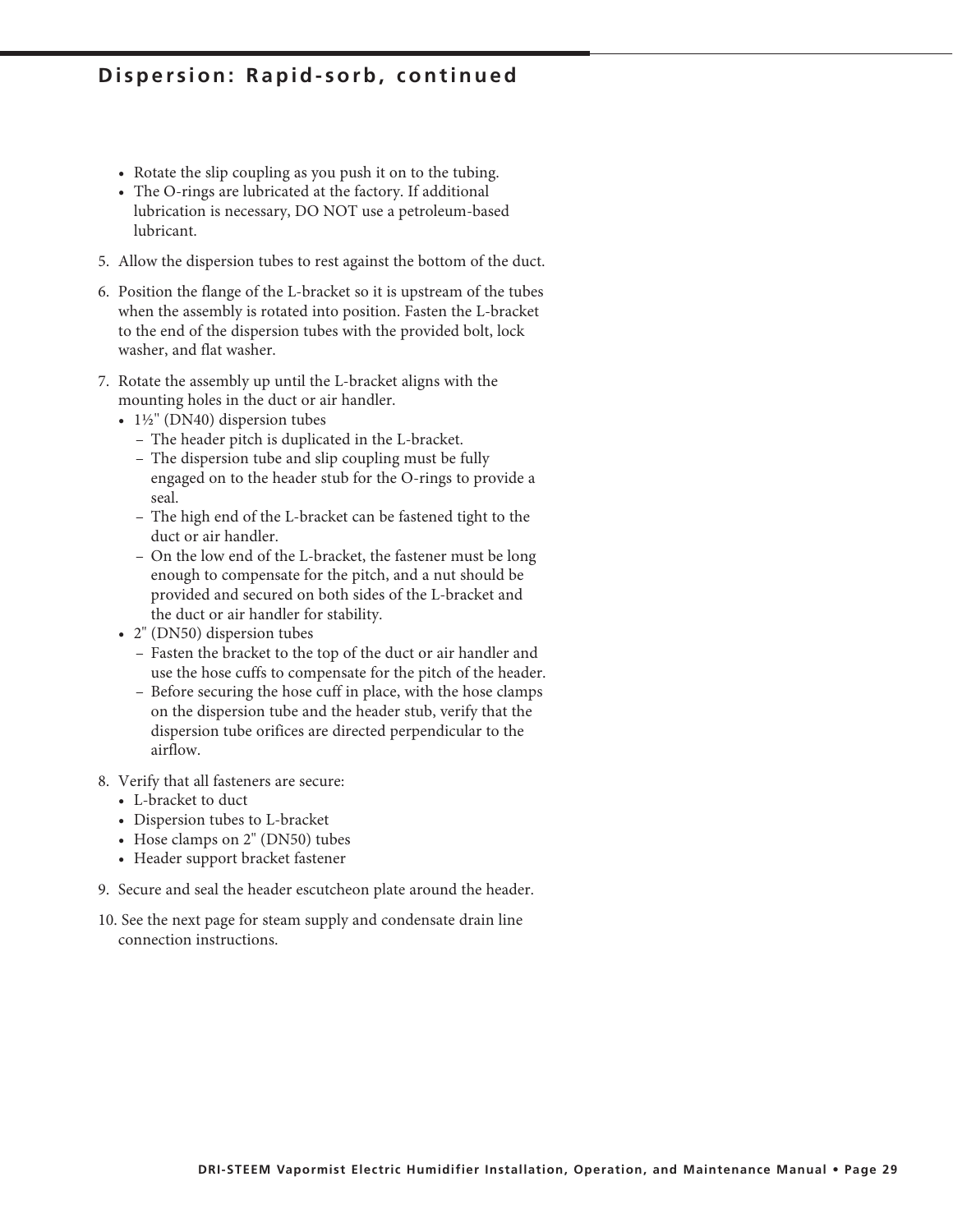#### **Steam supply connections to the Rapid-sorb header**

- 1. Connect the steam supply interconnecting piping from the humidifier to the Rapid-sorb. The steam supply piping requires a minimum of 1/8"/ft (1%) pitch toward the header.
- 2. If multiple humidifiers are supplying one Rapid-sorb, a multiple steam supply connector is provided.
	- Typically, the multiple steam supply connector attaches to the Rapid-sorb header supply end with hose cuff and clamps.
	- Route the necessary number of steam supplies from the humidifier tanks to the steam supply connector.
	- Position the steam supply connector to accept the steam supplies while maintaining the necessary pitch.
	- Make sure the hose clamps on the steam supply connector and header are tight.

#### **Condensate drain connections to the Rapid-sorb header**

- 1. Piping must be minimum ¾" I.D. (DN20) and rated for 212 °F (100 °C) minimum continuous operating temperature.
- 2. Condensate drain line must be piped as shown in the figures on the previous pages. Provide a 6" (152 mm) drop prior to a 5" (127 mm) water seal to:
	- Ensure drainage of condensate from the header
	- Keep steam from blowing out of the drain line
- 3. After the water seal, run the drain line to an open drain with a 1" (25 mm) vertical air gap. Cut the drain line at a 45° angle on the end above the drain to permit a direct stream of water into the drain pipe while maintaining a 1" (25 mm) air gap. Locate air gap only in spaces with adequate temperature and air movement to absorb flash steam; otherwise, condensing on nearby surfaces may occur.
- 4. All drain lines must be installed and sized according to governing codes.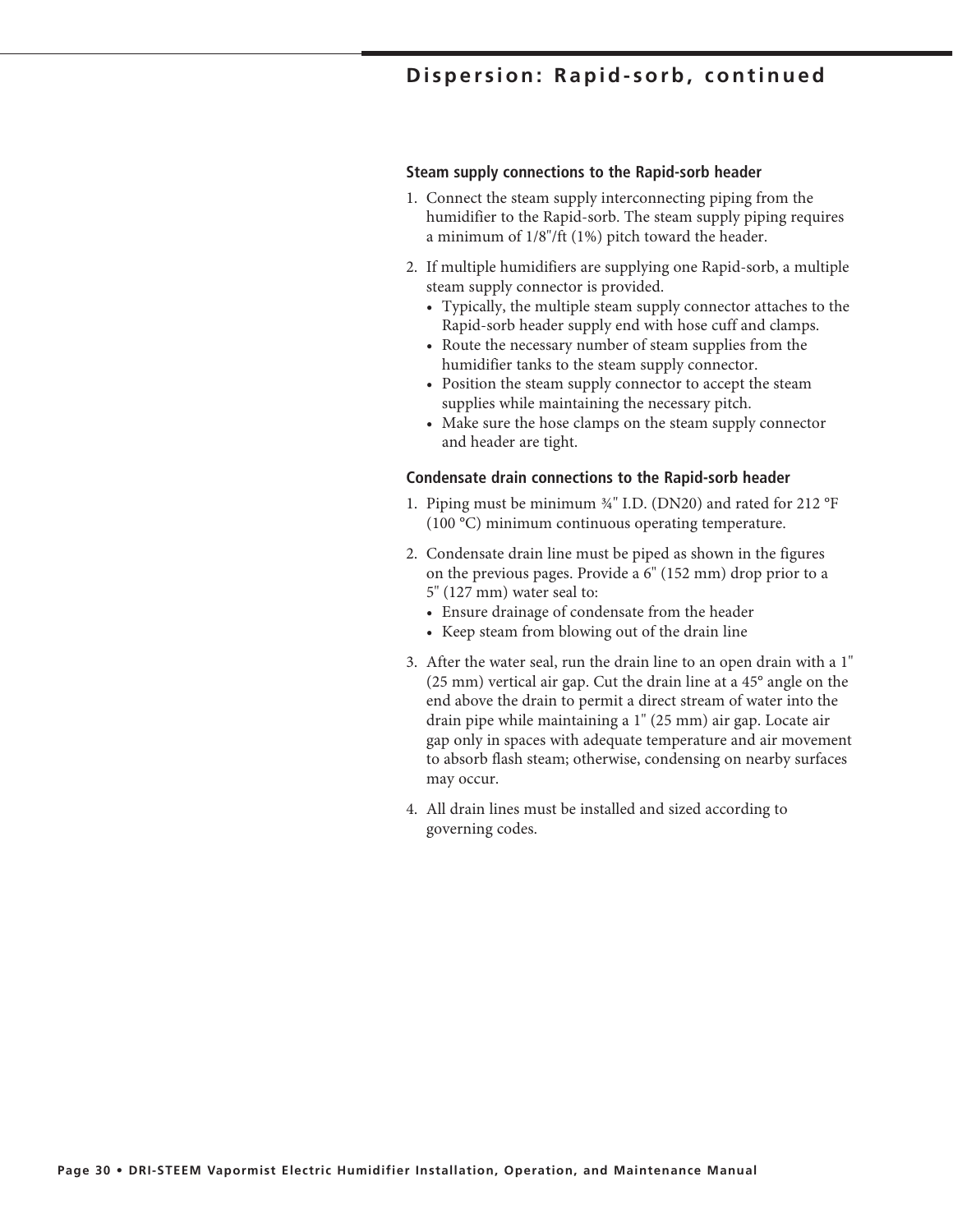### **Humidifier start-up procedure**

After the system is installed and connected properly, you can begin start-up procedures.

- 1. Verify that the Vapormist humidifier, controls, piping, electrical connections, steam supply, and dispersion assembly(s) are installed according to the following:
	- Installation instructions in this manual
	- *Vapor-logic3 Installation and Operation Manual* 
		- Installation section
		- Installation checklist
	- Ladder style wiring diagram (inside humidifier electrical panel cover)
	- External connections wiring diagram (inside humidifier electrical panel cover)
	- All governing codes
- 2. Verify that all electrical connections are secure before applying power. (See torque requirements on Page 35.)

#### **3 . W A R N I N G !**

Make sure that all electrical covers are in place and secure before turning on electrical power. These include the following:

- Heater terminal cover on tank
- Humidifier electrical panel cover
- 4. Verify that the humidifier is mounted level and securely supported before filling with water (see the operating weights table in this manual).
- 5. Verify that the humidifier is level front to back and side to side after it is full of water.
- 6. Refer to the following sections in the *Vapor-logic3 Installation and Operation Manual*:
	- Operation section
	- Start-up checklist (it is critical that the installer follow this checklist)
- 7. During start-up, do not leave the humidifier unattended.
- 8. Monitor humidifier operation through multiple fill cycles. The humidifier operating status appears on the keypad/display.
- 9. On standard water units, water skims from the humidifier after every fill cycle. Adjust the amount of skim by increasing or decreasing the skim time (see the *Vapor-logic3 Installation and Operation Manual)*. However, at start-up, DRI-STEEM recommends initially running the humidifier with the factory default setting for skim time.

#### **WARNING!**

Only qualified electrical personnel should perform start-up procedure.

Contact with energized circuits can cause property damage, severe personal injury or death as a result of electrical shock or fire.

**CAUTION!** In the event the humidifier tank does not contain water and the heaters are energized, turn main power off. Operation of the heaters without water will cause damage to the humidifier. Before turning main power on, verify that all wiring has been completed per the wiring instructions in this manual and the unit wiring diagrams.

#### **Note:**

The Vapor-logic3 Installation and Operation Manual is a comprehensive operation manual. Refer to it for information regarding the following features:

- Keypad display setup and menu information
- Control input signals and functions
- Drain, flush, and skim features
- Safety features
- Alarm screens and fault messages

The Vapor-logic3 manual was shipped with your humidifier. Additional copies can be viewed, printed, or ordered at www.dristeem.com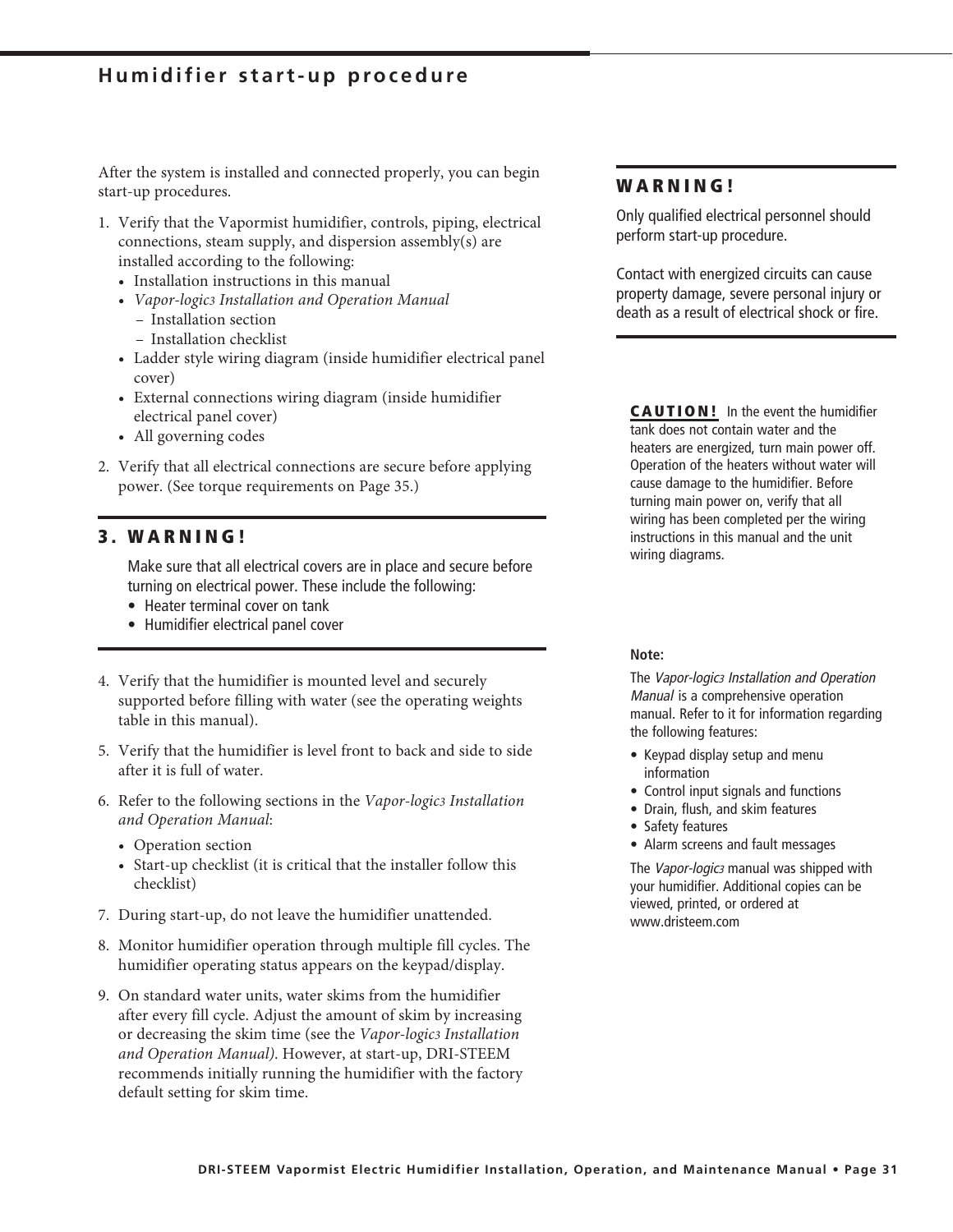### **Maintenance: Vapormist standard water models**

#### **W A R N I N G !**

Do not remove the humidifier electrical panel cover or the heater terminal cover until electrical power is disconnected. Contact with energized circuits can cause property damage, severe personal injury or death as a result of electrical shock.

#### **W A R N I N G !**

Opening the drain valve when the tank is hot can discharge water with a temperature up to 212 °F (60 °C) into the plumbing system. This can cause damage to the plumbing system if the humidifier is not properly connected to a DRI-STEEM Drane-kooler.

Do not touch the tank or drain piping until the unit has had sufficient time to cool, or serious injury can occur.

#### **Vapormist standard water quality recommendations**

The best way to determine how often your particular system needs maintenance is to remove the tank cover and inspect it for mineral deposits after three months of duty. Potable water carries a variety of minerals and other materials in a mix that varies from location to location. This variation in water quality, combined with the hours of operation and duty cycle, will determine your own unique maintenance schedule.

#### **Water quality makes a difference**

- Light to moderately hard water (2 to 10 grains hardness per gallon [35 mg/L to 170 mg/L]) requires:
	- Annual cleaning
	- Regular skimming
- High mineral content water (more than 10 grains hardness per gallon [more than 170 mg/L]) requires:
	- Cleaning frequency determined by use and water quality
	- Regular skimming
	- Periodic drain and flush cycles
- Softened water, which dramatically reduces mineral accumulation inside the standard water models, requires:
	- Increased skim time
	- No drain and flush cycles

 (Note: Solids, like silica, are not removed in the softening process.)

#### **Adjusting skim duration**

The skim time duration determines the quantity of water skimmed with each fill cycle. The skim time is field adjustable using the Vapor-logic3 keypad.

Each time the Vapormist refills, it fills to an elevation near the lip of the skim/overflow fitting. A portion of the refill water then flows to the drain carrying most of the minerals left by the previous evaporating cycle. This reduces the mineral concentration, thereby reducing the frequency of cleaning needed.

The heated water that flows to the drain is an operational cost. Cleaning the humidifier is also an operational cost. Therefore, DRI-STEEM recommends that the user observe and adjust the skimming quantity to achieve a balance between minimizing mineral buildup and conserving heated water.

**More on the next page ▶**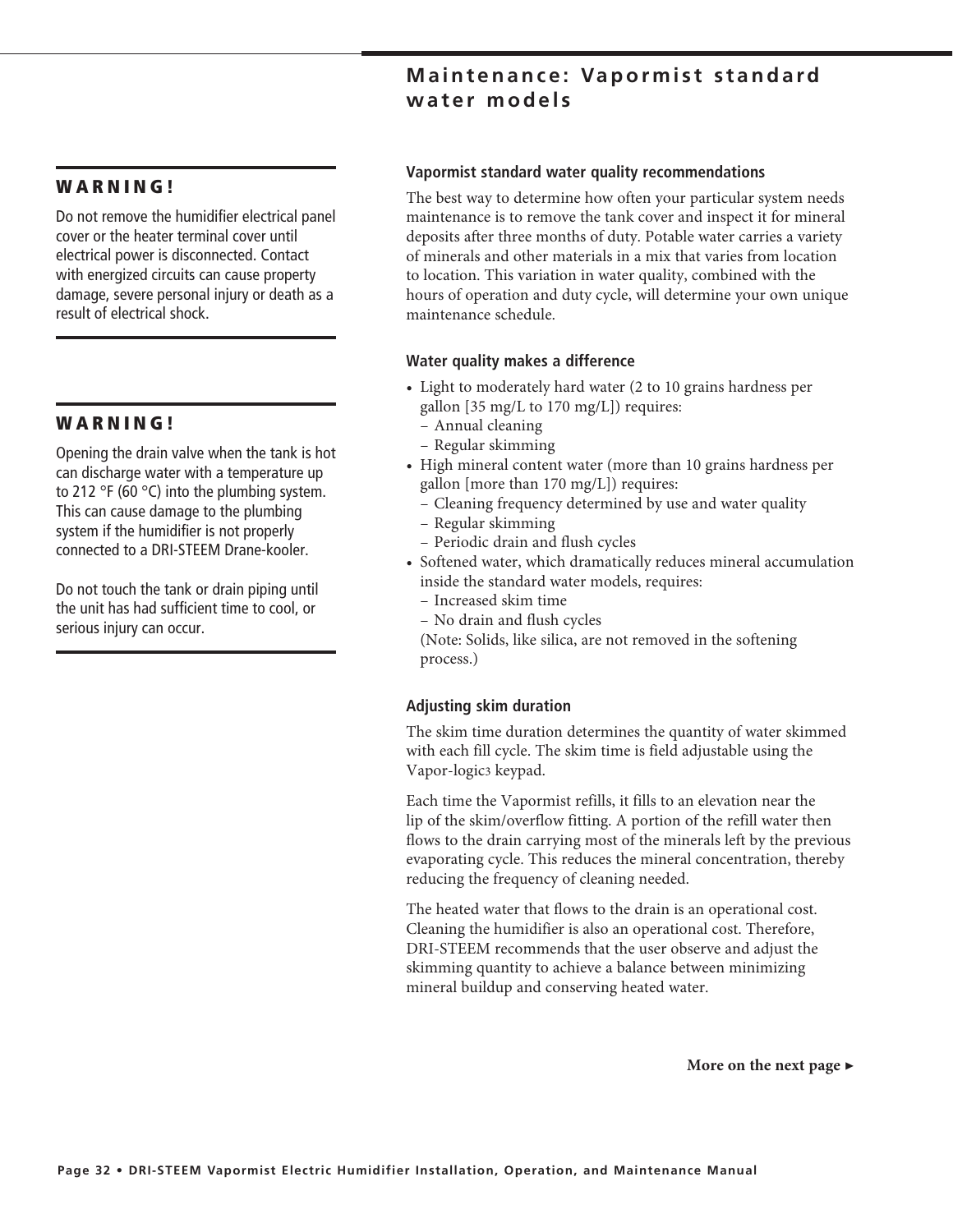### **Maintenance: Vapormist standard water models, continued**

#### **Cool down humidifier before beginning maintenance**

Before performing any maintenance, allow the tank to cool down.

- Insulated and uninsulated tanks will have hot surfaces.
- Verify that there is no call for humidity and that the aquastat set point (adjusted using the keypad/display Set Up screens) is less than room temperature (default setting is 40  $\degree$ F [4  $\degree$ C]) so that the heaters do not energize while cooling down the tank.
- For models with a standard drain valve:
	- Manually open the drain valve by moving the valve lever located on the back of the drain valve to the manual open position.
	- The fill valve eventually opens.
	- Let the fill water run until the tank is cooled; then shut off the field-installed manual supply water shut-off valve.
	- Let the tank drain; then manually close the drain valve.
- For models with optional drain valves:
	- For drain valves without the manual open lever, use the keypad to perform the cool down process.
	- Go to the control modes screen and select Manual Drain.
	- Allow approximately half the water to drain out of the tank.
	- In the Control Modes screen select Auto; the fill valve opens and the humidifier cools down.
	- When the fill valve closes, select Manual Drain in the Control Modes screen and let the tank drain dry. The humidifier should be cool enough to work on.
	- For more information about using the keypad, see the *Vapor-logic3 Installation and Operation Manual.*

#### **Inspection and maintenance**

**1. Annually** (also recommended when maintenance is performed)

- Inspect tank and gaskets for leaks.
- Measure current draw of heaters and verify amp values per stage by comparing to the wiring diagram located inside the subpanel cover. This identifies any burned out heaters. Only qualified electrical personnel should perform this task.
- All safety devices in the control circuit should be cycled on and off to verify they are functioning. These include:
	- High limit switch
	- Airflow proving switch
	- Low water level probe. Pull out probe plugs and valve should de-energize.

**More on the next page ▶**

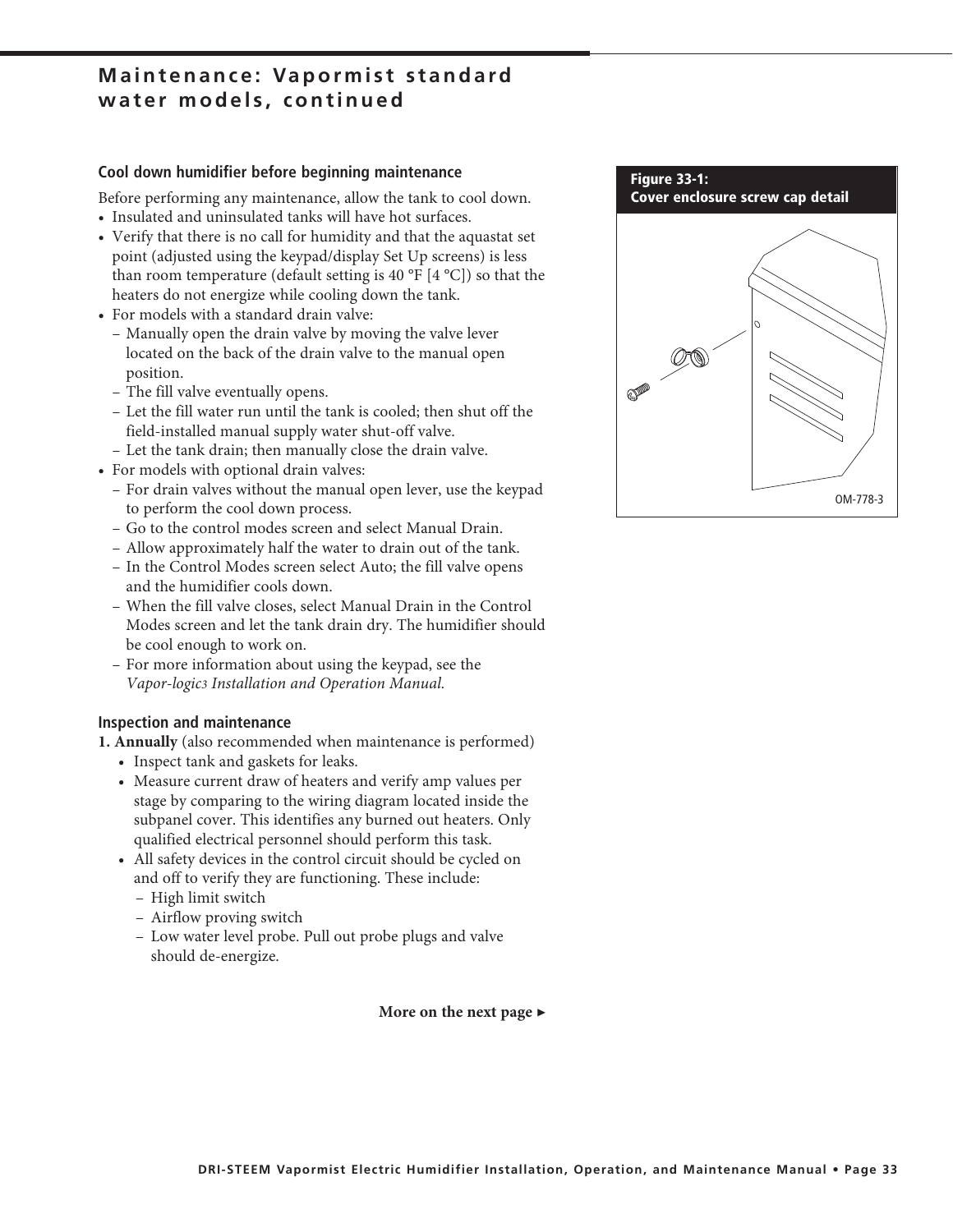### **Maintenance: Vapormist standard water models, continued**

- **2. Seasonally** (or as required, depending on water quality)
	- Remove the evaporating chamber
		- Remove the two fasteners on each side of the cover enclosure (see figure below)
		- Remove the enclosure.

#### **W A R N I N G !**

Do not remove the humidifier electrical panel cover or the heater terminal cover until electrical power is disconnected. Contact with energized circuits can cause property damage, severe personal injury or death as a result of electrical shock.

- If the Vapormist has an SDU mounted directly above it, the SDU cover must be removed before removing the humidifier cover.
- If the tank is hot, cool it down first (see instructions on Page 33).
- Shut off the water supply.
- Shut off the electrical supply.
- Allow the tank to completely drain.
- Disconnect the fill line at the supply side of the fill valve.
- Disconnect the electrical plugs between the tank components and the back of the electrical panel (includes: power plug, fill plug, drain plug, water level control plug, tank temperature sensor plug and thermal trip plug).

 **Important:** Disconnect by pulling on plug housing. Do not disconnect by pulling on cord or wires.

- Disconnect the drain union on the back left corner of the frame.
- Disconnect the steam supply hose from the top of the tank.
- Lift the tank foot above the frame flange and slide the tank assembly forward to remove.
- Loosen the four cover bolts and remove the cover assembly from the tank.
- Clean the tank interior using a putty knife or similar flat instrument.
- Unplug probe plug assembly. Leave ground wire connected to tank. Unscrew the probe rod assembly and clean the plastic probe housing, ensuring that all passageways are clear. Clean the probe rods using steel wool or a similar mild abrasive material. Inspect the composite plastic probe housing for any signs of cracking, roughness, or deterioration. If found, replace. **More on the next page ▶**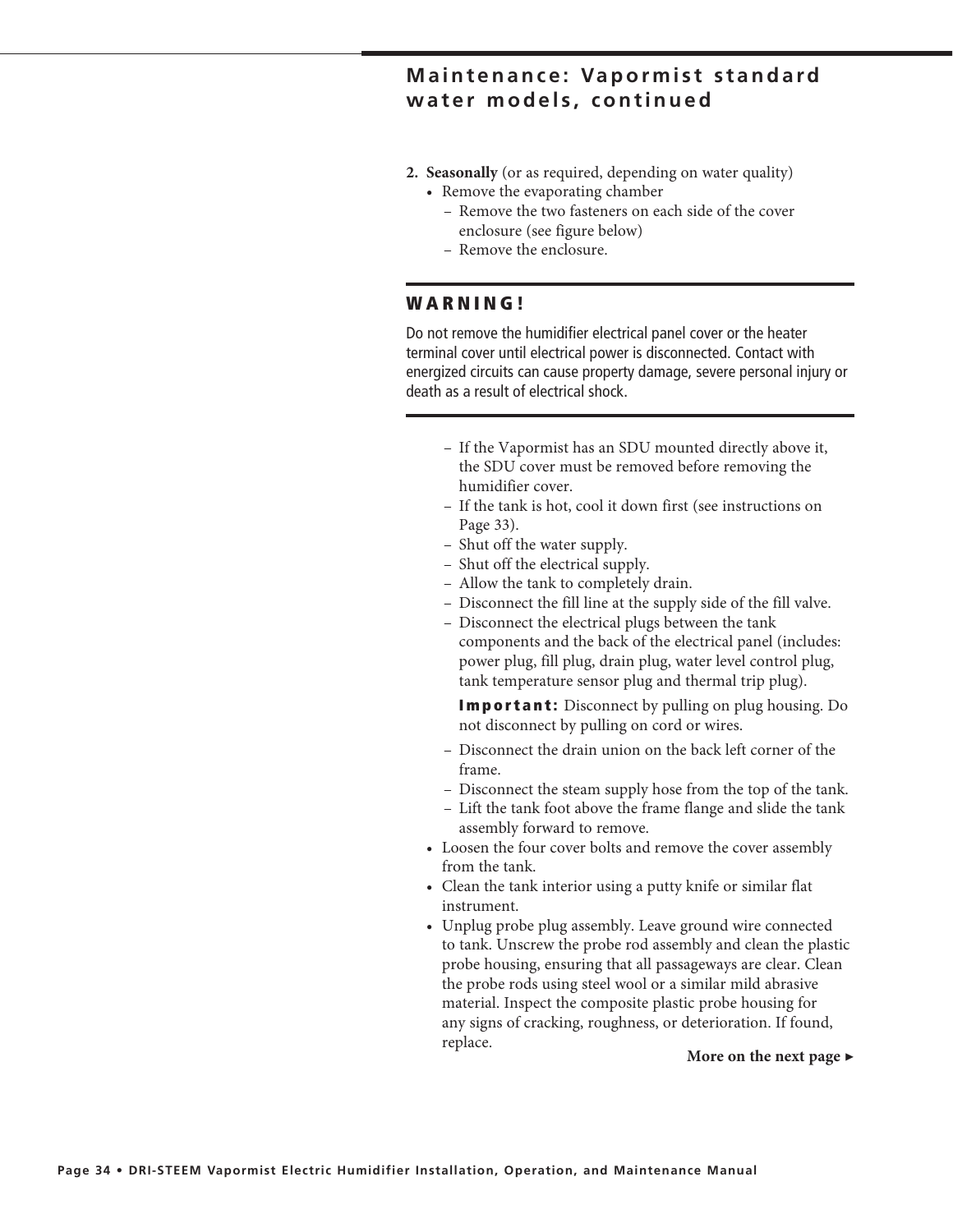### **Maintenance: Vapormist standard water models, continued**

- Install the probe and probe plug assembly. Verify ground wire is solidly connected to tank.
- Secure the chamber cover, making sure the cover gasket is seated and the chamber is sealed.
- Re-install the evaporating chamber.
	- Reconnect the fill line.
	- Reconnect the electrical plugs (plugs are color coded).
	- Reconnect the drain union.
	- Reconnect the vapor hose.
- Verify electrical connections.
	- Verify that all DIN rail-mounted components are securely fastened to DIN rail.
	- Verify that all power terminal screws and lugs are tight from power block to heaters. See the table at right for torque specifications.
	- Verify that all plugs located under the humidifier cover are completely plugged in.
- Move the drain valve lever back to the auto position.
- Turn on the water supply.
- Turn on the electrical power.

#### **3. Off-season maintenance**

- Perform complete inspection and cleaning of the following:
	- Heaters
	- Probe rods
	- Skimmer port and water seal
	- Humidifier tank
- After cleaning, the humidifier should remain empty until humidification is required.

#### **Off-season shut-down procedure**

- 1. Switch off electrical power.
- 2. Remove enclosure.
- 3. Shut off water supply to makeup valve.
- 4. Drain evaporating chamber, and clean if necessary following instructions in this manual.
- 5. Replace enclosure.
- 6. Leave chamber dry, power off and the water shut-off valve closed until the next humidification season.

#### **Table 35-1:**

**Vapormist torque specifications**

|                    |                                            | <b>Torque</b> |     |  |  |
|--------------------|--------------------------------------------|---------------|-----|--|--|
|                    | Screw or lug location                      | inches - Ibs  | Nm  |  |  |
| Power block        |                                            | 16            | 1.8 |  |  |
| Contactor          |                                            | 16            | 1.8 |  |  |
| Heater<br>nut      | $8 - 32$<br>(8.5 mm) nut                   | 20            | 2.2 |  |  |
|                    | 10-32<br>(9.5 mm) nut                      | 25            | 2.8 |  |  |
|                    | 6 gauge<br>(10 mm <sup>2</sup> ) wire      | 35            | 4.0 |  |  |
| Heater<br>wire lug | 8 gauge<br>(6 mm <sup>2</sup> ) wire       | 25            | 2.8 |  |  |
|                    | 10-14 gauge<br>$(6$ mm <sup>2</sup> ) wire | 20            | 2.2 |  |  |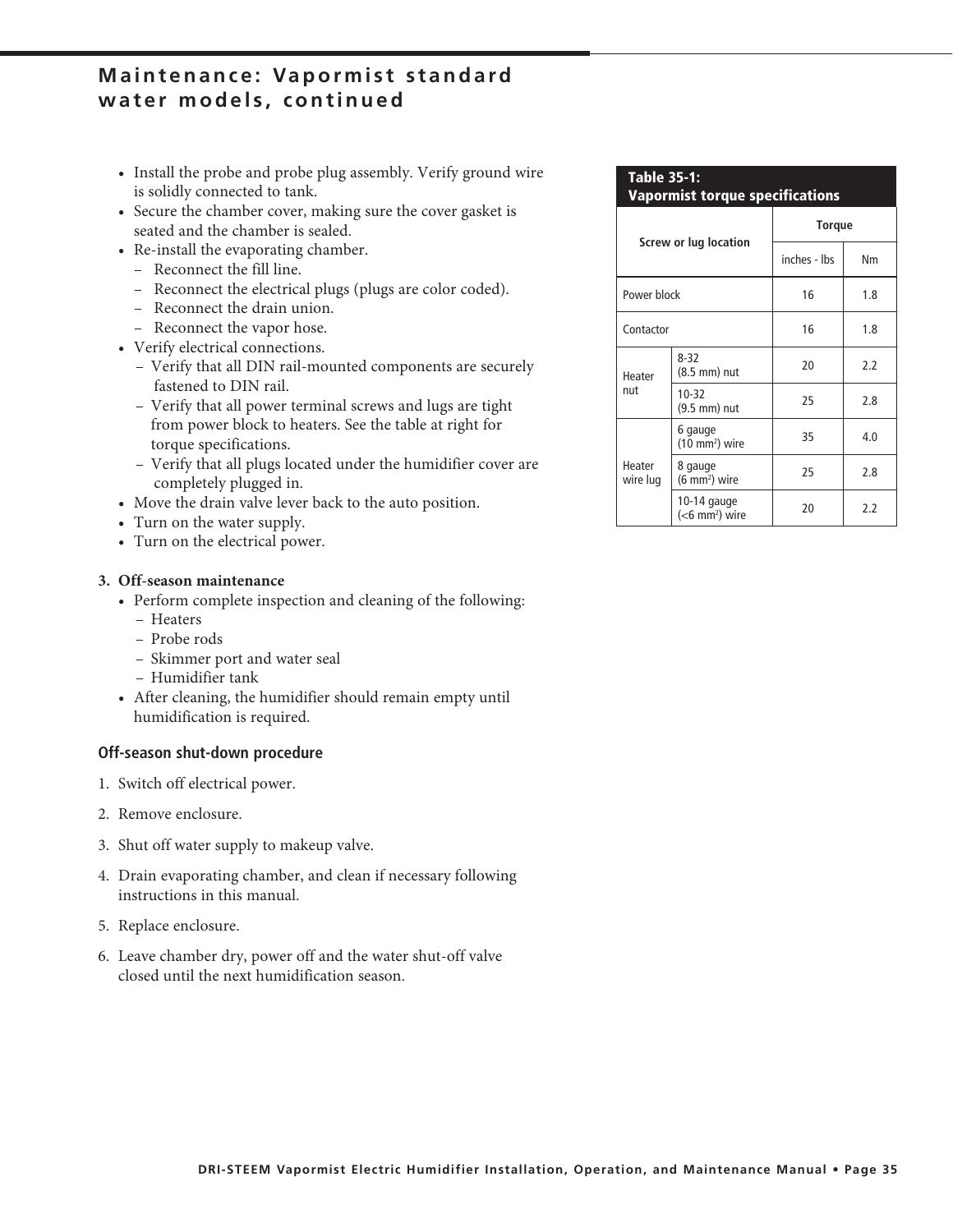### **Maintenance: Vapormist DI/RO water models**

### **WARNING!**

Do not remove the humidifier electrical panel cover or the heater terminal cover until electrical power is disconnected. Contact with energized circuits can cause property damage, severe personal injury or death as a result of electrical shock or fire.

Only qualified electrical personnel should perform start-up procedure.

### **W A R N I N G !**

Opening the drain valve when the tank is hot can discharge water with a temperature up to 212 °F (60 °C) into the plumbing system. This can cause damage to the plumbing system if the humidifier is not properly connected to a DRI-STEEM Drane-kooler.

Do not touch the tank or drain piping until the unit has had sufficient time to cool, or serious injury can occur.

#### **DI water models (Vapormist-DI)**

Vapormist DI models use DI/RO water. Because these water types are mineral-free, cleaning the evaporating chamber should not be necessary. However, there are some maintenance steps that should be followed to ensure all parts of the unit are in working order.

**Important:** Verify regularly that water processing equipment is operating correctly. The presence of chlorides in improperly processed DI water will eventually cause pitting and failure of the humidifier tank and its components. Damage caused by chloride corrosion is not covered by your DRI-STEEM warranty

#### **To inspect and service**

1. Remove the evaporating chamber.

- Remove the two fasteners on each side of the cover enclosure.
- Remove the enclosure.

### **W A R N I N G !**

Do not remove the humidifier electrical panel cover or the heater terminal cover until electrical power is disconnected. Contact with energized circuits can cause property damage, severe personal injury or death as a result of electrical shock.

- If the Vapormist has a space distribution unit (SDU) mounted directly above it, the SDU cover must be removed before removing the humidifier cover.
- If the tank is hot, cool it down by opening the manual ball valve on the side of the tank. The float valve will open allowing cool water to run into the tank until it is cool enough to handle.
- Shut off the water supply.
- Shut off the electrical supply.
- Allow the tank to drain completely.
- Disconnect the fill line at the fill fitting.
- Disconnect the electrical plugs between the tank components and the back of the electrical panel (includes: power plug, low water switch plug, tank temperature sensor plug and thermal trip plug).

 **Important:** Disconnect by pulling on plug housing. Do not disconnect by pulling on cord or wires.

- Disconnect the drain union on the back left corner of the frame.
- Disconnect the steam supply hose from the top of the tank.
- Lift the tank foot above the frame flange and slide the tank assembly forward to remove.

#### **More on the next page ▶**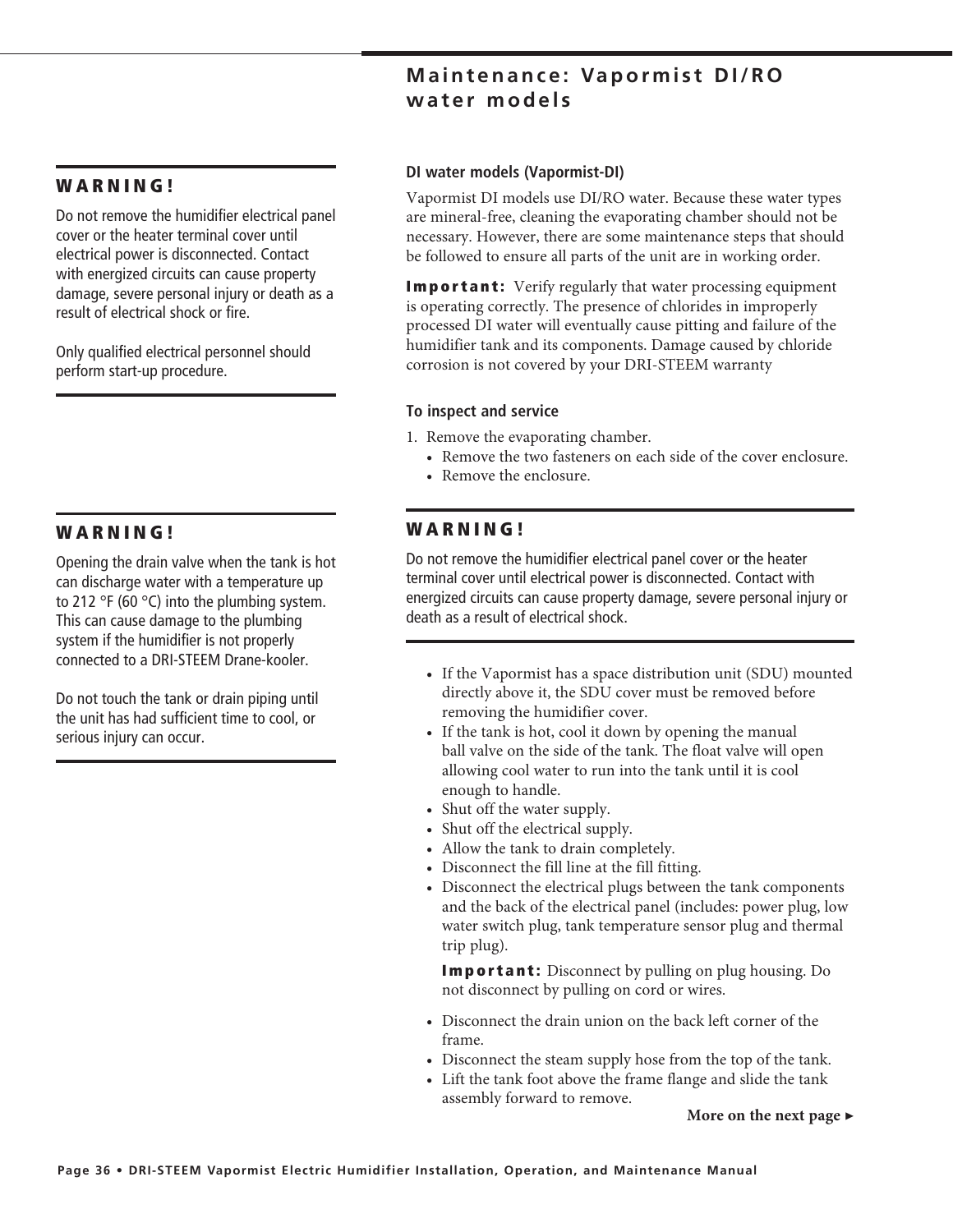### **Maintenance: Vapormist DI/RO water models, continued**

- 2. Loosen the four cover bolts and remove the cover assembly from the tank.
- 3. Inspect the tank interior for debris or pitting.
- 4. Inspect the valve inlet for debris.
- 5. Check the operation of the float valve and the condition of the float seat.
- 6. Check the low water switch to make sure the float slides freely on the stem.
- 7. Secure the chamber cover making sure the cover gasket is seated and the chamber is sealed.
- 8. Reinstall the evaporating chamber.
	- Reconnect the fill line.
	- Reconnect electrical plugs (plugs are color coded).
	- Reconnect drain union.
	- Reconnect vapor hose.
- 9. Verify electrical connections.
	- Verify that all DIN rail-mounted components are securely fastened to DIN rail.
	- Verify that all power terminal screws and lugs are tight from power block to heaters. See the table on Page 33 for torque specifications.
	- Verify that all plugs located under the humidifier cover are completely plugged in.
- 10. Close the drain valve.
- 11. Turn on the water supply.
- 12. Turn on the electrical power.

#### **Off-season shut-down procedure**

- 1. Switch off electric power.
- 2. Remove enclosure.
- 3. Shut off water supply to makeup valve.
- 4. Drain evaporating chamber by opening the drain valve. For units with end-of-season drain, refer to the Vapor-logic3 manual.
- 5. Replace enclosure.
- 6. Leave chamber dry, power off, and water shut-off valve closed until the next humidification season.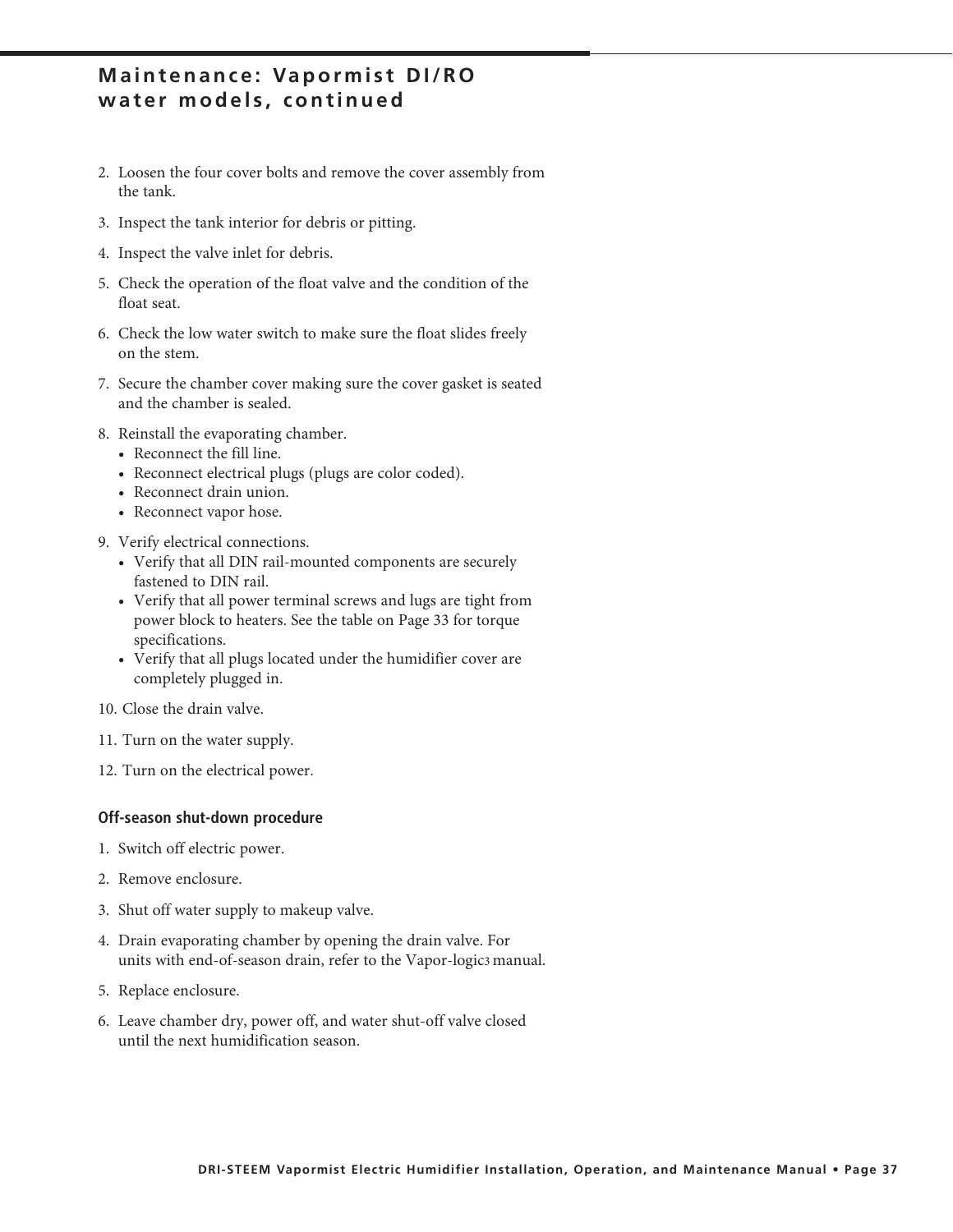### **Replacement parts**

**Figure 38-1: Humidifier replacement parts**

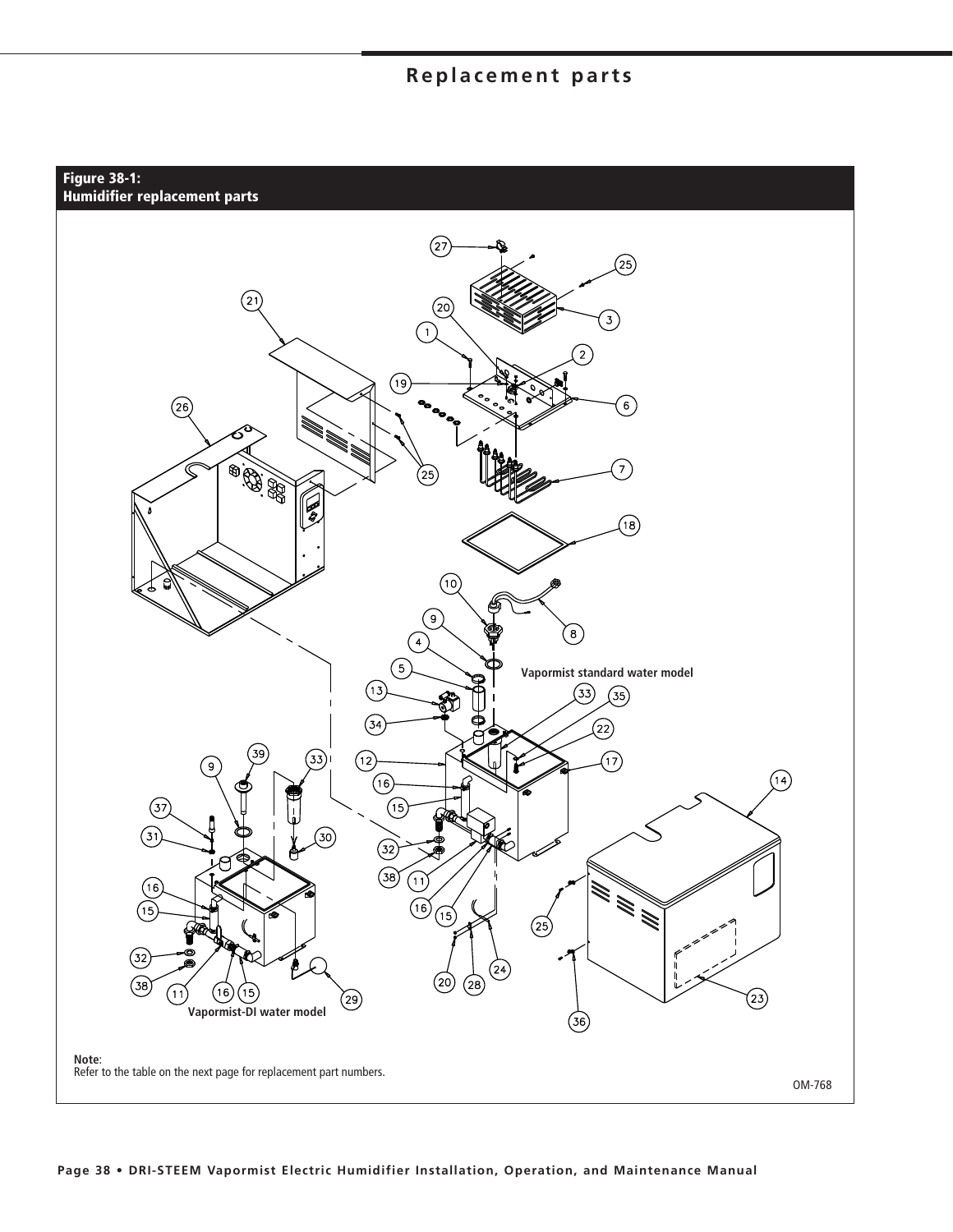| <b>Table 39-1:</b><br>Replacement parts (refer to drawing on Page 36) |                                                                    |                |            |     |                                            |              |            |
|-----------------------------------------------------------------------|--------------------------------------------------------------------|----------------|------------|-----|--------------------------------------------|--------------|------------|
| No.                                                                   | <b>Description</b>                                                 | Qty.           | Part no.   | No. | <b>Description</b>                         | Qty.         | Part no.   |
| $\mathbf{1}$                                                          | Head bolt, large Phillips, $\frac{1}{4}$ - 20 $\times$ 1"          | $\overline{4}$ | 700300-013 | 20  | Nut, 8-32 hex, pltd                        | 6            | 700200-002 |
| $\overline{2}$                                                        | Thermo cut-out                                                     | $\mathbf{1}$   | 409560-001 | 21  | Cover, humidifier electrical panel         | $\mathbf{1}$ | 120277     |
| 3                                                                     | Cover, heater terminal                                             | $\mathbf{1}$   | $\star$    |     | Fill adapter, VM 2-4                       | $\mathbf{1}$ | 160226-041 |
| 4                                                                     | Hose clamp, 2"                                                     | $\overline{2}$ | 700560-200 | 22  | Fill adapter, VM 6-16                      | $\mathbf{1}$ | 160224-041 |
| 5                                                                     | Hose cuff, 11/2"                                                   | $\mathbf{1}$   | 305390-*   |     | Fill adapter, VM 21-34                     | $\mathbf{1}$ | 160224-052 |
|                                                                       | Hose cuff, 2"                                                      | $\mathbf{1}$   | 305391-*   | 23  | Panel, insulation                          | $\mathbf{1}$ | 309845-003 |
| 6                                                                     | Cover, tank                                                        | 1              | $\star$    | 24  | Sensor, temperature                        | $\mathbf{1}$ | $\star$    |
| $\overline{7}$                                                        | Heater element                                                     | $\star$        | $\star$    | 25  | Screw, Phillips head, 8-32 $\times$ 1/2"   | 8            | 700170-007 |
| 8                                                                     | Probe assembly with cord and plug                                  | 1              | 406050-100 | 26  | Frame assembly, chassis                    | $\mathbf{1}$ | 165541     |
| 9                                                                     | Gasket, 2.50" OD × 1.90" ID                                        | 1              | 309750-004 | 27  | Clip, wire harness                         | $\mathbf{1}$ | 405892-001 |
| 10                                                                    | Probe assembly, VM 2-4                                             | $\mathbf{1}$   | 406303-005 | 28  | Clip, temperature sensor                   | $\mathbf{1}$ | 408251     |
|                                                                       | Probe assembly, VM 6-34                                            | $\mathbf{1}$   | 406303-006 | 29  | Valve assembly, float                      | $\mathbf{1}$ | 505310     |
|                                                                       | Valve, 3/4" electric, 24V                                          | 1              | 505400-001 | 30  | Switch, float, 1/8" NPT                    | 1            | 408420-002 |
| 11                                                                    | Valve, 1/2" SST ball                                               | $\mathbf{1}$   | 505000-003 | 31  | Ring, seal, 1/4"-18 NPT                    | $\mathbf{1}$ | 306365     |
|                                                                       | Drain, 1/4" NPT E.O.S., 24V solenoid SST w/DIN plug<br>(not shown) | $\mathbf{1}$   | 505086-003 | 32  | Gasket, bulkhead, 1.60 OD $\times$ 1.15 ID | $\mathbf{1}$ | 309750-005 |
| 12                                                                    | Tank weldment                                                      | 1              | $\star$    | 33  | Probe housing, nylon, VM                   | $\mathbf{1}$ | 308500     |
| 13                                                                    | Valve, 1/4" solenoid, 24V w/DIN plug                               | $\mathbf{1}$   | 505084-001 | 34  | Nut, VM heater .475                        | $\mathbf{1}$ | 409601-001 |
|                                                                       | Valve, 1/4" SST E.O.S. (not shown)                                 | $\mathbf{1}$   | 505084-002 | 35  | O-ring, 5/8" EPDM No. 016                  | $\mathbf{1}$ | 300400-009 |
| 14                                                                    | Cabinet enclosure                                                  | 1              | 330001-001 | 36  | Cap, black                                 | 4            | 409593-002 |
| 15                                                                    | Hose, 3/4" ID                                                      | $\overline{2}$ | 307020-002 | 37  | DI orifice, VM/VMDI 2-16                   | $\mathbf{1}$ | 160229-041 |
| 16                                                                    | Hose clamp, 3/4"                                                   | 4              | 700560-075 |     | DI orifice, VM/VMDI 21-34                  | $\mathbf{1}$ | 160229-052 |
| 17                                                                    | Nut assembly, 1/4-20, VM/VMDI 2-4                                  | $\overline{4}$ | 700650     | 38  | <b>Bulkhead nut</b>                        | $\mathbf{1}$ | 162721-002 |
|                                                                       | Nut assembly, 1/4-20, VM/VMDI 6-34                                 | $\overline{2}$ | 700650     | 39  | Tube weld, low water, short, VMDI 2-4      | $\mathbf{1}$ | 167787     |
| 18                                                                    | Cover, tank gasket                                                 | 1              | $\star$    |     | Tube weld, low water, long, VMDI 6-34      | $\mathbf{1}$ | 167788     |
| 19                                                                    | Washer, No. 8 external tooth, pltd                                 | $\overline{2}$ | 700200-003 |     |                                            |              |            |

**Notes:**

\* Specify humidifier model and serial numbers when ordering.

• Contact your DRI-STEEM representative to order parts.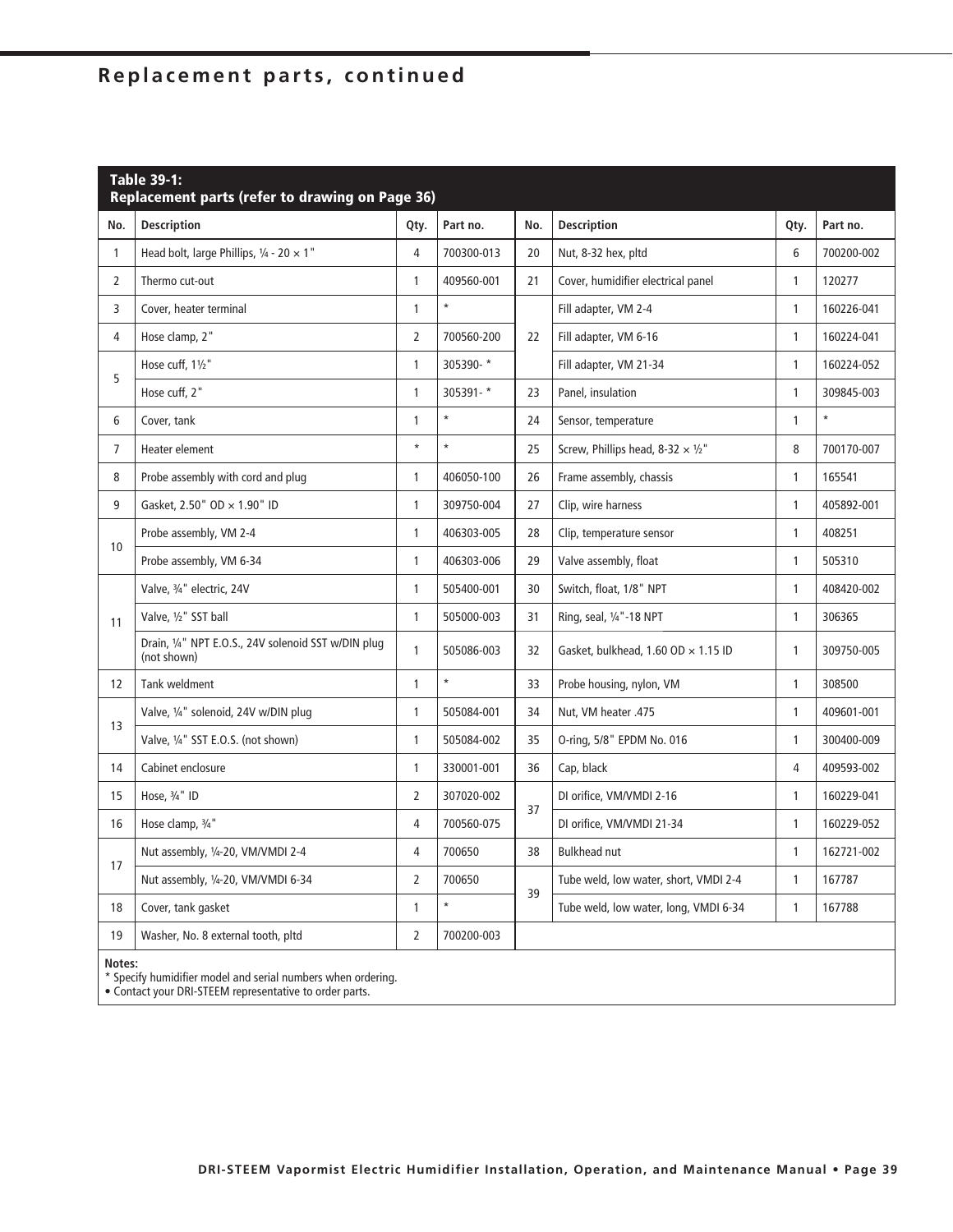

| <b>Table 40-1:</b><br><b>SDU-E replacement parts</b>                                                          |                                                         |      |             |  |  |  |
|---------------------------------------------------------------------------------------------------------------|---------------------------------------------------------|------|-------------|--|--|--|
| No.                                                                                                           | <b>Description</b>                                      | Qty. | Part number |  |  |  |
| 1                                                                                                             | Shroud                                                  | 1    | 330002-001  |  |  |  |
| $\mathcal{P}$                                                                                                 | Blower, SDU99 external assembly                         | 1    | $\star$     |  |  |  |
| 3                                                                                                             | Switch, airflow                                         | 1    | 406190      |  |  |  |
| 4                                                                                                             | Screw, 8-32 $\times$ 11/2" PHMS Phillips                | 4    | 700170-007  |  |  |  |
| 5                                                                                                             | Nut retainer, 8-32                                      | 4    | 409593-001  |  |  |  |
| 6                                                                                                             | Cap, black                                              | 4    | 409593-002  |  |  |  |
| 7                                                                                                             | Dispersion chamber for SDU with $1\frac{1}{2}$ " outlet | 1    | 160445-003  |  |  |  |
|                                                                                                               | Dispersion chamber for SDU with 2" outlet               | 1    | 160445-004  |  |  |  |
| Notes:<br>* This is an assembly of multiple parts.<br>• Contact your DRI-STEEM representative to order parts. |                                                         |      |             |  |  |  |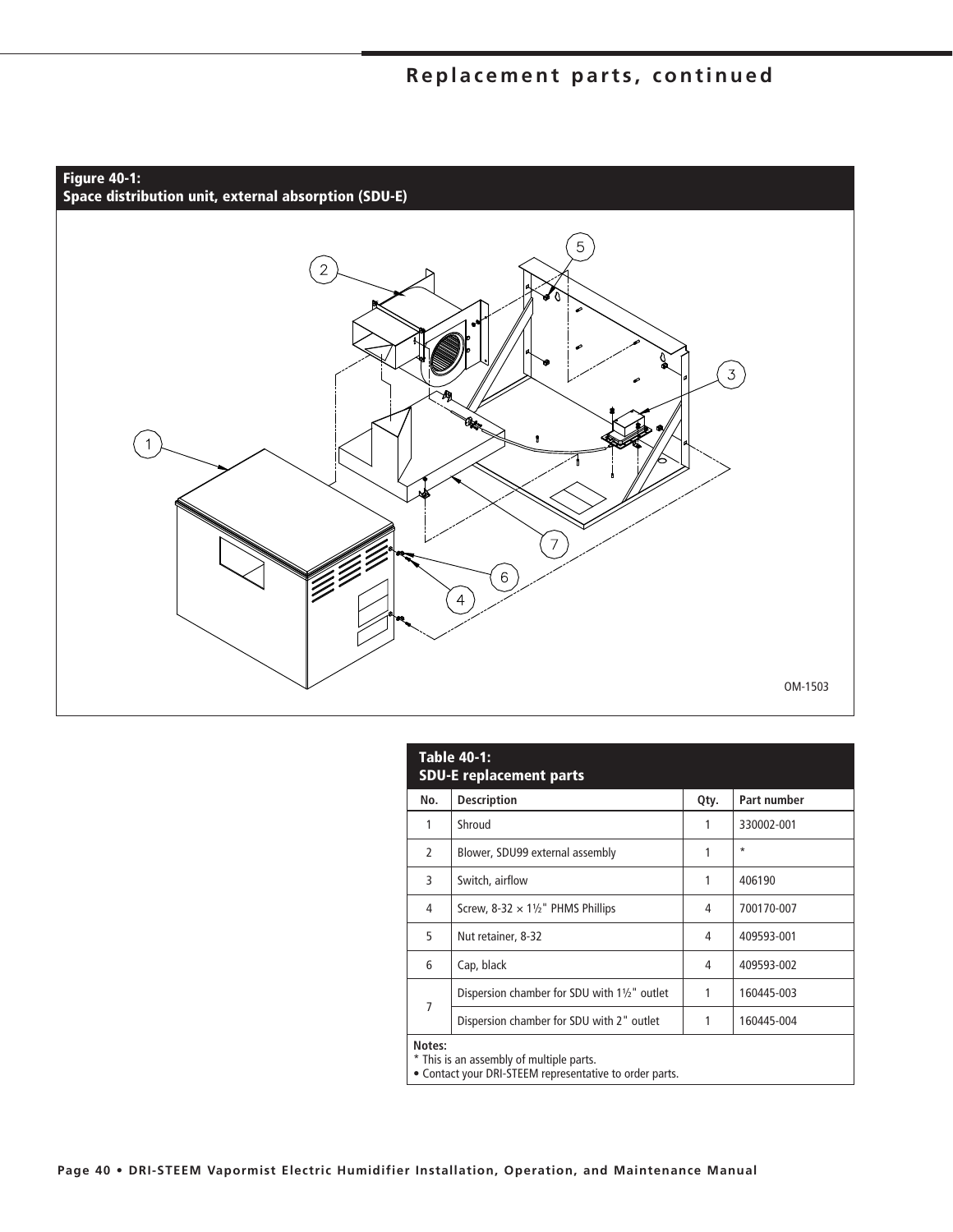

| <b>Table 41-1:</b><br><b>SDU-I replacement parts</b>                                                          |                                          |      |             |  |  |
|---------------------------------------------------------------------------------------------------------------|------------------------------------------|------|-------------|--|--|
| No.                                                                                                           | <b>Description</b>                       | Qty. | Part number |  |  |
| 1                                                                                                             | Shroud                                   | 1    | 330001-002  |  |  |
| 2                                                                                                             | Blower, SDU99 external assembly          | 1    | $\star$     |  |  |
| 3                                                                                                             | Switch, airflow                          | 1    | 406190      |  |  |
| 4                                                                                                             | Screw, 8-32 $\times$ 11/2" PHMS Phillips | 6    | 700170-007  |  |  |
| 5                                                                                                             | Nut retainer, 8-32                       | 6    | 409593-001  |  |  |
| 6                                                                                                             | Cap, black                               | 6    | 409593-002  |  |  |
| 7                                                                                                             | Tubelet, $0.375" \times 0.375"$ molded   | 44   | 310280-006  |  |  |
| Notes:<br>* This is an assembly of multiple parts.<br>• Contact your DRI-STEEM representative to order parts. |                                          |      |             |  |  |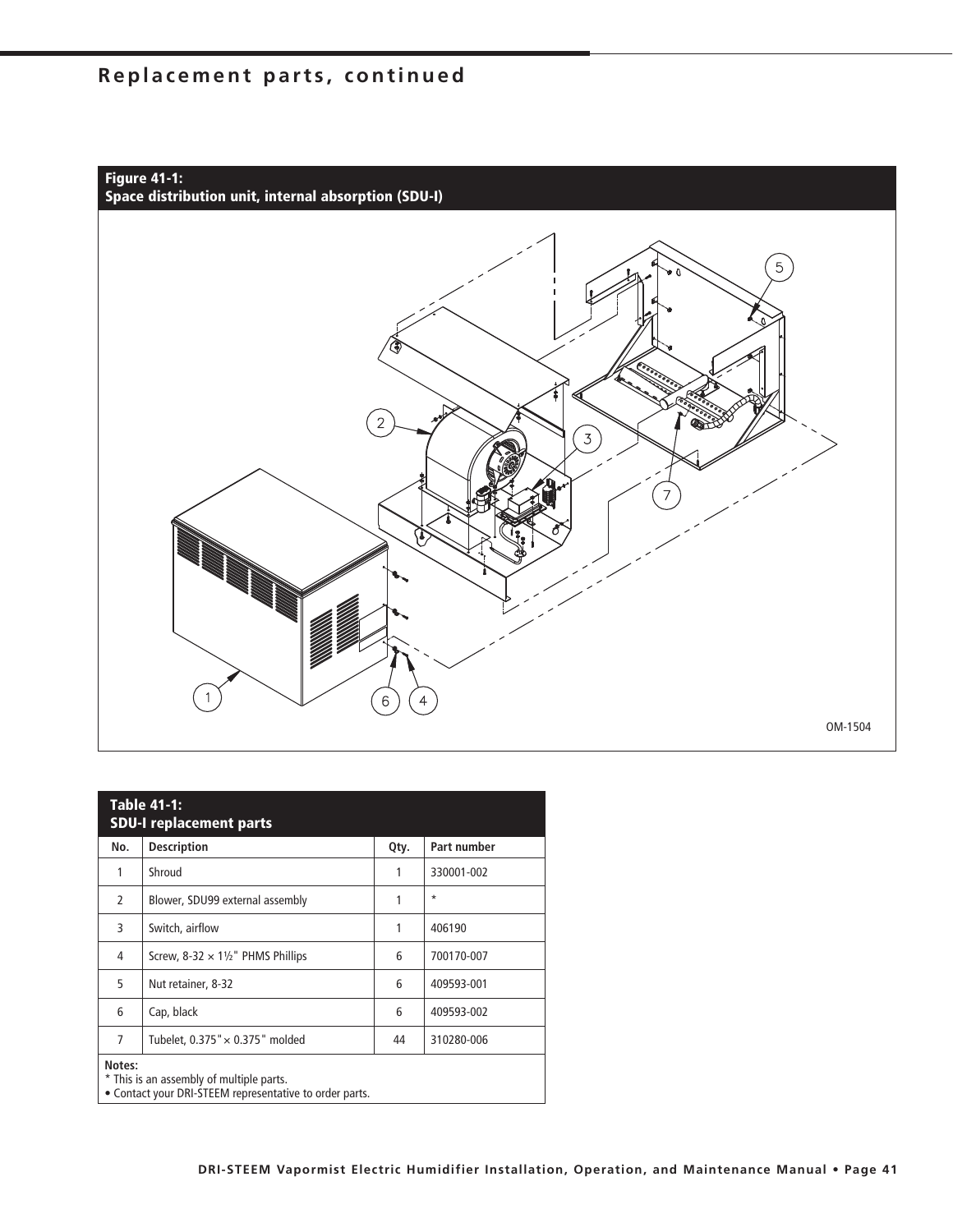#### **Figure 42-1: Vapormist subpanel with SSR**



| <b>Table 42-1:</b><br><b>Subpanel replacement parts</b>                                |                               |       |             |     |                                 |                |                 |
|----------------------------------------------------------------------------------------|-------------------------------|-------|-------------|-----|---------------------------------|----------------|-----------------|
| No.                                                                                    | <b>Description</b>            | Qty.  | Part number | No. | <b>Description</b>              | Qty.           | Part number     |
| 1                                                                                      | Subpanel, VM99 barrier        |       | 120801      | 9   | Main board, VL3                 |                | 408491-x.x.xM** |
| $\overline{2}$                                                                         | DIN rail, 8" long             | 1     | 167765-008  | 10  | Display board, VL3              | 1              | 408491-x.x.xD** |
|                                                                                        | DIN rail, 10.75" long         |       | 167765-0107 | 11  | Plug, 4-prong female            | 4              | 409585-008      |
| 3                                                                                      | Lug wire                      | 2     | 409250-003  | 12  | Terminal block, 3-pole          |                | 408300-002      |
| 4                                                                                      | Ground lug, medium            | 2     | 409250-027  | 13  | Fan, cooling                    | 1              | 408667-001      |
| 5                                                                                      | Block, DIN rail terminal end  | 3     | 408252-006  | 14  | Housing, 75 Amp white connector | 4              | 409585-001      |
| 6                                                                                      | Transformer 120/208/240/480 V |       | 408965-001  | 15  | Plate, plug retainer            | $\overline{2}$ | 409585-009      |
|                                                                                        | Transformer 600 V             | 1     | 408986      |     | SSR, 480 V, 50 Amp, 1-pole      | $\star$        | 408677-002      |
|                                                                                        | Wire channel, $1" \times 1"$  | 12.5" | 408999-001  |     | SSR, 480, 50 Amp, 2-pole        | $\star$        | 408677-003      |
| 7                                                                                      | Wire channel cover            | 12.5" | 408999-002  | 16  | SSR, 600 V, 2-pole              | $\star$        | 408677-004      |
|                                                                                        | Contactor, 32 A               |       | 407001-020  |     | SSR, 480 V, 60 Amp, 1-pole      | $\star$        | 408677-005      |
| 8                                                                                      | Contactor, 60 A               |       | 407001-021  |     |                                 |                |                 |
| Notes:<br>Refer to model for correct selection and quantity.<br>** CLOSENT LIST I CHIN |                               |       |             |     |                                 |                |                 |

Substitute Vapor-logic3 version number for "x.x.x"

• Contact your DRI-STEEM representative to order parts.

**Page 42 • DRI-STEEM Vapormist Electric Humidifier Installation, Operation, and Maintenance Manual**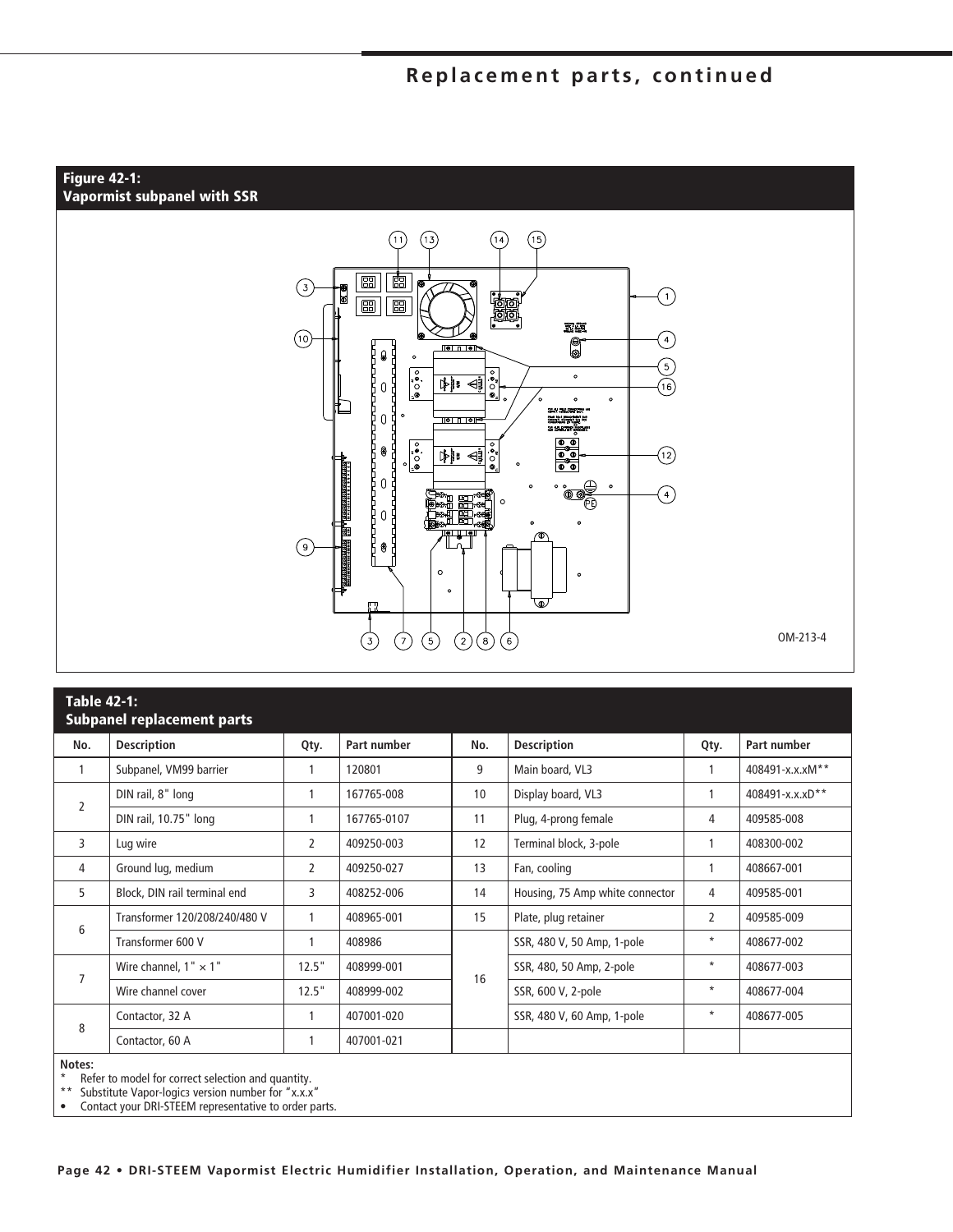

| <b>Table 43-1:</b><br><b>Subpanel replacement parts</b>                                                                                                                              |                                         |                |               |  |  |
|--------------------------------------------------------------------------------------------------------------------------------------------------------------------------------------|-----------------------------------------|----------------|---------------|--|--|
| No.                                                                                                                                                                                  | <b>Description</b>                      | Qty.           | Part number   |  |  |
| 1                                                                                                                                                                                    | Subpanel, VM99 barrier                  | 1              | 120801        |  |  |
| $\overline{2}$                                                                                                                                                                       | DIN rail, 8" long                       | 1              | 167765-008    |  |  |
| 3                                                                                                                                                                                    | Lug wire                                | 2              | 409250-003    |  |  |
| 4                                                                                                                                                                                    | Ground lug, medium                      | 2              | 409250-027    |  |  |
| 5                                                                                                                                                                                    | Block, DIN rail terminal end            | 2              | 408252-006    |  |  |
| 6                                                                                                                                                                                    | Transformer<br>120/208/240/480 V        | 1              | 408965-001    |  |  |
|                                                                                                                                                                                      | Transformer 600 V                       | 1              | 408986        |  |  |
|                                                                                                                                                                                      | Transformer,<br>240/480 V, 300 VA       | 1              | 408991        |  |  |
| 7                                                                                                                                                                                    | Transformer,<br>230/460/575 V, 300VA    | 1              | 408992        |  |  |
|                                                                                                                                                                                      | Transformer.<br>480 V, 500 VA           | 1              | 408996-008    |  |  |
|                                                                                                                                                                                      | Transformer,<br>600 V, 500 VA           | 1              | 408996-009    |  |  |
| 8                                                                                                                                                                                    | Plug, 4-prong female                    | 4              | 409585-008    |  |  |
| 9                                                                                                                                                                                    | Terminal block, 3-pole                  | 1              | 408300-002    |  |  |
|                                                                                                                                                                                      | Terminal block, 4-pole                  | 1              | 408300-003    |  |  |
| 10                                                                                                                                                                                   | Fan, cooling                            | 1              | 408677-001    |  |  |
| 11                                                                                                                                                                                   | Housing,<br>75 Amp white connector      | 4              | 409585-001    |  |  |
| 12                                                                                                                                                                                   | Plate, plug retainer                    | $\overline{2}$ | 409585-009    |  |  |
| 13                                                                                                                                                                                   | Main board, VL3                         | 1              | 408491-x.x.xM |  |  |
| 14                                                                                                                                                                                   | Display board, VL3                      | 1              | 408491-x.x.xD |  |  |
| 15                                                                                                                                                                                   | Terminal, DIN rail mount                | 8              | 408252-001    |  |  |
| 16                                                                                                                                                                                   | Terminal, ground                        | 1              | 408252-010    |  |  |
| 17                                                                                                                                                                                   | End cap, DIN rail mount                 | 1              | 408252-005    |  |  |
| 18                                                                                                                                                                                   | Jumper, marathon terminal               | 2              | 408252-009    |  |  |
| 19                                                                                                                                                                                   | Relay, 24V DPDT finder                  | 1              | 407900-016    |  |  |
| 20                                                                                                                                                                                   | Relay socket                            | 1              | 407900-019    |  |  |
|                                                                                                                                                                                      | Circuit breaker, 1.6 A, 1-pole          | *              | 406775-007    |  |  |
| 21                                                                                                                                                                                   | Circuit breaker, 4 A, 1-pole            | *              | 406775-009    |  |  |
|                                                                                                                                                                                      | Circuit breaker, 600V,<br>1.5 A, 1-pole | *              | 406775-003    |  |  |
| 22                                                                                                                                                                                   | Contactor, 60 A                         | 1              | 407001-021    |  |  |
| 22                                                                                                                                                                                   | Contactor, 32 A                         | 1              | 407001-020    |  |  |
|                                                                                                                                                                                      | Channel, wire cover                     | 8"             | 408999-002    |  |  |
| 23                                                                                                                                                                                   | Channel, wire                           | 8"             | 408999-001    |  |  |
|                                                                                                                                                                                      | Channel, wire cover                     | 12.5"          | 408999-002    |  |  |
| 24                                                                                                                                                                                   | Channel, wire                           | 12.5"          | 408999-001    |  |  |
| Notes:<br>Refer to model for correct selection and quantity.<br>$* *$<br>Substitute Vapor-logics version number for "x.x.x"<br>Contact your DRI-STEEM representative to order parts. |                                         |                |               |  |  |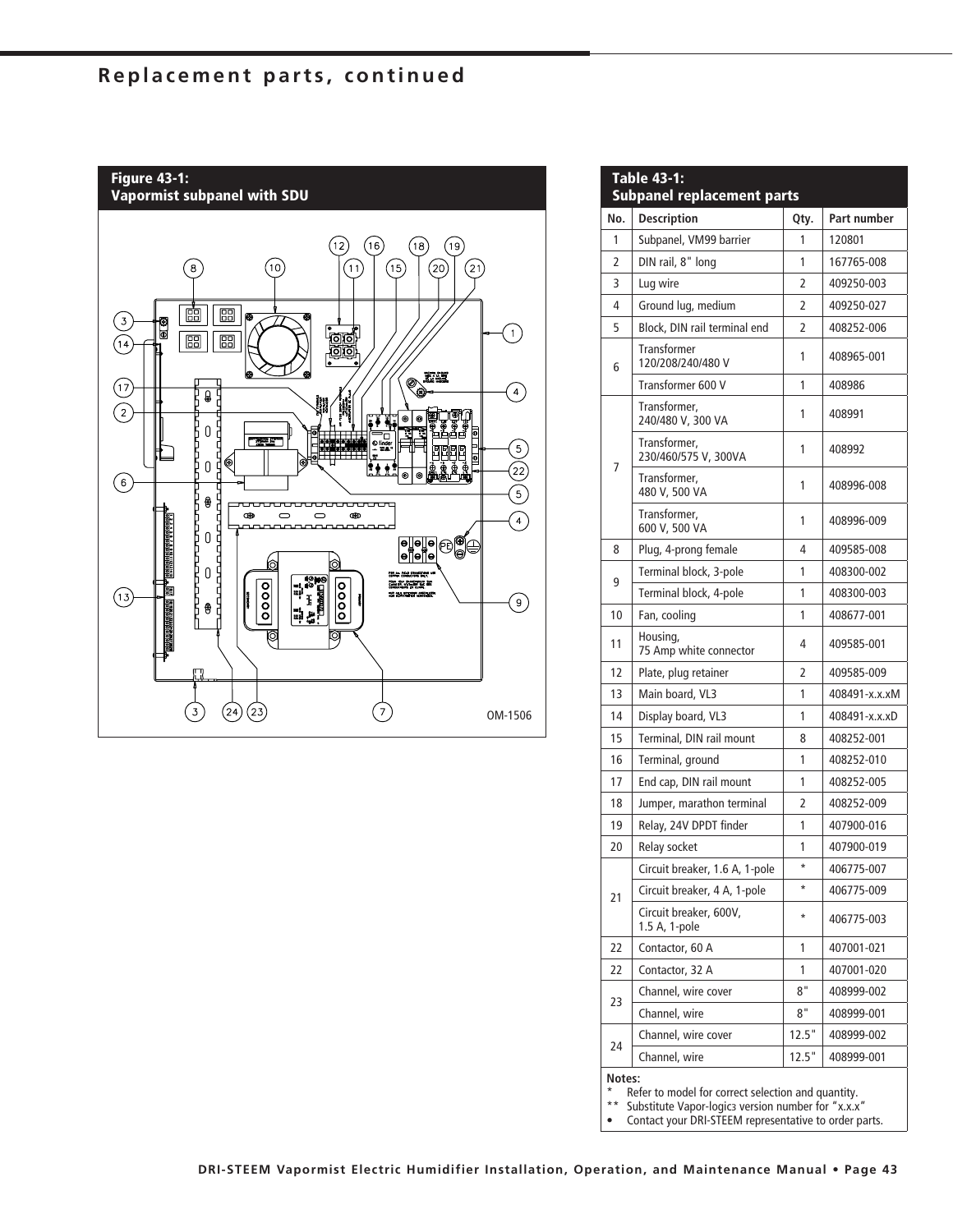### **Notes**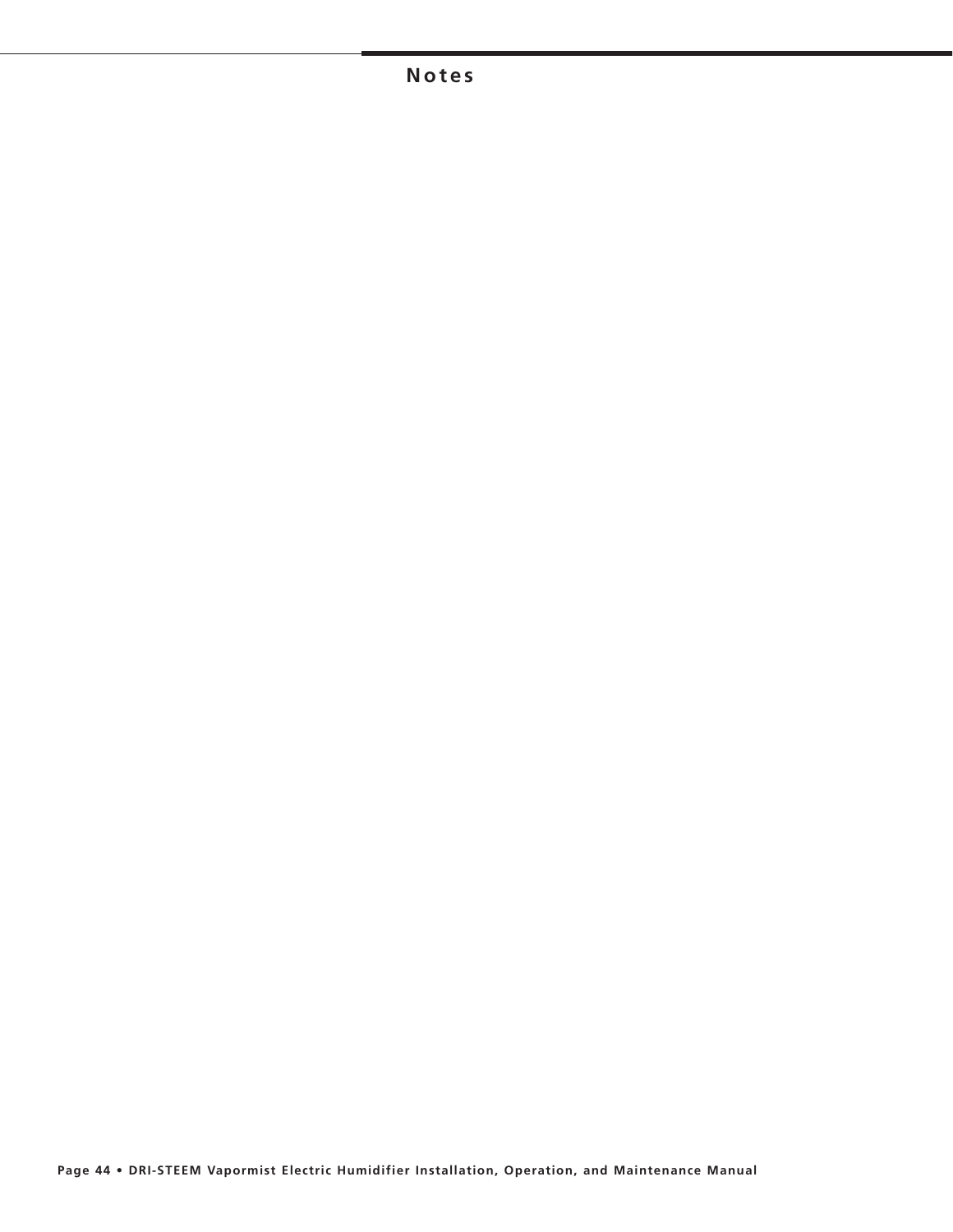### **Notes**